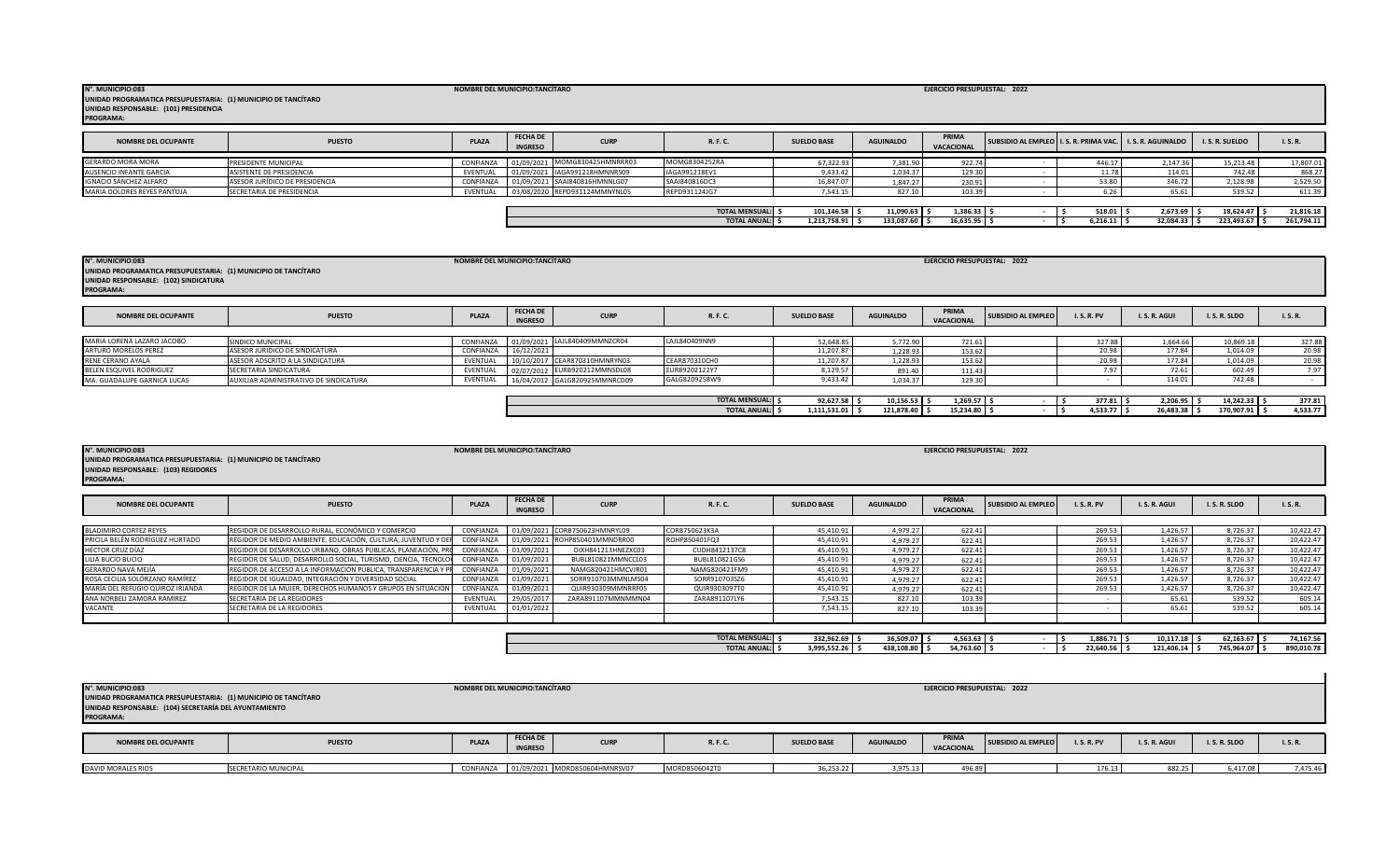| BEATRIZ EQUIHUA RAMIREZ         | SECRETARIA DEL ÁREA DE SECRETARIA DEL AYUNTAMIENTO | <b>FVFNTUAL</b> | 03/11/201. | EURB830809MMNQMT07 | EURB8308091X9 | 7,543.15 | 827.10   | 103.39 |  | 65.61  | 539.52 | 611.39 |
|---------------------------------|----------------------------------------------------|-----------------|------------|--------------------|---------------|----------|----------|--------|--|--------|--------|--------|
| BLANCA ESTELA LARA GARCIA       | SECRETARIA DEL ÁREA DE SECRETARIA DEL AYUNTAMIENTO | EVENTUAL        | 03/02/201  | LAGB890501MMNRRL05 | LAGB890501KS4 | 7.543.15 | 827.10   | 103.3  |  | 65.61  | 539.5  | 605.14 |
| DIANA SELENE VÁZQUEZ VÁZQUEZ    | ASESOR JURIDICO DE SECRETARIA                      | EVENTUAL        | 27/09/201  | VAVD931116MMNZZN04 | VAVD931116FK4 | 9.433.42 | 1,034.37 | 129.3  |  | 114.01 | 742.48 | 868.27 |
| MARTHA ROSARIO LOPEZ LOZANO     | JEFE DE TENENCIA DE APO                            | CONFIANZA       | 20/09/202  | LOLM720223MDFPZR03 | LOLM720223EP1 | 8,502.27 | 932.27   | 116.53 |  | 77.05  | 642.50 | 728.62 |
| LUCINA CASTRO BUCIO             | JEFE DE TENENCIA DE CONDEMBARO                     | CONFIANZA       | 18/09/202  | CABL780930MMNSCC05 | CABL780930QG8 | 8,502.27 | 932.27   | 116.53 |  | 77.05  | 642.5  | 728.62 |
| MARTIN ALEXIS ZUÑIGA ZAMORA     | LIFFE DE TENENCIA URINGUITIRO                      | CONFIANZA       | 16/09/202  | ZUZM960621HMNXMR00 | ZUZM9606218SA | 8.502.27 | 932.27   | 116.5  |  | 77.05  | 642.50 | 728.62 |
| JUAN SANCHEZ SANCHEZ            | JEFE DE TENENCIA DE PAREO                          | CONFIANZA       | 16/10/202  | SASJ850702HMNNNN03 | SASJ850702NP9 | 8.502.27 | 932.27   | 116.5  |  | 77.05  | 642.50 | 728.62 |
| MA, MAGDALENA EQUIHUA CERVANTES | SECRETARIA DE LA SUBDIRECCIÓN DE ALMACÉN           | EVENTUAL        | 02/07/201  | EUCM761218MMNQRG12 | EUCM761218GV3 | 7,543.15 | 827.10   | 103.3  |  | 65.61  | 539.5  | 611.39 |
|                                 |                                                    |                 |            |                    |               |          |          |        |  |        |        |        |

| 236.68<br>1,402.48<br>11,219.87<br>102,325.18<br>$\overline{\phantom{a}}$<br><b>TOTAL MENSUAL:</b><br>1.501.31<br>11.348.14<br>16.829.80<br>2.840.11<br>134.638.40<br>136.177.72<br>1.227.902.21<br><b>TOTAL ANUAL:</b><br>$\sim$ $\sim$ $\sim$ $\sim$<br>10.013.7 |  |  |  |  |  |                  |
|--------------------------------------------------------------------------------------------------------------------------------------------------------------------------------------------------------------------------------------------------------------------|--|--|--|--|--|------------------|
|                                                                                                                                                                                                                                                                    |  |  |  |  |  | <b>13,000.13</b> |
|                                                                                                                                                                                                                                                                    |  |  |  |  |  | 157.033.60       |

 $\blacksquare$ 

| N°. MUNICIPIO:083<br>UNIDAD PROGRAMATICA PRESUPUESTARIA: (1) MUNICIPIO DE TANCÍTARO<br>UNIDAD RESPONSABLE: (105) TESORERÍA MUNICIPAL<br><b>PROGRAMA:</b> |                           | NOMBRE DEL MUNICIPIO: TANCÍTARO |                                   |                               |                          |                    |                  | EJERCICIO PRESUPUESTAL: 2022 |                           |                 |               |               |            |
|----------------------------------------------------------------------------------------------------------------------------------------------------------|---------------------------|---------------------------------|-----------------------------------|-------------------------------|--------------------------|--------------------|------------------|------------------------------|---------------------------|-----------------|---------------|---------------|------------|
| <b>NOMBRE DEL OCUPANTE</b>                                                                                                                               | <b>PUESTO</b>             | PLAZA                           | <b>FECHA DE</b><br><b>INGRESO</b> | <b>CURP</b>                   | R. F. C.                 | <b>SUELDO BASE</b> | <b>AGUINALDO</b> | PRIMA<br>VACACIONAL          | <b>SUBSIDIO AL EMPLEO</b> | <b>I.S.R.PV</b> | I.S.R.AGUI    | I.S.R.SLDO    | I. S. R.   |
| JESUS MISAEL SIERRA GALVAN                                                                                                                               | <b>TESORERO MUNICIPAL</b> | CONFIANZA                       |                                   | 01/09/2021 SIGJ861219HMNRLS07 | SIGJ861219PK8            | 40,402.21          | 4,430.07         | 553.76                       |                           | 202.35          | 1,088.90      | 7,380.08      | 8,671.33   |
| JOSE ANTONIO LOPEZ AGUILAR                                                                                                                               | CONTADOR                  | BASE                            |                                   | 07/06/2010 LOAA870409HMNPGN08 | LOAA870409HCA            | 25,332.93          | 2,777,73         | 347.22                       |                           | 102.50          | 557.64        | 3,917.71      | 4,577.86   |
| NOEMI STEPHANIE HERNANDEZ RODRIGUEZ                                                                                                                      | <b>AUXILIAR CONTABLE</b>  | EVENTUAL                        |                                   | 02/07/2012 HERN890912MMNRDM01 | <b>HERN890912RBA</b>     | 16,847.07          | 1.847.27         | 230.91                       |                           | 53.80           | 346.72        | 2,128.98      | 2,529.50   |
| SUSANA ZAMORA ZAMORA                                                                                                                                     | AUXILIAR DEL TESORERO     | EVENTUAL                        |                                   | 17/11/2015 ZAZS931119MMNMMS09 | ZAZS931119AS8            | 10,540.59          | 1.155.77         | 144.47                       |                           | 17.31           | 152.08        | 908.14        | 1,077.52   |
| <b>GABRIELA GONZALEZ WENCES</b>                                                                                                                          | AUXILIAR DEL TESORERO     | EVENTUAL                        |                                   | 01/09/2018 GOWG930328MMNNNB01 | GOWG9303286FA            | 16,847.07          | 1.847.27         | 230.91                       |                           | 17.31           | 152.08        | 908.14        | 1,077.52   |
| SARA ISABEL VIRRUETA HERNÁNDEZ                                                                                                                           | AUXILIAR DEL TESORERO     | EVENTUAL                        |                                   | 02/07/2012 VIHS930716MMNRRR01 | VIHS930716CG0            | 16.847.07          | 1.847.27         | 230.91                       |                           | 17.31           | 152.08        | 908.14        | 1,077.52   |
| KAREN GUADALUPE ROMERO RÍOS                                                                                                                              | SECRETARIA DE VENTANILLA  | EVENTUAL                        |                                   | 01/09/2021 RORK930212MMNMSR00 | RORK930212T21            | 16,847.07          | 1.847.27         | 230.91                       |                           | 53.80           | 346.72        | 2,128.98      | 2,529.50   |
| <b>MARTIN PAREDES PAREDES</b>                                                                                                                            | SUBDIRECTOR DE ALMACEN    | CONFIANZA                       |                                   | 01/09/2021 PAPM630515HMNRRR09 | PAPM630515KQA            | 15,437.12          | 1.692.67         | 211.58                       |                           |                 | 313.70        | 1,831.78      | 2,145.48   |
|                                                                                                                                                          |                           |                                 |                                   |                               |                          |                    |                  |                              |                           |                 |               |               |            |
|                                                                                                                                                          |                           |                                 |                                   |                               |                          |                    |                  |                              |                           |                 |               |               |            |
|                                                                                                                                                          |                           |                                 |                                   |                               |                          |                    |                  |                              |                           |                 |               |               |            |
|                                                                                                                                                          |                           |                                 |                                   |                               | <b>TOTAL MENSUAL: \$</b> | 159,101.14 \$      | 17,445.30 \$     | 2,180.66 \$                  |                           | $464.36$ \$     | $3,109.90$ \$ | 20,111.96 \$  | 23,686.22  |
|                                                                                                                                                          |                           |                                 |                                   |                               | <b>TOTAL ANUAL:</b>      | 1,909,213.63 \$    | 209,343.60 \$    | 26,167.95                    |                           | $5,572.36$ \$   | 37,318.83 \$  | 241,343.52 \$ | 284,234.70 |

| N°. MUNICIPIO:083<br>UNIDAD PROGRAMATICA PRESUPUESTARIA: (1) MUNICIPIO DE TANCÍTARO<br>UNIDAD RESPONSABLE: (106) CONTRALORÍA<br>PROGRAMA: CORRESPONSABILIDAD PARA UN GOBIERNO INTEGRO |                                  | NOMBRE DEL MUNICIPIO:TANCÍTARO |                                   |                               |                       |                    |                  | EJERCICIO PRESUPUESTAL: 2022 |                           |                 |               |              |            |
|---------------------------------------------------------------------------------------------------------------------------------------------------------------------------------------|----------------------------------|--------------------------------|-----------------------------------|-------------------------------|-----------------------|--------------------|------------------|------------------------------|---------------------------|-----------------|---------------|--------------|------------|
| <b>NOMBRE DEL OCUPANTE</b>                                                                                                                                                            | <b>PUESTO</b>                    | <b>PLAZA</b>                   | <b>FECHA DE</b><br><b>INGRESO</b> | <b>CURP</b>                   | R. F. C.              | <b>SUELDO BASE</b> | <b>AGUINALDO</b> | PRIMA<br>VACACIONAL          | <b>SUBSIDIO AL EMPLEO</b> | <b>I.S.R.PV</b> | I.S.R.AGUI    | I.S.R.SLDO   | I. S. R.   |
|                                                                                                                                                                                       |                                  |                                |                                   |                               |                       |                    |                  |                              |                           |                 |               |              |            |
| LAURA ADELINA HUERTA OROZCO                                                                                                                                                           | CONTRALOR MUNICIPAL              | CONFIANZA                      | 25/09/2019                        |                               |                       | 36,253.22          | 3,975.13         | 496.89                       |                           | 176.13          | 882.25        | 6,417.08     | 7,475.46   |
| SERGIO MARTINEZ DIEGO                                                                                                                                                                 | AUXILIAR DE CONTRALORIA          | EVENTUAL                       |                                   | 04/07/2019 MADS950307HMNRGR08 | MADS9503076P2         | 11,273.23          | 1,236.10         | 154.51                       |                           | 21.30           | 180.36        | 1,025.65     | 1,227.30   |
| PATRICIA OCHOA EQUIHUA                                                                                                                                                                | AUXILIAR JURIDICO DE CONTRALORIA | EVENTUAL                       |                                   | 16/02/2020 OOEP000314MMNCQTA6 | OOEP000314TH8         | 9,433.42           | 1,034.37         | 129.30                       |                           | 11.78           | 114.01        | 742.48       | 868.27     |
|                                                                                                                                                                                       |                                  |                                |                                   |                               |                       |                    |                  |                              |                           |                 |               |              |            |
|                                                                                                                                                                                       |                                  |                                |                                   |                               | <b>TOTAL MENSUAL:</b> | 56,959.87 \$       | $6,245.60$ \$    | 780.70 \$                    |                           | $209.21$ \$     | $1,176.63$ \$ | 8,185.20 \$  | 9,571.04   |
|                                                                                                                                                                                       |                                  |                                |                                   |                               | <b>TOTAL ANUAL:</b>   | 683,518.46 \$      | 74,947.20        | $9,368.40$ \$                |                           | $2,510.51$ \$   | 14,119.50     | 98,222.44 \$ | 114,852.45 |

| N°. MUNICIPIO:083<br>UNIDAD PROGRAMATICA PRESUPUESTARIA: (1) MUNICIPIO DE TANCÍTARO<br>UNIDAD RESPONSABLE: (107) DIRECCIÓN DE OBRAS PÚBLICAS<br><b>PROGRAMA:</b> |                                                    | NOMBRE DEL MUNICIPIO:TANCÍTARO |                                   |                               |               |                    |                  | EJERCICIO PRESUPUESTAL: 2022 |                    |                 |            |            |          |
|------------------------------------------------------------------------------------------------------------------------------------------------------------------|----------------------------------------------------|--------------------------------|-----------------------------------|-------------------------------|---------------|--------------------|------------------|------------------------------|--------------------|-----------------|------------|------------|----------|
|                                                                                                                                                                  | <b>PUESTO</b>                                      | <b>PLAZA</b>                   | <b>FECHA DE</b><br><b>INGRESO</b> | <b>CURP</b>                   | R. F. C.      | <b>SUELDO BASE</b> | <b>AGUINALDO</b> | PRIMA<br><b>VACACIONAL</b>   | SUBSIDIO AL EMPLEO | <b>I.S.R.PV</b> | I.S.R.AGUI | I.S.R.SLDO | I.S.R.   |
|                                                                                                                                                                  |                                                    |                                |                                   |                               |               |                    |                  |                              |                    |                 |            |            |          |
| NAYELI BUCIO RUELAS                                                                                                                                              | Auxiliar Administrativo Contable de Obras Públicas | EVENTUAL                       |                                   | 02/07/2012 BURN851025MMNCLY01 | BURN8510251X3 | 14,871.68          | 1,630.67         | 203.83                       |                    | 42.4            | 300.45     | 1.712.59   | 2,055.50 |
| ALEJANDRO PARDO GONZÁLEZ                                                                                                                                         | Director de Obras Públicas                         | CONFIANZA                      |                                   | 01/09/2021 PAGA900912HMNRNL00 | PAGA9009127Y6 | 33,398.96          | 3,662.17         | 457.77                       |                    |                 | 808.65     | 5,754.59   | 6,563.24 |
| EDUARDO ANTONIO DÍAZ VIVEROS                                                                                                                                     | Residente de Obra y Proyectos                      | <b>EVENTUAL</b>                |                                   | 11/10/2016 DIVE920828HMNZVD01 | DIVE920828AM6 | 15,050.43          | 1,650.27         | 206.28                       |                    | 43.48           | 304.64     | 1,750.27   | 2,098.39 |
| LAURIAN ALEJANDRO SORIANO DEL TORO                                                                                                                               | Residente de Obra y Costos Unitarios               | EVENTUAL                       |                                   | 11/10/2016 SOTL930424HMNRRR09 | SOTL930424968 | 15,050.43          | 1,650.27         | 206.28                       |                    |                 | 304.64     | 1.750.27   | 2,054.91 |
| ERON NARANJO CERANO                                                                                                                                              | Asesor Administrativo de Obras Públicas            | EVENTUAL                       |                                   | 21/09/2021 NACE881213HMNRRR03 | NACE8812133H7 | 9,433.42           | 1.034.37         | 129.30                       |                    | 11.78           | 114.01     | 742.48     | 868.27   |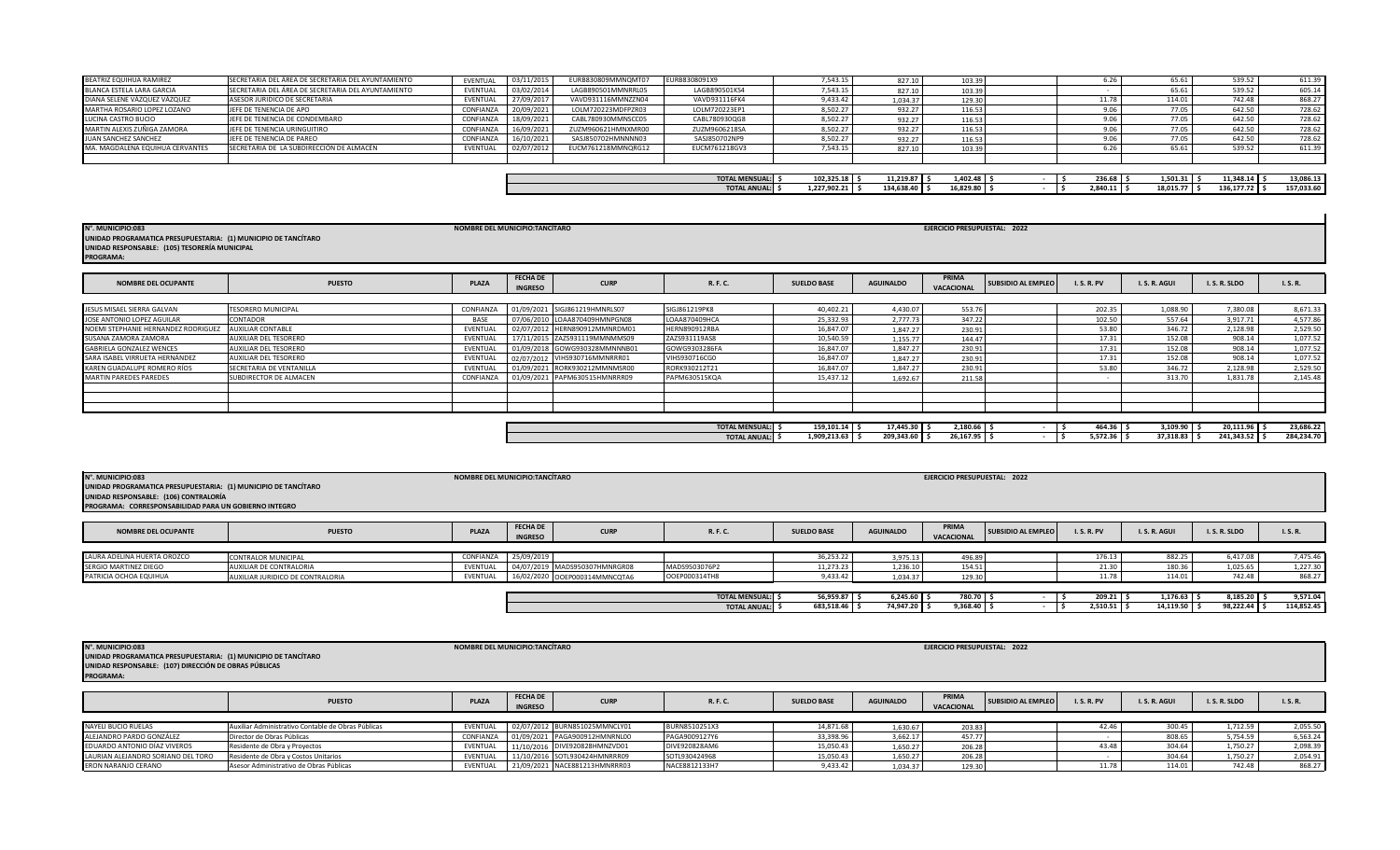**NOMBRE DEL MUNICIPIO:TANCÍTARO** 

| <b>NOMBRE DEL OCUPANTE</b>      | <b>PUESTO</b>                                      | <b>PLAZA</b> | <b>FECHA DE</b><br><b>INGRESO</b> | <b>CURP</b>                   | R. F. C.                                     | <b>SUELDO BASE</b>      | <b>AGUINALDO</b>         | PRIMA<br><b>VACACIONAL</b> | SUBSIDIO AL EMPLEO | <b>I.S.R.PV</b>       | I.S.R. AGUI        | I.S.R.SLDO            | I. S. R.              |
|---------------------------------|----------------------------------------------------|--------------|-----------------------------------|-------------------------------|----------------------------------------------|-------------------------|--------------------------|----------------------------|--------------------|-----------------------|--------------------|-----------------------|-----------------------|
| <b>CARLOS GARCIA BUCIO</b>      | OFICIAL MAYOR                                      | CONFIANZA    |                                   | 01/09/2021 GABC910418HMNRCR01 | GABC910418RHA                                | 25,575.22               | 2.804.30                 | 350.54                     |                    | 103.89                | 569.06             | 3,968.78              | 4.641.73              |
| ANA KARINA SANCHEZ MENDOZA      | SECRETARIA DE OFICIALIA MAYOR                      | EVENTUAL     |                                   | 16/02/2020 SAMA930726MMNNNN14 | SAMA930726QQ0                                | 7,543.15                | 827.1                    | 103.39                     |                    |                       | 65.61              | 539.52                | 605.14                |
| <b>IGNACIO PAREDES MARTINEZ</b> | CHOFER Y APOYO A SINDICATURA EN ENTREGA DE OFICIOS | CONFIANZA    |                                   | 08/12/2021 PAMI900729HMNRRG08 | PAMI900729DXA                                | 9,433.42                | 1,034.37                 | 129.30                     |                    |                       | 114.01             | 742.48                | 856.49                |
|                                 |                                                    |              |                                   |                               |                                              |                         |                          |                            |                    |                       |                    |                       |                       |
|                                 |                                                    |              |                                   |                               | <b>TOTAL MENSUAL:</b><br><b>TOTAL ANUAL:</b> | 42,551.79<br>510,621.50 | 4,665.77 \$<br>55,989.20 | 583.22<br>$6,998.65$ $ $   |                    | 103.89<br>1,246.71 \$ | 748.68<br>8,984.12 | 5,250.79<br>63,009.46 | 6,103.36<br>73,240.29 |

**NOMBRE DEL MUNICIPIO:TANCÍTARO N°. MUNICIPIO:083 EJERCICIO PRESUPUESTAL: 2022**

**INGRESO**

| <b>NOMBRE DEL OCUPANTE</b>    | <b>PUESTO</b>                         | <b>PLAZA</b> | <b>FECHA DE</b><br><b>INGRESO</b> | <b>CURP</b>                   | R. F. C.              | <b>SUELDO BASE</b> | <b>AGUINALDO</b> | PRIMA<br>VACACIONAL | SUBSIDIO AL EMPLEO | I. S. R. PV | I.S.R.AGUI | I.S.R.SLDO | I.S.R.    |
|-------------------------------|---------------------------------------|--------------|-----------------------------------|-------------------------------|-----------------------|--------------------|------------------|---------------------|--------------------|-------------|------------|------------|-----------|
|                               |                                       |              |                                   |                               |                       |                    |                  |                     |                    |             |            |            |           |
| EDUARDO GUZMAN CASTAÑEDA      | SUB DIRECTOR DESARROLLO URBANO        | CONFIANZA    |                                   | 01/09/2021 GUCE940729HMNZSD04 | GUCE9407299N7         | 15.437.12          | 1.692.67         | 211.58              |                    | 48.38       | 316.44     | 1.977.55   | 2,342.36  |
| JOSE ANTONIO TORRES SOLORZANO | ASESOR DE LA DIRECCIÓN DE DESS.URBANO | EVENTUAL     |                                   | 02/07/2012 TOSA760613HMNRLN01 | TOSA760613NG1         | 10,783.79          | 1.182.43         | 147.80              |                    | 20.88       | 174.04     | 1,038.30   | 1,233.22  |
| VICENTE VAZQUEZ QUIROZ        | INSPECTOR DE CATASTRO                 | EVENTUAL     |                                   | 07/02/2012 VAQV810719HMNZRC03 | VAQV810719DY5         | 9.433.42           | 1,034.37         | 129.30              |                    | 14.13       | 133.64     | 810.82     | 958.59    |
| LUCILA SOLORZANO SOLORZANO    | SECRETARIA DE URBANISMO               | EVENTUAL     |                                   | 02/07/2012 SOSL880412MMNLLC03 | SOSL880412A42         | 8,993.54           | 986.13           | 123.27              |                    | 12.24       | 123.99     | 741.37     | 877.59    |
| JOSE ANTONIO QUIROZ QUIROZ    | <b>INSPECTOR DE CATASTRO</b>          | EVENTUAL     |                                   | 19/09/2019 QUQA681007HMNRRN03 | QUQA6810079Y5         | 6,575.22           | 720.97           | 90.12               |                    |             | 55.46      | 213.10     | 268.56    |
| ERICK BRYANT RAMOS SOLORZANO  | <b>INSPECTOR DE CATASTRO</b>          | EVENTUAL     |                                   | 19/09/2019 RASE990404HMNMLR03 | RASE990404H28         | 6.575.22           | 720.97           | 90.12               |                    |             | 55.46      | 213.10     | 268.56    |
|                               |                                       |              |                                   |                               |                       |                    |                  |                     |                    |             |            |            |           |
|                               |                                       |              |                                   |                               |                       |                    |                  |                     |                    |             |            |            |           |
|                               |                                       |              |                                   |                               | <b>TOTAL MENSUAL:</b> | 57,798.30          | $6,337.53$ \$    | 792.19              |                    | 95.62       | 859.02     | 4,994.25   | 5,948.89  |
|                               |                                       |              |                                   |                               | <b>TOTAL ANUAL:</b>   | 693,579.65         | 76,050.40 \$     | 9,506.30            |                    | 1,147.45    | 10,308.28  | 59,930.95  | 71,386.69 |

**PROGRAMA: MEJORAMIENTO DE LA IMAGEN URBANA DEL MUNICIPIO Y ACTUALIZACION CATASTRAL DE LAS ZONAS URBANAS UNIDAD RESPONSABLE: (108) DIRECCIÓN DESARROLLO URBANO Y CATASTRO MUNICIPAL**

**UNIDAD PROGRAMATICA PRESUPUESTARIA: (1) MUNICIPIO DE TANCÍTARO**

|                                                                |                                | <b>TOTAL MENSUAL:</b> | 242,852.53   | 26,628.57  | 3,328.57                     | $135.36$ \$   | 294.82   | 3,729.15  |            | 27,958.44  |
|----------------------------------------------------------------|--------------------------------|-----------------------|--------------|------------|------------------------------|---------------|----------|-----------|------------|------------|
|                                                                |                                | <b>TOTAL ANUAL:</b>   | 2,914,230.34 | 319,542.80 | $39,942.85$ \$               | $1,624.26$ \$ | 3.537.80 | 44.749.80 | 287.213.72 | 335,501.33 |
|                                                                |                                |                       |              |            |                              |               |          |           |            |            |
|                                                                |                                |                       |              |            |                              |               |          |           |            |            |
|                                                                |                                |                       |              |            |                              |               |          |           |            |            |
| N°. MUNICIPIO:083                                              | NOMBRE DEL MUNICIPIO:TANCÍTARO |                       |              |            | EJERCICIO PRESUPUESTAL: 2022 |               |          |           |            |            |
| UNIDAD PROGRAMATICA PRESUPUESTARIA: (1) MUNICIPIO DE TANCÍTARO |                                |                       |              |            |                              |               |          |           |            |            |
|                                                                |                                |                       |              |            |                              |               |          |           |            |            |

| GENARO MENDOZA VEGA<br>RAFAEL ANDRADE VARGAS | <b>ENC. DE CANALES DE RIEGO</b><br><b>CHOFER DE CAMION</b> | BASE<br>EVENTUAL |            | 01/01/2010 MEVG640919HMNNGN02<br>16/07/2012 AAVR670522HMNNRF00 | MEVG640919695<br>AAVR670522JI0 | 4,283.97<br>8,552.74 | 469.73<br>937.80 | 58.72<br>117.23 | 135.36 | 9.21  | 15.72<br>77.66 | 647.92   | 15.72<br>734.79 |
|----------------------------------------------|------------------------------------------------------------|------------------|------------|----------------------------------------------------------------|--------------------------------|----------------------|------------------|-----------------|--------|-------|----------------|----------|-----------------|
| SILVANO SOLORZANO LEMUS                      | ENCARGADO DE ALBAÑILERIA                                   | EVENTUAL         |            | 02/07/2012 SOLS800217HMNLML01                                  | SOLS800217A75                  | 9.840.18             | 1,078.97         | 134.87          |        | 14.30 | 136.79         | 797.55   | 948.63          |
| MIGUEL CARRILLO ARIAS                        | OPERADOR DE MAQUINARIA PESADA                              | EVENTUAL         |            | 01/09/2014 CAAM590926HMNRRG06                                  | CAAM590926IY0                  | 11,207.87            | 1,228.93         | 153.62          |        | 20.98 | 177.84         | 1,014.09 | 1,212.91        |
| <b>ISAIAS GONZALEZ RUIZ</b>                  | OPERADOR DE MAQUINARIA PESADA                              | EVENTUAL         |            | 26/01/2016 GORI780425HMNNZS04                                  | GORI780425E53                  | 10,700.80            | 1,173.33         | 146.67          |        | 18.00 | 158.26         | 933.44   | 1,109.69        |
| ALVARO AGUILAR SOLORIO                       | ENCARGADO DE ALBAÑILERIA                                   | EVENTUAL         |            | 26/01/2016 AUSA840121HMNGLL00                                  | AUSA8401211U1                  | 9.404.54             | 1,031.20         | 128.90          |        | 11.70 | 112.04         | 739.38   | 863.12          |
| JESUS NARANJO GALVAN                         | ENCARGADO DEL BASURERO MPAL.                               | <b>BASE</b>      |            | 01/01/1999 NAGJ610225HMNRLS02                                  | NAGJ610225H14                  | 5.698.78             | 624.87           | 78.11           |        |       | 43.61          | 50.74    | 94.35           |
| SAUL CISNEROS GODINEZ                        | CHOFER DE CAMION                                           | EVENTUAL         |            | 18/04/2016 CIGS580115HMNSDL09                                  | CIGS580115UE1                  | 8.552.74             | 937.80           | 117.23          |        | 9.21  | 77.66          | 647.92   | 734.79          |
| JUAN ZERAFIN GARCIA ANDRADE                  | OPERADOR DE MAQUINARIA PESADA                              | EVENTUAL         |            | 18/03/2017 GAAJ790831HMNRNN06                                  | GAAJ790831RC8                  | 10.700.80            | 1,173.33         | 146.67          |        |       | 158.26         | 933.44   | 1,091.70        |
| SERGIO TORRES AGUILAR                        | <b>ENCARGADO DE MAQUINARIA</b>                             | BASE             |            | 17/03/2005 TOAS780821HMNRGR05                                  | TOAS7808215S1                  | 10,540.59            | 1,155.77         | 144.47          |        | 17.31 | 152.08         | 908.14   | 1,077.52        |
| ALFREDO SANCHEZ RAMIREZ                      | <b>CHOFER DE CAMION</b>                                    | EVENTUAL         |            | 03/06/2020 SARA801003HMNNML05                                  | SARA8010034Z9                  | 8.552.74             | 937.80           | 117.23          |        | 9.21  | 77.66          | 647.92   | 734.79          |
| JAVIER BUCIO RODRIGUEZ                       | ENCARGADO DE ALBAÑILERIA                                   | EVENTUAL         |            | 01/12/2021 BURJ880519HMNCDV04                                  |                                | 7,879.38             | 863.97           | 108.00          |        | 7.24  | 69.62          | 575.62   | 652.49          |
| VACANTE                                      | CHOFER DE CAMION                                           | EVENTUAL         | 01/01/2022 |                                                                |                                | 8,552.74             | 937.80           | 117.23          |        | 9.21  | 77.66          | 647.92   | 734.79          |
|                                              |                                                            |                  |            |                                                                |                                |                      |                  |                 |        |       |                |          |                 |
|                                              |                                                            |                  |            |                                                                |                                |                      |                  |                 |        |       |                |          |                 |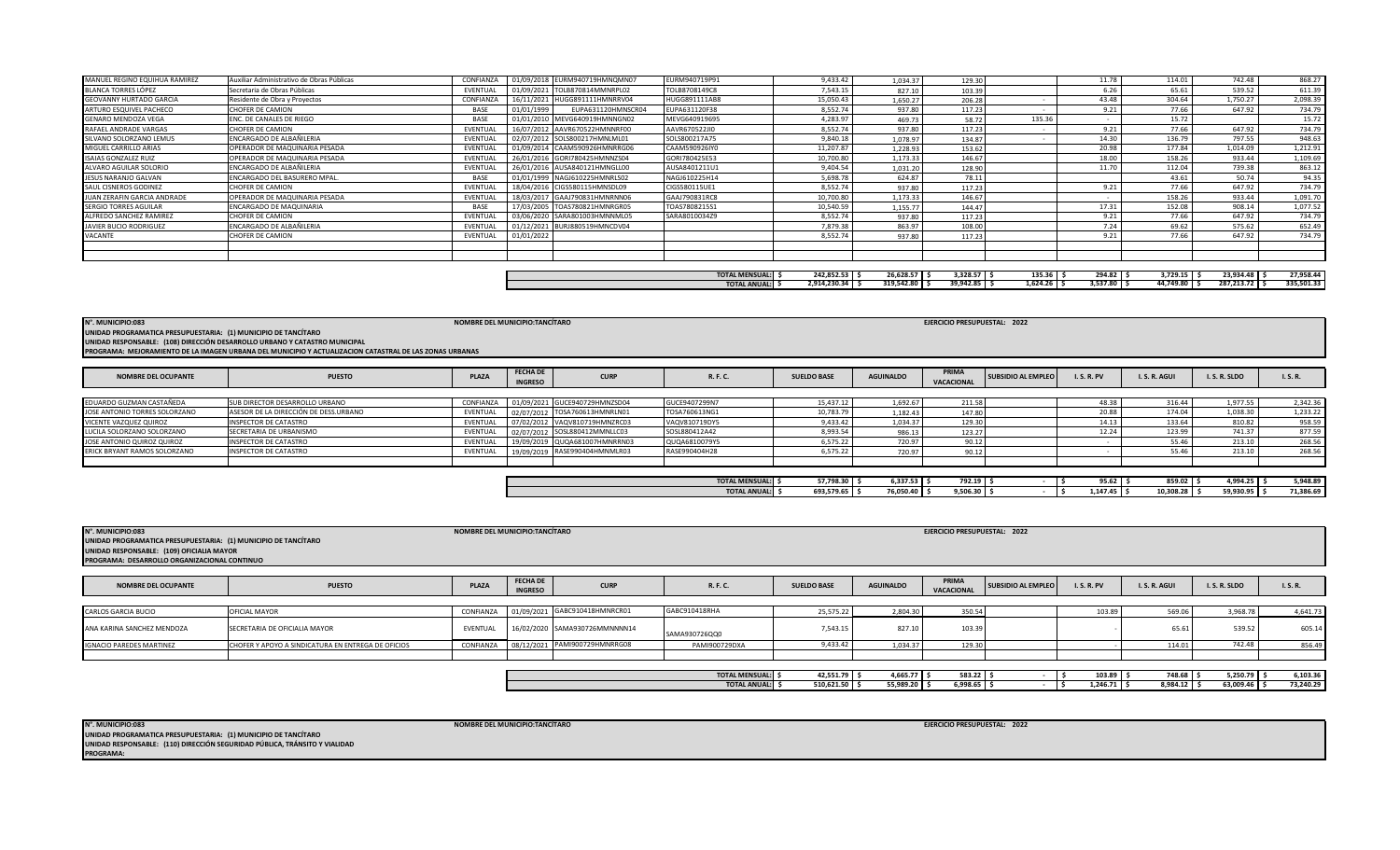| 01/05/2014<br>38.172.67<br>931.76<br>6.862.59<br>JOSE HUGO SANCHEZ MENDOZA<br>DIRECTOR DE SEGURIDAD PUBLICA<br>CONFIANZA<br>4.185.60<br>523.20<br>188.26<br>7.982.61<br><b>UAN MANUEL TORRES ESPINOZA</b><br><b>CONFIANZA</b><br>01/05/2014<br>21.086.05<br>78.13<br>446.00<br>3,022.52<br>COORDINADOR DE TRANSITO Y VIALIDAD<br>2,312.07<br>289.01<br>CONFIANZ/<br>01/05/2014<br>32,412.18<br>151.85<br>783.20<br>5,525.55<br>JOSE ANTONIO FLORES QUEZADA<br>SUBDIRECTOR DE SEGURIDAD PUBLICA<br>3.553.97<br>444.25<br>01/05/2014<br>25.893.50<br>105.72<br>584.05<br>4.035.88<br>ABRAHAM SANABRIA ZAMORA<br>JEFE DE GRUPO<br><b>CONFIANZA</b><br>2.839.20<br>354.90<br><b>CONFIANZA</b><br>12/09/2013<br>11,653.23<br>188.83<br>NORMA ARIZBETH RUIZ VIRRUETA<br>ENLACE ADMINISTRATIVO<br>23.13<br>1.092.85<br>1.277.77<br>159.72<br><b>ISIDRO SIERRA RAMIREZ</b><br>JEFE DE GRUPO<br>CONFIANZ/<br>01/05/2014<br>25.893.50<br>105.72<br>584.05<br>4.035.88<br>2,839.20<br>354.90<br>RUBEN GONZALEZ ZUÑIGA<br>CONFIANZ/<br>01/05/2014<br>17,642.64<br>58.36<br>365.35<br>2,296.68<br>JEFE DE ESCUADRA<br>1.934.50<br>241.81<br>POLICIA MUNICIPAL<br><b>CONFIANZA</b><br>01/05/2014<br>13.984.00<br>1.533.33<br>37.36<br>279.66<br>1.525.48<br>MOISES NIETO JORGE<br>191.67<br><b>CONFIANZA</b><br>01/05/2014<br>17.642.64<br>58.36<br>365.35<br>JESUS EFRAIN SANCHEZ MENDOZA<br>JEFE DE ESCUADRA<br>1.934.50<br>241.81<br>2.296.68<br>AARON KAROL DIMAS TORRES<br>CONDUCTOR DE C.R.P.<br>CONFIANZA<br>01/05/2014<br>15.466.00<br>45.87<br>314.37<br>1.837.87<br>1,695.83<br>211.98<br>01/08/2014<br>17.642.64<br>58.36<br>JEFE DE ESCUADRA<br><b>CONFIANZ</b><br>365.35<br>2,296.68<br>SERGIO EQUIHUA ZAMORA<br>1.934.50<br>241.81<br>01/12/2014<br>17.642.64<br>58.36<br>REYNALDO RAMIREZ LOPEZ<br>JEFE DE ESCUADRA<br><b>CONFIANZA</b><br>1.934.50<br>241.81<br>365.35<br>2.296.68<br><b>CONFIANZA</b><br>01/03/2015<br>13.984.00<br>37.36<br>279.66<br>1.525.48<br>FRANCISCO JAVIER ALONSO AGUILAR<br>POLICIA MUNICIPAL<br>1.533.33<br>191.67<br>OCTAVIO GUERRERO MEJIA<br>OFICIAL DE TRANSITO Y VIALIDAD<br>CONFIANZ/<br>01/12/2014<br>13.984.00<br>1,533.33<br>37.36<br>279.66<br>1.525.48<br>191.67<br>HERACLIO NARANJO GALVAN<br>OFICIAL DE TRANSITO Y VIALIDAD<br>CONFIANZ/<br>01/05/2014<br>13,984.00<br>1.533.33<br>191.67<br>37.36<br>279.66<br>1,525.48<br>13.984.00<br>37.36<br>279.66<br>1.525.48<br>6 JUAN MANUEL CASTILLO EQUIHUA<br>OFICIAL DE TRANSITO Y VIALIDAD<br><b>CONFIANZA</b><br>01/05/2014<br>1.533.33<br>191.67<br>CONFIANZA<br>21/03/2017<br>13.984.00<br>37.36<br>279.66<br>1.525.48<br><b>JAVIER OCHOA RAMIREZ</b><br>POLICIA MUNICIPAL<br>1.533.33<br>191.67<br>POLICIA MUNICIPAL<br>21/03/2017<br>13.984.00<br>1.533.33<br>37.36<br>279.66<br>1.525.48<br>8 JESÚS VÁZQUEZ SÁNCHEZ<br>CONFIANZ/<br>191.67<br>9 LUIS ARMANDO CASTILLO EQUIHUA<br>POLICIA MUNICIPAL<br>CONFIANZ/<br>16/06/2018<br>13,984.00<br>1.533.33<br>191.67<br>37.36<br>279.66<br>1,525.48<br>16/10/2018<br>13.984.00<br>20 ROBERTO PAREDES TORRES<br>POLICIA MUNICIPAL<br>CONFIANZA<br>1.533.33<br>191.67<br>37.36<br>279.66<br>1.525.48<br>37.36<br>JOSÉ ALFREDO TORRES GONZALEZ<br>POLICIA MUNICIPAL<br>CONFIANZA<br>16/10/2018<br>13.984.00<br>1.533.33<br>191.67<br>279.66<br>1,525.48<br>POLICIA MUNICIPAL<br>CONFIANZ/<br>16/10/2018<br>13.984.00<br>37.36<br>279.66<br>1.525.48<br>BERENICE TORRES SOLORZANO<br>1,533.33<br>191.67<br>23 QUINTILIA GARCIA MORALES<br><b>AUXILIAR DE TRANSITO</b><br><b>CONFIANZA</b><br>07/08/2017<br>7,246.14<br>99.32<br>2.52<br>62.07<br>292.89<br>794.53<br>7.246.14<br>62.07<br>4 VIRIDIANA SOLORZANO RAMIREZ<br>CONFIANZA<br>16/10/2017<br>2.52<br>292.89<br><b>AUXILIAR DE TRANSITO</b><br>794.53<br>99.32<br>7.246.14<br>ELOÍSA SÁNCHEZ MENDOZA<br><b>AUXILIAR DE TRANSITO</b><br>CONFIANZA<br>16/04/2018<br>794.53<br>62.07<br>292.89<br>99.32<br>$\sim$<br>01/09/2019<br>13.984.00<br>279.66<br>1.525.48<br>NORMA GABRIELA RAMIREZ SANCHEZ<br>OFICIAL DE TRANSITO Y VIALIDAD<br>CONFIANZ/<br>1.533.33<br>191.67<br><b>CONFIANZA</b><br>22/09/2016<br>13,984.00<br>279.66<br>1,525.48<br>7 VICENTE AYALA GONZÁLEZ<br>POLICIA MUNICIPAL<br>1,533.33<br>191.67<br>POLICIA MUNICIPAL<br><b>CONFIANZA</b><br>01/11/2017<br>13.984.00<br>37.36<br>279.66<br>1.525.48<br>8 ALFONSO EQUIHUA ZAMORA<br>1.533.33<br>191.67<br>FRANCISCO JAVIER SIERRA RAMIREZ<br>POLICIA MUNICIPAL<br>CONFIANZA<br>01/11/2017<br>13.984.00<br>1.533.33<br>191.67<br>37.36<br>279.66<br>1.525.48<br>18/02/2019<br>13,984.00<br>JAIRO EDMUNDO OLIVERA GOMEZ<br>POLICIA MUNICIPAL<br>CONFIANZ/<br>1.533.33<br>191.67<br>37.36<br>279.66<br>1,525.48<br>1,842.50<br>18/02/2019<br>13,984.00<br>37.36<br>279.66<br>1,525.48<br>1,842.50<br>MIGUEL ANGEL NIETO GARCIA<br>OFICIAL DE TRANSITO Y VIALIDAD<br><b>CONFIANZA</b><br>1.533.33<br>191.67<br>CONFIANZA<br>18/02/2019<br>13.984.00<br>37.36<br>279.66<br>1.525.48<br><b>RAMON GUEVARA RAMIREZ</b><br>POLICIA MUNICIPAL<br>1.533.33<br>191.67<br><b>MARCOS EQUIHUA RAMIREZ</b><br>POLICIA MUNICIPAL<br>CONFIANZ/<br>18/02/2019<br>13.984.00<br>1.533.33<br>191.67<br>37.36<br>279.66<br>1.525.48<br>1.842.50<br>16/03/2019<br>13.984.00<br>OFICIAL DE TRANSITO Y VIALIDAD<br><b>CONFIANZA</b><br>37.36<br>279.66<br>1.525.48<br>1,842.50<br>MARIA VERENICES MORENO LUCATERO<br>1,533.33<br>191.67<br>RAMIRO SANCHEZ FLORES<br>CONFIANZ/<br>01/04/2019<br>13.984.00<br>37.36<br>279.66<br>1,525.48<br>1,842.50<br>POLICIA MUNICIPAL<br>1.533.33<br>191.67<br>NOHEMI HUERTA OROZCO<br>EVENTUAL<br>01/02/2019<br>6.262.40<br>50.33<br>INTENDENTE DEL EDIFICIO DE CUSEPT<br>686.67<br>85.83<br>151.81<br>202.14<br>VACANTE POLICIA MUNICIPAL<br>POLICIA MUNICIPAL<br>CONFIANZ/<br>01/01/2022<br>13.984.00<br>1,533.33<br>191.67<br>37.36<br>279.66<br>1.525.48<br>1.842.50<br>CONFIANZ/<br>13.984.00<br>VACANTE POLICIA MUNICIPAL<br>POLICIA MUNICIPAL<br>01/01/2022<br>37.36<br>279.66<br>1.525.48<br>1,842.50<br>1,533.33<br>191.67<br><b>CONFIANZA</b><br>01/01/2022<br>13.984.00<br>37.36<br>279.66<br>1,525.48<br>1.842.50<br>VACANTE POLICIA MUNICIPAL<br>POLICIA MUNICIPAL<br>1,533.33<br>191.67<br>CONFIANZ/<br>01/01/2022<br>13.984.00<br>37.36<br>1.842.50<br>VACANTE POLICIA MUNICIPAL<br>POLICIA MUNICIPAL<br>1.533.33<br>191.67<br>279.66<br>1.525.48<br>13.984.00<br>VACANTE POLICIA MUNICIPAL<br>POLICIA MUNICIPAL<br>CONFIANZA<br>01/01/2022<br>1.533.33<br>37.36<br>279.66<br>1.525.48<br>1.842.50<br>191.67<br>VACANTE POLICIA MUNICIPAL<br>POLICIA MUNICIPAL<br><b>CONFIANZA</b><br>01/01/2022<br>13,984.00<br>191.67<br>37.36<br>279.66<br>1,525.48<br>1,842.50<br>1,533.33<br>01/01/2022<br>13.984.00<br>40.68<br>282.40<br>1,994.32<br>VACANTE POLICIA MUNICIPAL<br>POLICIA MUNICIPAL<br>CONFIANZ/<br>1.533.33<br>191.67<br>1,671.24<br>VACANTE POLICIA MUNICIPAL<br>CONFIANZ/<br>01/01/2022<br>13.984.00<br>51.73<br>179.52<br>POLICIA MUNICIPAL<br>1.533.33<br>191.67<br>0.24<br>231.49<br>POLICIA MUNICIPAL<br>01/01/2022<br>13.984.00<br>40.68<br>282.40<br>1.671.24<br>1.994.32<br>VACANTE POLICIA MUNICIPAL<br>CONFIANZA<br>1,533.33<br>191.67<br>688.668.53<br>75,511.90 \$<br>$9,438.99$ \$<br>1.952.82<br>$13.697.64$ S<br>81.340.25<br><b>TOTAL MENSUAL:</b> S<br>8,264,022.34<br>906,142.80 \$<br>23,433.87<br>164,371.65 \$<br>$113,267.85$ $\sqrt{5}$<br>976,083.03<br><b>TOTAL ANUAL: \$</b><br>IS. | <b>NOMBRE DEL OCUPANTE</b> | <b>PUESTO</b> | <b>PLAZA</b> | <b>FECHA DE</b><br><b>INGRESO</b> | <b>CURP</b> | R. F. C. | <b>SUELDO BASE</b> | <b>AGUINALDO</b> | PRIMA<br><b>VACACIONAL</b> | <b>SUBSIDIO AL EMPLEO</b> | <b>I.S.R.PV</b> | I.S.R.AGUI | I.S.R.SLDO | I. S. R.     |
|-----------------------------------------------------------------------------------------------------------------------------------------------------------------------------------------------------------------------------------------------------------------------------------------------------------------------------------------------------------------------------------------------------------------------------------------------------------------------------------------------------------------------------------------------------------------------------------------------------------------------------------------------------------------------------------------------------------------------------------------------------------------------------------------------------------------------------------------------------------------------------------------------------------------------------------------------------------------------------------------------------------------------------------------------------------------------------------------------------------------------------------------------------------------------------------------------------------------------------------------------------------------------------------------------------------------------------------------------------------------------------------------------------------------------------------------------------------------------------------------------------------------------------------------------------------------------------------------------------------------------------------------------------------------------------------------------------------------------------------------------------------------------------------------------------------------------------------------------------------------------------------------------------------------------------------------------------------------------------------------------------------------------------------------------------------------------------------------------------------------------------------------------------------------------------------------------------------------------------------------------------------------------------------------------------------------------------------------------------------------------------------------------------------------------------------------------------------------------------------------------------------------------------------------------------------------------------------------------------------------------------------------------------------------------------------------------------------------------------------------------------------------------------------------------------------------------------------------------------------------------------------------------------------------------------------------------------------------------------------------------------------------------------------------------------------------------------------------------------------------------------------------------------------------------------------------------------------------------------------------------------------------------------------------------------------------------------------------------------------------------------------------------------------------------------------------------------------------------------------------------------------------------------------------------------------------------------------------------------------------------------------------------------------------------------------------------------------------------------------------------------------------------------------------------------------------------------------------------------------------------------------------------------------------------------------------------------------------------------------------------------------------------------------------------------------------------------------------------------------------------------------------------------------------------------------------------------------------------------------------------------------------------------------------------------------------------------------------------------------------------------------------------------------------------------------------------------------------------------------------------------------------------------------------------------------------------------------------------------------------------------------------------------------------------------------------------------------------------------------------------------------------------------------------------------------------------------------------------------------------------------------------------------------------------------------------------------------------------------------------------------------------------------------------------------------------------------------------------------------------------------------------------------------------------------------------------------------------------------------------------------------------------------------------------------------------------------------------------------------------------------------------------------------------------------------------------------------------------------------------------------------------------------------------------------------------------------------------------------------------------------------------------------------------------------------------------------------------------------------------------------------------------------------------------------------------------------------------------------------------------------------------------------------------------------------------------------------------------------------------------------------------------------------------------------------------------------------------------------------------------------------------------------------------------------------------------------------------------------------------------------------------------------------------------------------------------------------------------------------------------------------------------------------------------------------------------------------------------------------------------------------------------------------------------------------------------------------------------------------------------------------------------------------------------------------------------------------------------------------------------------------------------------------------------------------------------------------------------------------------------------------------------------------------------------------------------------------------------------------------------------------------------------------------------------------------------------------------------------------------------------------------------------------------------------------------------------------------------------------------------------------------------------------------------------------------------------------------------------------------------------------------------------------------|----------------------------|---------------|--------------|-----------------------------------|-------------|----------|--------------------|------------------|----------------------------|---------------------------|-----------------|------------|------------|--------------|
|                                                                                                                                                                                                                                                                                                                                                                                                                                                                                                                                                                                                                                                                                                                                                                                                                                                                                                                                                                                                                                                                                                                                                                                                                                                                                                                                                                                                                                                                                                                                                                                                                                                                                                                                                                                                                                                                                                                                                                                                                                                                                                                                                                                                                                                                                                                                                                                                                                                                                                                                                                                                                                                                                                                                                                                                                                                                                                                                                                                                                                                                                                                                                                                                                                                                                                                                                                                                                                                                                                                                                                                                                                                                                                                                                                                                                                                                                                                                                                                                                                                                                                                                                                                                                                                                                                                                                                                                                                                                                                                                                                                                                                                                                                                                                                                                                                                                                                                                                                                                                                                                                                                                                                                                                                                                                                                                                                                                                                                                                                                                                                                                                                                                                                                                                                                                                                                                                                                                                                                                                                                                                                                                                                                                                                                                                                                                                                                                                                                                                                                                                                                                                                                                                                                                                                                                                                                                                                                                                                                                                                                                                                                                                                                                                                                                                                                                                                                                                 |                            |               |              |                                   |             |          |                    |                  |                            |                           |                 |            |            |              |
|                                                                                                                                                                                                                                                                                                                                                                                                                                                                                                                                                                                                                                                                                                                                                                                                                                                                                                                                                                                                                                                                                                                                                                                                                                                                                                                                                                                                                                                                                                                                                                                                                                                                                                                                                                                                                                                                                                                                                                                                                                                                                                                                                                                                                                                                                                                                                                                                                                                                                                                                                                                                                                                                                                                                                                                                                                                                                                                                                                                                                                                                                                                                                                                                                                                                                                                                                                                                                                                                                                                                                                                                                                                                                                                                                                                                                                                                                                                                                                                                                                                                                                                                                                                                                                                                                                                                                                                                                                                                                                                                                                                                                                                                                                                                                                                                                                                                                                                                                                                                                                                                                                                                                                                                                                                                                                                                                                                                                                                                                                                                                                                                                                                                                                                                                                                                                                                                                                                                                                                                                                                                                                                                                                                                                                                                                                                                                                                                                                                                                                                                                                                                                                                                                                                                                                                                                                                                                                                                                                                                                                                                                                                                                                                                                                                                                                                                                                                                                 |                            |               |              |                                   |             |          |                    |                  |                            |                           |                 |            |            | 3.546.64     |
|                                                                                                                                                                                                                                                                                                                                                                                                                                                                                                                                                                                                                                                                                                                                                                                                                                                                                                                                                                                                                                                                                                                                                                                                                                                                                                                                                                                                                                                                                                                                                                                                                                                                                                                                                                                                                                                                                                                                                                                                                                                                                                                                                                                                                                                                                                                                                                                                                                                                                                                                                                                                                                                                                                                                                                                                                                                                                                                                                                                                                                                                                                                                                                                                                                                                                                                                                                                                                                                                                                                                                                                                                                                                                                                                                                                                                                                                                                                                                                                                                                                                                                                                                                                                                                                                                                                                                                                                                                                                                                                                                                                                                                                                                                                                                                                                                                                                                                                                                                                                                                                                                                                                                                                                                                                                                                                                                                                                                                                                                                                                                                                                                                                                                                                                                                                                                                                                                                                                                                                                                                                                                                                                                                                                                                                                                                                                                                                                                                                                                                                                                                                                                                                                                                                                                                                                                                                                                                                                                                                                                                                                                                                                                                                                                                                                                                                                                                                                                 |                            |               |              |                                   |             |          |                    |                  |                            |                           |                 |            |            | 6,460.60     |
|                                                                                                                                                                                                                                                                                                                                                                                                                                                                                                                                                                                                                                                                                                                                                                                                                                                                                                                                                                                                                                                                                                                                                                                                                                                                                                                                                                                                                                                                                                                                                                                                                                                                                                                                                                                                                                                                                                                                                                                                                                                                                                                                                                                                                                                                                                                                                                                                                                                                                                                                                                                                                                                                                                                                                                                                                                                                                                                                                                                                                                                                                                                                                                                                                                                                                                                                                                                                                                                                                                                                                                                                                                                                                                                                                                                                                                                                                                                                                                                                                                                                                                                                                                                                                                                                                                                                                                                                                                                                                                                                                                                                                                                                                                                                                                                                                                                                                                                                                                                                                                                                                                                                                                                                                                                                                                                                                                                                                                                                                                                                                                                                                                                                                                                                                                                                                                                                                                                                                                                                                                                                                                                                                                                                                                                                                                                                                                                                                                                                                                                                                                                                                                                                                                                                                                                                                                                                                                                                                                                                                                                                                                                                                                                                                                                                                                                                                                                                                 |                            |               |              |                                   |             |          |                    |                  |                            |                           |                 |            |            | 4.725.65     |
|                                                                                                                                                                                                                                                                                                                                                                                                                                                                                                                                                                                                                                                                                                                                                                                                                                                                                                                                                                                                                                                                                                                                                                                                                                                                                                                                                                                                                                                                                                                                                                                                                                                                                                                                                                                                                                                                                                                                                                                                                                                                                                                                                                                                                                                                                                                                                                                                                                                                                                                                                                                                                                                                                                                                                                                                                                                                                                                                                                                                                                                                                                                                                                                                                                                                                                                                                                                                                                                                                                                                                                                                                                                                                                                                                                                                                                                                                                                                                                                                                                                                                                                                                                                                                                                                                                                                                                                                                                                                                                                                                                                                                                                                                                                                                                                                                                                                                                                                                                                                                                                                                                                                                                                                                                                                                                                                                                                                                                                                                                                                                                                                                                                                                                                                                                                                                                                                                                                                                                                                                                                                                                                                                                                                                                                                                                                                                                                                                                                                                                                                                                                                                                                                                                                                                                                                                                                                                                                                                                                                                                                                                                                                                                                                                                                                                                                                                                                                                 |                            |               |              |                                   |             |          |                    |                  |                            |                           |                 |            |            | 1.304.80     |
|                                                                                                                                                                                                                                                                                                                                                                                                                                                                                                                                                                                                                                                                                                                                                                                                                                                                                                                                                                                                                                                                                                                                                                                                                                                                                                                                                                                                                                                                                                                                                                                                                                                                                                                                                                                                                                                                                                                                                                                                                                                                                                                                                                                                                                                                                                                                                                                                                                                                                                                                                                                                                                                                                                                                                                                                                                                                                                                                                                                                                                                                                                                                                                                                                                                                                                                                                                                                                                                                                                                                                                                                                                                                                                                                                                                                                                                                                                                                                                                                                                                                                                                                                                                                                                                                                                                                                                                                                                                                                                                                                                                                                                                                                                                                                                                                                                                                                                                                                                                                                                                                                                                                                                                                                                                                                                                                                                                                                                                                                                                                                                                                                                                                                                                                                                                                                                                                                                                                                                                                                                                                                                                                                                                                                                                                                                                                                                                                                                                                                                                                                                                                                                                                                                                                                                                                                                                                                                                                                                                                                                                                                                                                                                                                                                                                                                                                                                                                                 |                            |               |              |                                   |             |          |                    |                  |                            |                           |                 |            |            | 4.725.65     |
|                                                                                                                                                                                                                                                                                                                                                                                                                                                                                                                                                                                                                                                                                                                                                                                                                                                                                                                                                                                                                                                                                                                                                                                                                                                                                                                                                                                                                                                                                                                                                                                                                                                                                                                                                                                                                                                                                                                                                                                                                                                                                                                                                                                                                                                                                                                                                                                                                                                                                                                                                                                                                                                                                                                                                                                                                                                                                                                                                                                                                                                                                                                                                                                                                                                                                                                                                                                                                                                                                                                                                                                                                                                                                                                                                                                                                                                                                                                                                                                                                                                                                                                                                                                                                                                                                                                                                                                                                                                                                                                                                                                                                                                                                                                                                                                                                                                                                                                                                                                                                                                                                                                                                                                                                                                                                                                                                                                                                                                                                                                                                                                                                                                                                                                                                                                                                                                                                                                                                                                                                                                                                                                                                                                                                                                                                                                                                                                                                                                                                                                                                                                                                                                                                                                                                                                                                                                                                                                                                                                                                                                                                                                                                                                                                                                                                                                                                                                                                 |                            |               |              |                                   |             |          |                    |                  |                            |                           |                 |            |            | 2,720.40     |
|                                                                                                                                                                                                                                                                                                                                                                                                                                                                                                                                                                                                                                                                                                                                                                                                                                                                                                                                                                                                                                                                                                                                                                                                                                                                                                                                                                                                                                                                                                                                                                                                                                                                                                                                                                                                                                                                                                                                                                                                                                                                                                                                                                                                                                                                                                                                                                                                                                                                                                                                                                                                                                                                                                                                                                                                                                                                                                                                                                                                                                                                                                                                                                                                                                                                                                                                                                                                                                                                                                                                                                                                                                                                                                                                                                                                                                                                                                                                                                                                                                                                                                                                                                                                                                                                                                                                                                                                                                                                                                                                                                                                                                                                                                                                                                                                                                                                                                                                                                                                                                                                                                                                                                                                                                                                                                                                                                                                                                                                                                                                                                                                                                                                                                                                                                                                                                                                                                                                                                                                                                                                                                                                                                                                                                                                                                                                                                                                                                                                                                                                                                                                                                                                                                                                                                                                                                                                                                                                                                                                                                                                                                                                                                                                                                                                                                                                                                                                                 |                            |               |              |                                   |             |          |                    |                  |                            |                           |                 |            |            | 1.842.50     |
|                                                                                                                                                                                                                                                                                                                                                                                                                                                                                                                                                                                                                                                                                                                                                                                                                                                                                                                                                                                                                                                                                                                                                                                                                                                                                                                                                                                                                                                                                                                                                                                                                                                                                                                                                                                                                                                                                                                                                                                                                                                                                                                                                                                                                                                                                                                                                                                                                                                                                                                                                                                                                                                                                                                                                                                                                                                                                                                                                                                                                                                                                                                                                                                                                                                                                                                                                                                                                                                                                                                                                                                                                                                                                                                                                                                                                                                                                                                                                                                                                                                                                                                                                                                                                                                                                                                                                                                                                                                                                                                                                                                                                                                                                                                                                                                                                                                                                                                                                                                                                                                                                                                                                                                                                                                                                                                                                                                                                                                                                                                                                                                                                                                                                                                                                                                                                                                                                                                                                                                                                                                                                                                                                                                                                                                                                                                                                                                                                                                                                                                                                                                                                                                                                                                                                                                                                                                                                                                                                                                                                                                                                                                                                                                                                                                                                                                                                                                                                 |                            |               |              |                                   |             |          |                    |                  |                            |                           |                 |            |            | 2,720.40     |
|                                                                                                                                                                                                                                                                                                                                                                                                                                                                                                                                                                                                                                                                                                                                                                                                                                                                                                                                                                                                                                                                                                                                                                                                                                                                                                                                                                                                                                                                                                                                                                                                                                                                                                                                                                                                                                                                                                                                                                                                                                                                                                                                                                                                                                                                                                                                                                                                                                                                                                                                                                                                                                                                                                                                                                                                                                                                                                                                                                                                                                                                                                                                                                                                                                                                                                                                                                                                                                                                                                                                                                                                                                                                                                                                                                                                                                                                                                                                                                                                                                                                                                                                                                                                                                                                                                                                                                                                                                                                                                                                                                                                                                                                                                                                                                                                                                                                                                                                                                                                                                                                                                                                                                                                                                                                                                                                                                                                                                                                                                                                                                                                                                                                                                                                                                                                                                                                                                                                                                                                                                                                                                                                                                                                                                                                                                                                                                                                                                                                                                                                                                                                                                                                                                                                                                                                                                                                                                                                                                                                                                                                                                                                                                                                                                                                                                                                                                                                                 |                            |               |              |                                   |             |          |                    |                  |                            |                           |                 |            |            | 2.198.11     |
|                                                                                                                                                                                                                                                                                                                                                                                                                                                                                                                                                                                                                                                                                                                                                                                                                                                                                                                                                                                                                                                                                                                                                                                                                                                                                                                                                                                                                                                                                                                                                                                                                                                                                                                                                                                                                                                                                                                                                                                                                                                                                                                                                                                                                                                                                                                                                                                                                                                                                                                                                                                                                                                                                                                                                                                                                                                                                                                                                                                                                                                                                                                                                                                                                                                                                                                                                                                                                                                                                                                                                                                                                                                                                                                                                                                                                                                                                                                                                                                                                                                                                                                                                                                                                                                                                                                                                                                                                                                                                                                                                                                                                                                                                                                                                                                                                                                                                                                                                                                                                                                                                                                                                                                                                                                                                                                                                                                                                                                                                                                                                                                                                                                                                                                                                                                                                                                                                                                                                                                                                                                                                                                                                                                                                                                                                                                                                                                                                                                                                                                                                                                                                                                                                                                                                                                                                                                                                                                                                                                                                                                                                                                                                                                                                                                                                                                                                                                                                 |                            |               |              |                                   |             |          |                    |                  |                            |                           |                 |            |            | 2,720.40     |
|                                                                                                                                                                                                                                                                                                                                                                                                                                                                                                                                                                                                                                                                                                                                                                                                                                                                                                                                                                                                                                                                                                                                                                                                                                                                                                                                                                                                                                                                                                                                                                                                                                                                                                                                                                                                                                                                                                                                                                                                                                                                                                                                                                                                                                                                                                                                                                                                                                                                                                                                                                                                                                                                                                                                                                                                                                                                                                                                                                                                                                                                                                                                                                                                                                                                                                                                                                                                                                                                                                                                                                                                                                                                                                                                                                                                                                                                                                                                                                                                                                                                                                                                                                                                                                                                                                                                                                                                                                                                                                                                                                                                                                                                                                                                                                                                                                                                                                                                                                                                                                                                                                                                                                                                                                                                                                                                                                                                                                                                                                                                                                                                                                                                                                                                                                                                                                                                                                                                                                                                                                                                                                                                                                                                                                                                                                                                                                                                                                                                                                                                                                                                                                                                                                                                                                                                                                                                                                                                                                                                                                                                                                                                                                                                                                                                                                                                                                                                                 |                            |               |              |                                   |             |          |                    |                  |                            |                           |                 |            |            | 2.720.40     |
|                                                                                                                                                                                                                                                                                                                                                                                                                                                                                                                                                                                                                                                                                                                                                                                                                                                                                                                                                                                                                                                                                                                                                                                                                                                                                                                                                                                                                                                                                                                                                                                                                                                                                                                                                                                                                                                                                                                                                                                                                                                                                                                                                                                                                                                                                                                                                                                                                                                                                                                                                                                                                                                                                                                                                                                                                                                                                                                                                                                                                                                                                                                                                                                                                                                                                                                                                                                                                                                                                                                                                                                                                                                                                                                                                                                                                                                                                                                                                                                                                                                                                                                                                                                                                                                                                                                                                                                                                                                                                                                                                                                                                                                                                                                                                                                                                                                                                                                                                                                                                                                                                                                                                                                                                                                                                                                                                                                                                                                                                                                                                                                                                                                                                                                                                                                                                                                                                                                                                                                                                                                                                                                                                                                                                                                                                                                                                                                                                                                                                                                                                                                                                                                                                                                                                                                                                                                                                                                                                                                                                                                                                                                                                                                                                                                                                                                                                                                                                 |                            |               |              |                                   |             |          |                    |                  |                            |                           |                 |            |            | 1.842.50     |
|                                                                                                                                                                                                                                                                                                                                                                                                                                                                                                                                                                                                                                                                                                                                                                                                                                                                                                                                                                                                                                                                                                                                                                                                                                                                                                                                                                                                                                                                                                                                                                                                                                                                                                                                                                                                                                                                                                                                                                                                                                                                                                                                                                                                                                                                                                                                                                                                                                                                                                                                                                                                                                                                                                                                                                                                                                                                                                                                                                                                                                                                                                                                                                                                                                                                                                                                                                                                                                                                                                                                                                                                                                                                                                                                                                                                                                                                                                                                                                                                                                                                                                                                                                                                                                                                                                                                                                                                                                                                                                                                                                                                                                                                                                                                                                                                                                                                                                                                                                                                                                                                                                                                                                                                                                                                                                                                                                                                                                                                                                                                                                                                                                                                                                                                                                                                                                                                                                                                                                                                                                                                                                                                                                                                                                                                                                                                                                                                                                                                                                                                                                                                                                                                                                                                                                                                                                                                                                                                                                                                                                                                                                                                                                                                                                                                                                                                                                                                                 |                            |               |              |                                   |             |          |                    |                  |                            |                           |                 |            |            | 1,842.50     |
|                                                                                                                                                                                                                                                                                                                                                                                                                                                                                                                                                                                                                                                                                                                                                                                                                                                                                                                                                                                                                                                                                                                                                                                                                                                                                                                                                                                                                                                                                                                                                                                                                                                                                                                                                                                                                                                                                                                                                                                                                                                                                                                                                                                                                                                                                                                                                                                                                                                                                                                                                                                                                                                                                                                                                                                                                                                                                                                                                                                                                                                                                                                                                                                                                                                                                                                                                                                                                                                                                                                                                                                                                                                                                                                                                                                                                                                                                                                                                                                                                                                                                                                                                                                                                                                                                                                                                                                                                                                                                                                                                                                                                                                                                                                                                                                                                                                                                                                                                                                                                                                                                                                                                                                                                                                                                                                                                                                                                                                                                                                                                                                                                                                                                                                                                                                                                                                                                                                                                                                                                                                                                                                                                                                                                                                                                                                                                                                                                                                                                                                                                                                                                                                                                                                                                                                                                                                                                                                                                                                                                                                                                                                                                                                                                                                                                                                                                                                                                 |                            |               |              |                                   |             |          |                    |                  |                            |                           |                 |            |            | 1,842.50     |
|                                                                                                                                                                                                                                                                                                                                                                                                                                                                                                                                                                                                                                                                                                                                                                                                                                                                                                                                                                                                                                                                                                                                                                                                                                                                                                                                                                                                                                                                                                                                                                                                                                                                                                                                                                                                                                                                                                                                                                                                                                                                                                                                                                                                                                                                                                                                                                                                                                                                                                                                                                                                                                                                                                                                                                                                                                                                                                                                                                                                                                                                                                                                                                                                                                                                                                                                                                                                                                                                                                                                                                                                                                                                                                                                                                                                                                                                                                                                                                                                                                                                                                                                                                                                                                                                                                                                                                                                                                                                                                                                                                                                                                                                                                                                                                                                                                                                                                                                                                                                                                                                                                                                                                                                                                                                                                                                                                                                                                                                                                                                                                                                                                                                                                                                                                                                                                                                                                                                                                                                                                                                                                                                                                                                                                                                                                                                                                                                                                                                                                                                                                                                                                                                                                                                                                                                                                                                                                                                                                                                                                                                                                                                                                                                                                                                                                                                                                                                                 |                            |               |              |                                   |             |          |                    |                  |                            |                           |                 |            |            | 1.842.50     |
|                                                                                                                                                                                                                                                                                                                                                                                                                                                                                                                                                                                                                                                                                                                                                                                                                                                                                                                                                                                                                                                                                                                                                                                                                                                                                                                                                                                                                                                                                                                                                                                                                                                                                                                                                                                                                                                                                                                                                                                                                                                                                                                                                                                                                                                                                                                                                                                                                                                                                                                                                                                                                                                                                                                                                                                                                                                                                                                                                                                                                                                                                                                                                                                                                                                                                                                                                                                                                                                                                                                                                                                                                                                                                                                                                                                                                                                                                                                                                                                                                                                                                                                                                                                                                                                                                                                                                                                                                                                                                                                                                                                                                                                                                                                                                                                                                                                                                                                                                                                                                                                                                                                                                                                                                                                                                                                                                                                                                                                                                                                                                                                                                                                                                                                                                                                                                                                                                                                                                                                                                                                                                                                                                                                                                                                                                                                                                                                                                                                                                                                                                                                                                                                                                                                                                                                                                                                                                                                                                                                                                                                                                                                                                                                                                                                                                                                                                                                                                 |                            |               |              |                                   |             |          |                    |                  |                            |                           |                 |            |            | 1.842.50     |
|                                                                                                                                                                                                                                                                                                                                                                                                                                                                                                                                                                                                                                                                                                                                                                                                                                                                                                                                                                                                                                                                                                                                                                                                                                                                                                                                                                                                                                                                                                                                                                                                                                                                                                                                                                                                                                                                                                                                                                                                                                                                                                                                                                                                                                                                                                                                                                                                                                                                                                                                                                                                                                                                                                                                                                                                                                                                                                                                                                                                                                                                                                                                                                                                                                                                                                                                                                                                                                                                                                                                                                                                                                                                                                                                                                                                                                                                                                                                                                                                                                                                                                                                                                                                                                                                                                                                                                                                                                                                                                                                                                                                                                                                                                                                                                                                                                                                                                                                                                                                                                                                                                                                                                                                                                                                                                                                                                                                                                                                                                                                                                                                                                                                                                                                                                                                                                                                                                                                                                                                                                                                                                                                                                                                                                                                                                                                                                                                                                                                                                                                                                                                                                                                                                                                                                                                                                                                                                                                                                                                                                                                                                                                                                                                                                                                                                                                                                                                                 |                            |               |              |                                   |             |          |                    |                  |                            |                           |                 |            |            | 1.842.50     |
|                                                                                                                                                                                                                                                                                                                                                                                                                                                                                                                                                                                                                                                                                                                                                                                                                                                                                                                                                                                                                                                                                                                                                                                                                                                                                                                                                                                                                                                                                                                                                                                                                                                                                                                                                                                                                                                                                                                                                                                                                                                                                                                                                                                                                                                                                                                                                                                                                                                                                                                                                                                                                                                                                                                                                                                                                                                                                                                                                                                                                                                                                                                                                                                                                                                                                                                                                                                                                                                                                                                                                                                                                                                                                                                                                                                                                                                                                                                                                                                                                                                                                                                                                                                                                                                                                                                                                                                                                                                                                                                                                                                                                                                                                                                                                                                                                                                                                                                                                                                                                                                                                                                                                                                                                                                                                                                                                                                                                                                                                                                                                                                                                                                                                                                                                                                                                                                                                                                                                                                                                                                                                                                                                                                                                                                                                                                                                                                                                                                                                                                                                                                                                                                                                                                                                                                                                                                                                                                                                                                                                                                                                                                                                                                                                                                                                                                                                                                                                 |                            |               |              |                                   |             |          |                    |                  |                            |                           |                 |            |            | 1,842.50     |
|                                                                                                                                                                                                                                                                                                                                                                                                                                                                                                                                                                                                                                                                                                                                                                                                                                                                                                                                                                                                                                                                                                                                                                                                                                                                                                                                                                                                                                                                                                                                                                                                                                                                                                                                                                                                                                                                                                                                                                                                                                                                                                                                                                                                                                                                                                                                                                                                                                                                                                                                                                                                                                                                                                                                                                                                                                                                                                                                                                                                                                                                                                                                                                                                                                                                                                                                                                                                                                                                                                                                                                                                                                                                                                                                                                                                                                                                                                                                                                                                                                                                                                                                                                                                                                                                                                                                                                                                                                                                                                                                                                                                                                                                                                                                                                                                                                                                                                                                                                                                                                                                                                                                                                                                                                                                                                                                                                                                                                                                                                                                                                                                                                                                                                                                                                                                                                                                                                                                                                                                                                                                                                                                                                                                                                                                                                                                                                                                                                                                                                                                                                                                                                                                                                                                                                                                                                                                                                                                                                                                                                                                                                                                                                                                                                                                                                                                                                                                                 |                            |               |              |                                   |             |          |                    |                  |                            |                           |                 |            |            | 1.842.50     |
|                                                                                                                                                                                                                                                                                                                                                                                                                                                                                                                                                                                                                                                                                                                                                                                                                                                                                                                                                                                                                                                                                                                                                                                                                                                                                                                                                                                                                                                                                                                                                                                                                                                                                                                                                                                                                                                                                                                                                                                                                                                                                                                                                                                                                                                                                                                                                                                                                                                                                                                                                                                                                                                                                                                                                                                                                                                                                                                                                                                                                                                                                                                                                                                                                                                                                                                                                                                                                                                                                                                                                                                                                                                                                                                                                                                                                                                                                                                                                                                                                                                                                                                                                                                                                                                                                                                                                                                                                                                                                                                                                                                                                                                                                                                                                                                                                                                                                                                                                                                                                                                                                                                                                                                                                                                                                                                                                                                                                                                                                                                                                                                                                                                                                                                                                                                                                                                                                                                                                                                                                                                                                                                                                                                                                                                                                                                                                                                                                                                                                                                                                                                                                                                                                                                                                                                                                                                                                                                                                                                                                                                                                                                                                                                                                                                                                                                                                                                                                 |                            |               |              |                                   |             |          |                    |                  |                            |                           |                 |            |            | 1,842.50     |
|                                                                                                                                                                                                                                                                                                                                                                                                                                                                                                                                                                                                                                                                                                                                                                                                                                                                                                                                                                                                                                                                                                                                                                                                                                                                                                                                                                                                                                                                                                                                                                                                                                                                                                                                                                                                                                                                                                                                                                                                                                                                                                                                                                                                                                                                                                                                                                                                                                                                                                                                                                                                                                                                                                                                                                                                                                                                                                                                                                                                                                                                                                                                                                                                                                                                                                                                                                                                                                                                                                                                                                                                                                                                                                                                                                                                                                                                                                                                                                                                                                                                                                                                                                                                                                                                                                                                                                                                                                                                                                                                                                                                                                                                                                                                                                                                                                                                                                                                                                                                                                                                                                                                                                                                                                                                                                                                                                                                                                                                                                                                                                                                                                                                                                                                                                                                                                                                                                                                                                                                                                                                                                                                                                                                                                                                                                                                                                                                                                                                                                                                                                                                                                                                                                                                                                                                                                                                                                                                                                                                                                                                                                                                                                                                                                                                                                                                                                                                                 |                            |               |              |                                   |             |          |                    |                  |                            |                           |                 |            |            | 1.842.50     |
|                                                                                                                                                                                                                                                                                                                                                                                                                                                                                                                                                                                                                                                                                                                                                                                                                                                                                                                                                                                                                                                                                                                                                                                                                                                                                                                                                                                                                                                                                                                                                                                                                                                                                                                                                                                                                                                                                                                                                                                                                                                                                                                                                                                                                                                                                                                                                                                                                                                                                                                                                                                                                                                                                                                                                                                                                                                                                                                                                                                                                                                                                                                                                                                                                                                                                                                                                                                                                                                                                                                                                                                                                                                                                                                                                                                                                                                                                                                                                                                                                                                                                                                                                                                                                                                                                                                                                                                                                                                                                                                                                                                                                                                                                                                                                                                                                                                                                                                                                                                                                                                                                                                                                                                                                                                                                                                                                                                                                                                                                                                                                                                                                                                                                                                                                                                                                                                                                                                                                                                                                                                                                                                                                                                                                                                                                                                                                                                                                                                                                                                                                                                                                                                                                                                                                                                                                                                                                                                                                                                                                                                                                                                                                                                                                                                                                                                                                                                                                 |                            |               |              |                                   |             |          |                    |                  |                            |                           |                 |            |            | 357.48       |
|                                                                                                                                                                                                                                                                                                                                                                                                                                                                                                                                                                                                                                                                                                                                                                                                                                                                                                                                                                                                                                                                                                                                                                                                                                                                                                                                                                                                                                                                                                                                                                                                                                                                                                                                                                                                                                                                                                                                                                                                                                                                                                                                                                                                                                                                                                                                                                                                                                                                                                                                                                                                                                                                                                                                                                                                                                                                                                                                                                                                                                                                                                                                                                                                                                                                                                                                                                                                                                                                                                                                                                                                                                                                                                                                                                                                                                                                                                                                                                                                                                                                                                                                                                                                                                                                                                                                                                                                                                                                                                                                                                                                                                                                                                                                                                                                                                                                                                                                                                                                                                                                                                                                                                                                                                                                                                                                                                                                                                                                                                                                                                                                                                                                                                                                                                                                                                                                                                                                                                                                                                                                                                                                                                                                                                                                                                                                                                                                                                                                                                                                                                                                                                                                                                                                                                                                                                                                                                                                                                                                                                                                                                                                                                                                                                                                                                                                                                                                                 |                            |               |              |                                   |             |          |                    |                  |                            |                           |                 |            |            | 357.48       |
|                                                                                                                                                                                                                                                                                                                                                                                                                                                                                                                                                                                                                                                                                                                                                                                                                                                                                                                                                                                                                                                                                                                                                                                                                                                                                                                                                                                                                                                                                                                                                                                                                                                                                                                                                                                                                                                                                                                                                                                                                                                                                                                                                                                                                                                                                                                                                                                                                                                                                                                                                                                                                                                                                                                                                                                                                                                                                                                                                                                                                                                                                                                                                                                                                                                                                                                                                                                                                                                                                                                                                                                                                                                                                                                                                                                                                                                                                                                                                                                                                                                                                                                                                                                                                                                                                                                                                                                                                                                                                                                                                                                                                                                                                                                                                                                                                                                                                                                                                                                                                                                                                                                                                                                                                                                                                                                                                                                                                                                                                                                                                                                                                                                                                                                                                                                                                                                                                                                                                                                                                                                                                                                                                                                                                                                                                                                                                                                                                                                                                                                                                                                                                                                                                                                                                                                                                                                                                                                                                                                                                                                                                                                                                                                                                                                                                                                                                                                                                 |                            |               |              |                                   |             |          |                    |                  |                            |                           |                 |            |            | 354.96       |
|                                                                                                                                                                                                                                                                                                                                                                                                                                                                                                                                                                                                                                                                                                                                                                                                                                                                                                                                                                                                                                                                                                                                                                                                                                                                                                                                                                                                                                                                                                                                                                                                                                                                                                                                                                                                                                                                                                                                                                                                                                                                                                                                                                                                                                                                                                                                                                                                                                                                                                                                                                                                                                                                                                                                                                                                                                                                                                                                                                                                                                                                                                                                                                                                                                                                                                                                                                                                                                                                                                                                                                                                                                                                                                                                                                                                                                                                                                                                                                                                                                                                                                                                                                                                                                                                                                                                                                                                                                                                                                                                                                                                                                                                                                                                                                                                                                                                                                                                                                                                                                                                                                                                                                                                                                                                                                                                                                                                                                                                                                                                                                                                                                                                                                                                                                                                                                                                                                                                                                                                                                                                                                                                                                                                                                                                                                                                                                                                                                                                                                                                                                                                                                                                                                                                                                                                                                                                                                                                                                                                                                                                                                                                                                                                                                                                                                                                                                                                                 |                            |               |              |                                   |             |          |                    |                  |                            |                           |                 |            |            | 1.805.14     |
|                                                                                                                                                                                                                                                                                                                                                                                                                                                                                                                                                                                                                                                                                                                                                                                                                                                                                                                                                                                                                                                                                                                                                                                                                                                                                                                                                                                                                                                                                                                                                                                                                                                                                                                                                                                                                                                                                                                                                                                                                                                                                                                                                                                                                                                                                                                                                                                                                                                                                                                                                                                                                                                                                                                                                                                                                                                                                                                                                                                                                                                                                                                                                                                                                                                                                                                                                                                                                                                                                                                                                                                                                                                                                                                                                                                                                                                                                                                                                                                                                                                                                                                                                                                                                                                                                                                                                                                                                                                                                                                                                                                                                                                                                                                                                                                                                                                                                                                                                                                                                                                                                                                                                                                                                                                                                                                                                                                                                                                                                                                                                                                                                                                                                                                                                                                                                                                                                                                                                                                                                                                                                                                                                                                                                                                                                                                                                                                                                                                                                                                                                                                                                                                                                                                                                                                                                                                                                                                                                                                                                                                                                                                                                                                                                                                                                                                                                                                                                 |                            |               |              |                                   |             |          |                    |                  |                            |                           |                 |            |            | 1,805.14     |
|                                                                                                                                                                                                                                                                                                                                                                                                                                                                                                                                                                                                                                                                                                                                                                                                                                                                                                                                                                                                                                                                                                                                                                                                                                                                                                                                                                                                                                                                                                                                                                                                                                                                                                                                                                                                                                                                                                                                                                                                                                                                                                                                                                                                                                                                                                                                                                                                                                                                                                                                                                                                                                                                                                                                                                                                                                                                                                                                                                                                                                                                                                                                                                                                                                                                                                                                                                                                                                                                                                                                                                                                                                                                                                                                                                                                                                                                                                                                                                                                                                                                                                                                                                                                                                                                                                                                                                                                                                                                                                                                                                                                                                                                                                                                                                                                                                                                                                                                                                                                                                                                                                                                                                                                                                                                                                                                                                                                                                                                                                                                                                                                                                                                                                                                                                                                                                                                                                                                                                                                                                                                                                                                                                                                                                                                                                                                                                                                                                                                                                                                                                                                                                                                                                                                                                                                                                                                                                                                                                                                                                                                                                                                                                                                                                                                                                                                                                                                                 |                            |               |              |                                   |             |          |                    |                  |                            |                           |                 |            |            | 1.842.50     |
|                                                                                                                                                                                                                                                                                                                                                                                                                                                                                                                                                                                                                                                                                                                                                                                                                                                                                                                                                                                                                                                                                                                                                                                                                                                                                                                                                                                                                                                                                                                                                                                                                                                                                                                                                                                                                                                                                                                                                                                                                                                                                                                                                                                                                                                                                                                                                                                                                                                                                                                                                                                                                                                                                                                                                                                                                                                                                                                                                                                                                                                                                                                                                                                                                                                                                                                                                                                                                                                                                                                                                                                                                                                                                                                                                                                                                                                                                                                                                                                                                                                                                                                                                                                                                                                                                                                                                                                                                                                                                                                                                                                                                                                                                                                                                                                                                                                                                                                                                                                                                                                                                                                                                                                                                                                                                                                                                                                                                                                                                                                                                                                                                                                                                                                                                                                                                                                                                                                                                                                                                                                                                                                                                                                                                                                                                                                                                                                                                                                                                                                                                                                                                                                                                                                                                                                                                                                                                                                                                                                                                                                                                                                                                                                                                                                                                                                                                                                                                 |                            |               |              |                                   |             |          |                    |                  |                            |                           |                 |            |            | 1.842.50     |
|                                                                                                                                                                                                                                                                                                                                                                                                                                                                                                                                                                                                                                                                                                                                                                                                                                                                                                                                                                                                                                                                                                                                                                                                                                                                                                                                                                                                                                                                                                                                                                                                                                                                                                                                                                                                                                                                                                                                                                                                                                                                                                                                                                                                                                                                                                                                                                                                                                                                                                                                                                                                                                                                                                                                                                                                                                                                                                                                                                                                                                                                                                                                                                                                                                                                                                                                                                                                                                                                                                                                                                                                                                                                                                                                                                                                                                                                                                                                                                                                                                                                                                                                                                                                                                                                                                                                                                                                                                                                                                                                                                                                                                                                                                                                                                                                                                                                                                                                                                                                                                                                                                                                                                                                                                                                                                                                                                                                                                                                                                                                                                                                                                                                                                                                                                                                                                                                                                                                                                                                                                                                                                                                                                                                                                                                                                                                                                                                                                                                                                                                                                                                                                                                                                                                                                                                                                                                                                                                                                                                                                                                                                                                                                                                                                                                                                                                                                                                                 |                            |               |              |                                   |             |          |                    |                  |                            |                           |                 |            |            |              |
|                                                                                                                                                                                                                                                                                                                                                                                                                                                                                                                                                                                                                                                                                                                                                                                                                                                                                                                                                                                                                                                                                                                                                                                                                                                                                                                                                                                                                                                                                                                                                                                                                                                                                                                                                                                                                                                                                                                                                                                                                                                                                                                                                                                                                                                                                                                                                                                                                                                                                                                                                                                                                                                                                                                                                                                                                                                                                                                                                                                                                                                                                                                                                                                                                                                                                                                                                                                                                                                                                                                                                                                                                                                                                                                                                                                                                                                                                                                                                                                                                                                                                                                                                                                                                                                                                                                                                                                                                                                                                                                                                                                                                                                                                                                                                                                                                                                                                                                                                                                                                                                                                                                                                                                                                                                                                                                                                                                                                                                                                                                                                                                                                                                                                                                                                                                                                                                                                                                                                                                                                                                                                                                                                                                                                                                                                                                                                                                                                                                                                                                                                                                                                                                                                                                                                                                                                                                                                                                                                                                                                                                                                                                                                                                                                                                                                                                                                                                                                 |                            |               |              |                                   |             |          |                    |                  |                            |                           |                 |            |            |              |
|                                                                                                                                                                                                                                                                                                                                                                                                                                                                                                                                                                                                                                                                                                                                                                                                                                                                                                                                                                                                                                                                                                                                                                                                                                                                                                                                                                                                                                                                                                                                                                                                                                                                                                                                                                                                                                                                                                                                                                                                                                                                                                                                                                                                                                                                                                                                                                                                                                                                                                                                                                                                                                                                                                                                                                                                                                                                                                                                                                                                                                                                                                                                                                                                                                                                                                                                                                                                                                                                                                                                                                                                                                                                                                                                                                                                                                                                                                                                                                                                                                                                                                                                                                                                                                                                                                                                                                                                                                                                                                                                                                                                                                                                                                                                                                                                                                                                                                                                                                                                                                                                                                                                                                                                                                                                                                                                                                                                                                                                                                                                                                                                                                                                                                                                                                                                                                                                                                                                                                                                                                                                                                                                                                                                                                                                                                                                                                                                                                                                                                                                                                                                                                                                                                                                                                                                                                                                                                                                                                                                                                                                                                                                                                                                                                                                                                                                                                                                                 |                            |               |              |                                   |             |          |                    |                  |                            |                           |                 |            |            | 1.842.50     |
|                                                                                                                                                                                                                                                                                                                                                                                                                                                                                                                                                                                                                                                                                                                                                                                                                                                                                                                                                                                                                                                                                                                                                                                                                                                                                                                                                                                                                                                                                                                                                                                                                                                                                                                                                                                                                                                                                                                                                                                                                                                                                                                                                                                                                                                                                                                                                                                                                                                                                                                                                                                                                                                                                                                                                                                                                                                                                                                                                                                                                                                                                                                                                                                                                                                                                                                                                                                                                                                                                                                                                                                                                                                                                                                                                                                                                                                                                                                                                                                                                                                                                                                                                                                                                                                                                                                                                                                                                                                                                                                                                                                                                                                                                                                                                                                                                                                                                                                                                                                                                                                                                                                                                                                                                                                                                                                                                                                                                                                                                                                                                                                                                                                                                                                                                                                                                                                                                                                                                                                                                                                                                                                                                                                                                                                                                                                                                                                                                                                                                                                                                                                                                                                                                                                                                                                                                                                                                                                                                                                                                                                                                                                                                                                                                                                                                                                                                                                                                 |                            |               |              |                                   |             |          |                    |                  |                            |                           |                 |            |            |              |
|                                                                                                                                                                                                                                                                                                                                                                                                                                                                                                                                                                                                                                                                                                                                                                                                                                                                                                                                                                                                                                                                                                                                                                                                                                                                                                                                                                                                                                                                                                                                                                                                                                                                                                                                                                                                                                                                                                                                                                                                                                                                                                                                                                                                                                                                                                                                                                                                                                                                                                                                                                                                                                                                                                                                                                                                                                                                                                                                                                                                                                                                                                                                                                                                                                                                                                                                                                                                                                                                                                                                                                                                                                                                                                                                                                                                                                                                                                                                                                                                                                                                                                                                                                                                                                                                                                                                                                                                                                                                                                                                                                                                                                                                                                                                                                                                                                                                                                                                                                                                                                                                                                                                                                                                                                                                                                                                                                                                                                                                                                                                                                                                                                                                                                                                                                                                                                                                                                                                                                                                                                                                                                                                                                                                                                                                                                                                                                                                                                                                                                                                                                                                                                                                                                                                                                                                                                                                                                                                                                                                                                                                                                                                                                                                                                                                                                                                                                                                                 |                            |               |              |                                   |             |          |                    |                  |                            |                           |                 |            |            |              |
|                                                                                                                                                                                                                                                                                                                                                                                                                                                                                                                                                                                                                                                                                                                                                                                                                                                                                                                                                                                                                                                                                                                                                                                                                                                                                                                                                                                                                                                                                                                                                                                                                                                                                                                                                                                                                                                                                                                                                                                                                                                                                                                                                                                                                                                                                                                                                                                                                                                                                                                                                                                                                                                                                                                                                                                                                                                                                                                                                                                                                                                                                                                                                                                                                                                                                                                                                                                                                                                                                                                                                                                                                                                                                                                                                                                                                                                                                                                                                                                                                                                                                                                                                                                                                                                                                                                                                                                                                                                                                                                                                                                                                                                                                                                                                                                                                                                                                                                                                                                                                                                                                                                                                                                                                                                                                                                                                                                                                                                                                                                                                                                                                                                                                                                                                                                                                                                                                                                                                                                                                                                                                                                                                                                                                                                                                                                                                                                                                                                                                                                                                                                                                                                                                                                                                                                                                                                                                                                                                                                                                                                                                                                                                                                                                                                                                                                                                                                                                 |                            |               |              |                                   |             |          |                    |                  |                            |                           |                 |            |            |              |
|                                                                                                                                                                                                                                                                                                                                                                                                                                                                                                                                                                                                                                                                                                                                                                                                                                                                                                                                                                                                                                                                                                                                                                                                                                                                                                                                                                                                                                                                                                                                                                                                                                                                                                                                                                                                                                                                                                                                                                                                                                                                                                                                                                                                                                                                                                                                                                                                                                                                                                                                                                                                                                                                                                                                                                                                                                                                                                                                                                                                                                                                                                                                                                                                                                                                                                                                                                                                                                                                                                                                                                                                                                                                                                                                                                                                                                                                                                                                                                                                                                                                                                                                                                                                                                                                                                                                                                                                                                                                                                                                                                                                                                                                                                                                                                                                                                                                                                                                                                                                                                                                                                                                                                                                                                                                                                                                                                                                                                                                                                                                                                                                                                                                                                                                                                                                                                                                                                                                                                                                                                                                                                                                                                                                                                                                                                                                                                                                                                                                                                                                                                                                                                                                                                                                                                                                                                                                                                                                                                                                                                                                                                                                                                                                                                                                                                                                                                                                                 |                            |               |              |                                   |             |          |                    |                  |                            |                           |                 |            |            |              |
|                                                                                                                                                                                                                                                                                                                                                                                                                                                                                                                                                                                                                                                                                                                                                                                                                                                                                                                                                                                                                                                                                                                                                                                                                                                                                                                                                                                                                                                                                                                                                                                                                                                                                                                                                                                                                                                                                                                                                                                                                                                                                                                                                                                                                                                                                                                                                                                                                                                                                                                                                                                                                                                                                                                                                                                                                                                                                                                                                                                                                                                                                                                                                                                                                                                                                                                                                                                                                                                                                                                                                                                                                                                                                                                                                                                                                                                                                                                                                                                                                                                                                                                                                                                                                                                                                                                                                                                                                                                                                                                                                                                                                                                                                                                                                                                                                                                                                                                                                                                                                                                                                                                                                                                                                                                                                                                                                                                                                                                                                                                                                                                                                                                                                                                                                                                                                                                                                                                                                                                                                                                                                                                                                                                                                                                                                                                                                                                                                                                                                                                                                                                                                                                                                                                                                                                                                                                                                                                                                                                                                                                                                                                                                                                                                                                                                                                                                                                                                 |                            |               |              |                                   |             |          |                    |                  |                            |                           |                 |            |            |              |
|                                                                                                                                                                                                                                                                                                                                                                                                                                                                                                                                                                                                                                                                                                                                                                                                                                                                                                                                                                                                                                                                                                                                                                                                                                                                                                                                                                                                                                                                                                                                                                                                                                                                                                                                                                                                                                                                                                                                                                                                                                                                                                                                                                                                                                                                                                                                                                                                                                                                                                                                                                                                                                                                                                                                                                                                                                                                                                                                                                                                                                                                                                                                                                                                                                                                                                                                                                                                                                                                                                                                                                                                                                                                                                                                                                                                                                                                                                                                                                                                                                                                                                                                                                                                                                                                                                                                                                                                                                                                                                                                                                                                                                                                                                                                                                                                                                                                                                                                                                                                                                                                                                                                                                                                                                                                                                                                                                                                                                                                                                                                                                                                                                                                                                                                                                                                                                                                                                                                                                                                                                                                                                                                                                                                                                                                                                                                                                                                                                                                                                                                                                                                                                                                                                                                                                                                                                                                                                                                                                                                                                                                                                                                                                                                                                                                                                                                                                                                                 |                            |               |              |                                   |             |          |                    |                  |                            |                           |                 |            |            |              |
|                                                                                                                                                                                                                                                                                                                                                                                                                                                                                                                                                                                                                                                                                                                                                                                                                                                                                                                                                                                                                                                                                                                                                                                                                                                                                                                                                                                                                                                                                                                                                                                                                                                                                                                                                                                                                                                                                                                                                                                                                                                                                                                                                                                                                                                                                                                                                                                                                                                                                                                                                                                                                                                                                                                                                                                                                                                                                                                                                                                                                                                                                                                                                                                                                                                                                                                                                                                                                                                                                                                                                                                                                                                                                                                                                                                                                                                                                                                                                                                                                                                                                                                                                                                                                                                                                                                                                                                                                                                                                                                                                                                                                                                                                                                                                                                                                                                                                                                                                                                                                                                                                                                                                                                                                                                                                                                                                                                                                                                                                                                                                                                                                                                                                                                                                                                                                                                                                                                                                                                                                                                                                                                                                                                                                                                                                                                                                                                                                                                                                                                                                                                                                                                                                                                                                                                                                                                                                                                                                                                                                                                                                                                                                                                                                                                                                                                                                                                                                 |                            |               |              |                                   |             |          |                    |                  |                            |                           |                 |            |            |              |
|                                                                                                                                                                                                                                                                                                                                                                                                                                                                                                                                                                                                                                                                                                                                                                                                                                                                                                                                                                                                                                                                                                                                                                                                                                                                                                                                                                                                                                                                                                                                                                                                                                                                                                                                                                                                                                                                                                                                                                                                                                                                                                                                                                                                                                                                                                                                                                                                                                                                                                                                                                                                                                                                                                                                                                                                                                                                                                                                                                                                                                                                                                                                                                                                                                                                                                                                                                                                                                                                                                                                                                                                                                                                                                                                                                                                                                                                                                                                                                                                                                                                                                                                                                                                                                                                                                                                                                                                                                                                                                                                                                                                                                                                                                                                                                                                                                                                                                                                                                                                                                                                                                                                                                                                                                                                                                                                                                                                                                                                                                                                                                                                                                                                                                                                                                                                                                                                                                                                                                                                                                                                                                                                                                                                                                                                                                                                                                                                                                                                                                                                                                                                                                                                                                                                                                                                                                                                                                                                                                                                                                                                                                                                                                                                                                                                                                                                                                                                                 |                            |               |              |                                   |             |          |                    |                  |                            |                           |                 |            |            |              |
|                                                                                                                                                                                                                                                                                                                                                                                                                                                                                                                                                                                                                                                                                                                                                                                                                                                                                                                                                                                                                                                                                                                                                                                                                                                                                                                                                                                                                                                                                                                                                                                                                                                                                                                                                                                                                                                                                                                                                                                                                                                                                                                                                                                                                                                                                                                                                                                                                                                                                                                                                                                                                                                                                                                                                                                                                                                                                                                                                                                                                                                                                                                                                                                                                                                                                                                                                                                                                                                                                                                                                                                                                                                                                                                                                                                                                                                                                                                                                                                                                                                                                                                                                                                                                                                                                                                                                                                                                                                                                                                                                                                                                                                                                                                                                                                                                                                                                                                                                                                                                                                                                                                                                                                                                                                                                                                                                                                                                                                                                                                                                                                                                                                                                                                                                                                                                                                                                                                                                                                                                                                                                                                                                                                                                                                                                                                                                                                                                                                                                                                                                                                                                                                                                                                                                                                                                                                                                                                                                                                                                                                                                                                                                                                                                                                                                                                                                                                                                 |                            |               |              |                                   |             |          |                    |                  |                            |                           |                 |            |            |              |
|                                                                                                                                                                                                                                                                                                                                                                                                                                                                                                                                                                                                                                                                                                                                                                                                                                                                                                                                                                                                                                                                                                                                                                                                                                                                                                                                                                                                                                                                                                                                                                                                                                                                                                                                                                                                                                                                                                                                                                                                                                                                                                                                                                                                                                                                                                                                                                                                                                                                                                                                                                                                                                                                                                                                                                                                                                                                                                                                                                                                                                                                                                                                                                                                                                                                                                                                                                                                                                                                                                                                                                                                                                                                                                                                                                                                                                                                                                                                                                                                                                                                                                                                                                                                                                                                                                                                                                                                                                                                                                                                                                                                                                                                                                                                                                                                                                                                                                                                                                                                                                                                                                                                                                                                                                                                                                                                                                                                                                                                                                                                                                                                                                                                                                                                                                                                                                                                                                                                                                                                                                                                                                                                                                                                                                                                                                                                                                                                                                                                                                                                                                                                                                                                                                                                                                                                                                                                                                                                                                                                                                                                                                                                                                                                                                                                                                                                                                                                                 |                            |               |              |                                   |             |          |                    |                  |                            |                           |                 |            |            |              |
|                                                                                                                                                                                                                                                                                                                                                                                                                                                                                                                                                                                                                                                                                                                                                                                                                                                                                                                                                                                                                                                                                                                                                                                                                                                                                                                                                                                                                                                                                                                                                                                                                                                                                                                                                                                                                                                                                                                                                                                                                                                                                                                                                                                                                                                                                                                                                                                                                                                                                                                                                                                                                                                                                                                                                                                                                                                                                                                                                                                                                                                                                                                                                                                                                                                                                                                                                                                                                                                                                                                                                                                                                                                                                                                                                                                                                                                                                                                                                                                                                                                                                                                                                                                                                                                                                                                                                                                                                                                                                                                                                                                                                                                                                                                                                                                                                                                                                                                                                                                                                                                                                                                                                                                                                                                                                                                                                                                                                                                                                                                                                                                                                                                                                                                                                                                                                                                                                                                                                                                                                                                                                                                                                                                                                                                                                                                                                                                                                                                                                                                                                                                                                                                                                                                                                                                                                                                                                                                                                                                                                                                                                                                                                                                                                                                                                                                                                                                                                 |                            |               |              |                                   |             |          |                    |                  |                            |                           |                 |            |            |              |
|                                                                                                                                                                                                                                                                                                                                                                                                                                                                                                                                                                                                                                                                                                                                                                                                                                                                                                                                                                                                                                                                                                                                                                                                                                                                                                                                                                                                                                                                                                                                                                                                                                                                                                                                                                                                                                                                                                                                                                                                                                                                                                                                                                                                                                                                                                                                                                                                                                                                                                                                                                                                                                                                                                                                                                                                                                                                                                                                                                                                                                                                                                                                                                                                                                                                                                                                                                                                                                                                                                                                                                                                                                                                                                                                                                                                                                                                                                                                                                                                                                                                                                                                                                                                                                                                                                                                                                                                                                                                                                                                                                                                                                                                                                                                                                                                                                                                                                                                                                                                                                                                                                                                                                                                                                                                                                                                                                                                                                                                                                                                                                                                                                                                                                                                                                                                                                                                                                                                                                                                                                                                                                                                                                                                                                                                                                                                                                                                                                                                                                                                                                                                                                                                                                                                                                                                                                                                                                                                                                                                                                                                                                                                                                                                                                                                                                                                                                                                                 |                            |               |              |                                   |             |          |                    |                  |                            |                           |                 |            |            |              |
|                                                                                                                                                                                                                                                                                                                                                                                                                                                                                                                                                                                                                                                                                                                                                                                                                                                                                                                                                                                                                                                                                                                                                                                                                                                                                                                                                                                                                                                                                                                                                                                                                                                                                                                                                                                                                                                                                                                                                                                                                                                                                                                                                                                                                                                                                                                                                                                                                                                                                                                                                                                                                                                                                                                                                                                                                                                                                                                                                                                                                                                                                                                                                                                                                                                                                                                                                                                                                                                                                                                                                                                                                                                                                                                                                                                                                                                                                                                                                                                                                                                                                                                                                                                                                                                                                                                                                                                                                                                                                                                                                                                                                                                                                                                                                                                                                                                                                                                                                                                                                                                                                                                                                                                                                                                                                                                                                                                                                                                                                                                                                                                                                                                                                                                                                                                                                                                                                                                                                                                                                                                                                                                                                                                                                                                                                                                                                                                                                                                                                                                                                                                                                                                                                                                                                                                                                                                                                                                                                                                                                                                                                                                                                                                                                                                                                                                                                                                                                 |                            |               |              |                                   |             |          |                    |                  |                            |                           |                 |            |            |              |
|                                                                                                                                                                                                                                                                                                                                                                                                                                                                                                                                                                                                                                                                                                                                                                                                                                                                                                                                                                                                                                                                                                                                                                                                                                                                                                                                                                                                                                                                                                                                                                                                                                                                                                                                                                                                                                                                                                                                                                                                                                                                                                                                                                                                                                                                                                                                                                                                                                                                                                                                                                                                                                                                                                                                                                                                                                                                                                                                                                                                                                                                                                                                                                                                                                                                                                                                                                                                                                                                                                                                                                                                                                                                                                                                                                                                                                                                                                                                                                                                                                                                                                                                                                                                                                                                                                                                                                                                                                                                                                                                                                                                                                                                                                                                                                                                                                                                                                                                                                                                                                                                                                                                                                                                                                                                                                                                                                                                                                                                                                                                                                                                                                                                                                                                                                                                                                                                                                                                                                                                                                                                                                                                                                                                                                                                                                                                                                                                                                                                                                                                                                                                                                                                                                                                                                                                                                                                                                                                                                                                                                                                                                                                                                                                                                                                                                                                                                                                                 |                            |               |              |                                   |             |          |                    |                  |                            |                           |                 |            |            | 96.990.71    |
|                                                                                                                                                                                                                                                                                                                                                                                                                                                                                                                                                                                                                                                                                                                                                                                                                                                                                                                                                                                                                                                                                                                                                                                                                                                                                                                                                                                                                                                                                                                                                                                                                                                                                                                                                                                                                                                                                                                                                                                                                                                                                                                                                                                                                                                                                                                                                                                                                                                                                                                                                                                                                                                                                                                                                                                                                                                                                                                                                                                                                                                                                                                                                                                                                                                                                                                                                                                                                                                                                                                                                                                                                                                                                                                                                                                                                                                                                                                                                                                                                                                                                                                                                                                                                                                                                                                                                                                                                                                                                                                                                                                                                                                                                                                                                                                                                                                                                                                                                                                                                                                                                                                                                                                                                                                                                                                                                                                                                                                                                                                                                                                                                                                                                                                                                                                                                                                                                                                                                                                                                                                                                                                                                                                                                                                                                                                                                                                                                                                                                                                                                                                                                                                                                                                                                                                                                                                                                                                                                                                                                                                                                                                                                                                                                                                                                                                                                                                                                 |                            |               |              |                                   |             |          |                    |                  |                            |                           |                 |            |            | 1,163,888.55 |

| N°. MUNICIPIO:083<br>UNIDAD PROGRAMATICA PRESUPUESTARIA: (1) MUNICIPIO DE TANCÍTARO<br><b>PROGRAMA:</b> | UNIDAD RESPONSABLE: (110) DIRECCIÓN SEGURIDAD PÚBLICA, TRÁNSITO Y VIALIDAD | NOMBRE DEL MUNICIPIO:TANCÍTARO |                                                                                                                                                                                                                                 |                                             |               | EJERCICIO PRESUPUESTAL: 2022 |          |        |  |       |        |          |          |
|---------------------------------------------------------------------------------------------------------|----------------------------------------------------------------------------|--------------------------------|---------------------------------------------------------------------------------------------------------------------------------------------------------------------------------------------------------------------------------|---------------------------------------------|---------------|------------------------------|----------|--------|--|-------|--------|----------|----------|
| <b>NOMBRE DEL OCUPANTE</b>                                                                              | <b>PUESTO</b>                                                              | <b>PLAZA</b>                   | <b>FECHA DE</b><br>PRIMA<br><b>CUOTAS IMMS E</b><br><b>I.S.R.PV</b><br>I.S.R.AGUI<br><b>CURP</b><br><b>AGUINALDO</b><br>I.S.R.SLDO<br><b>SUELDO BASE</b><br>R. F. C.<br><b>INGRESO</b><br><b>INFONAVIT</b><br><b>VACACIONAL</b> |                                             |               |                              |          |        |  |       |        | I.S.R.   |          |
| <b>1 RAUL CISNEROS ZAMBRANO</b>                                                                         | JEFE DE ESCUADRA                                                           | CONFIANZA                      |                                                                                                                                                                                                                                 | 11/06/2016 CIZR910802HMNSML03               | CIZR910802VB9 | 17,642.64                    | 1,934.50 | 241.81 |  | 61.68 | 368.09 | 2,442.43 | 2,872.20 |
| 2 BALDOMERO CARRANZA SOLORZANO                                                                          | POLICIA MUNICIPAL                                                          | CONFIANZA                      |                                                                                                                                                                                                                                 | 01/12/2014 CASB930916HMNRLL02               | CASB930916CX4 | 13,984.00                    | 1,533.33 | 191.67 |  | 40.6  | 282.40 | 1,671.24 | 1,994.32 |
| 3 JUAN CARLOS SIERRA RAMIREZ                                                                            | POLICIA MUNICIPAL                                                          | CONFIANZA                      |                                                                                                                                                                                                                                 | 01/08/2014 SIRJ841013HMNRMN01               | SIRJ841013KC6 | 13,984.00                    | 1,533.33 | 191.67 |  | 40.68 | 282.40 | 1,671.24 | 1,994.32 |
| 4 ALFONSO VILLANUEVA PAREDES                                                                            | CONDUCTOR DE C.R.P.                                                        |                                |                                                                                                                                                                                                                                 | CONFIANZA   01/12/2014   VIPA931124HMNLRL00 | VIPA9311245B0 | 15,466.00                    | 1,695.83 | 211.98 |  | 40.6  | 282.40 | 1,671.24 | 1,994.32 |

SANIDAD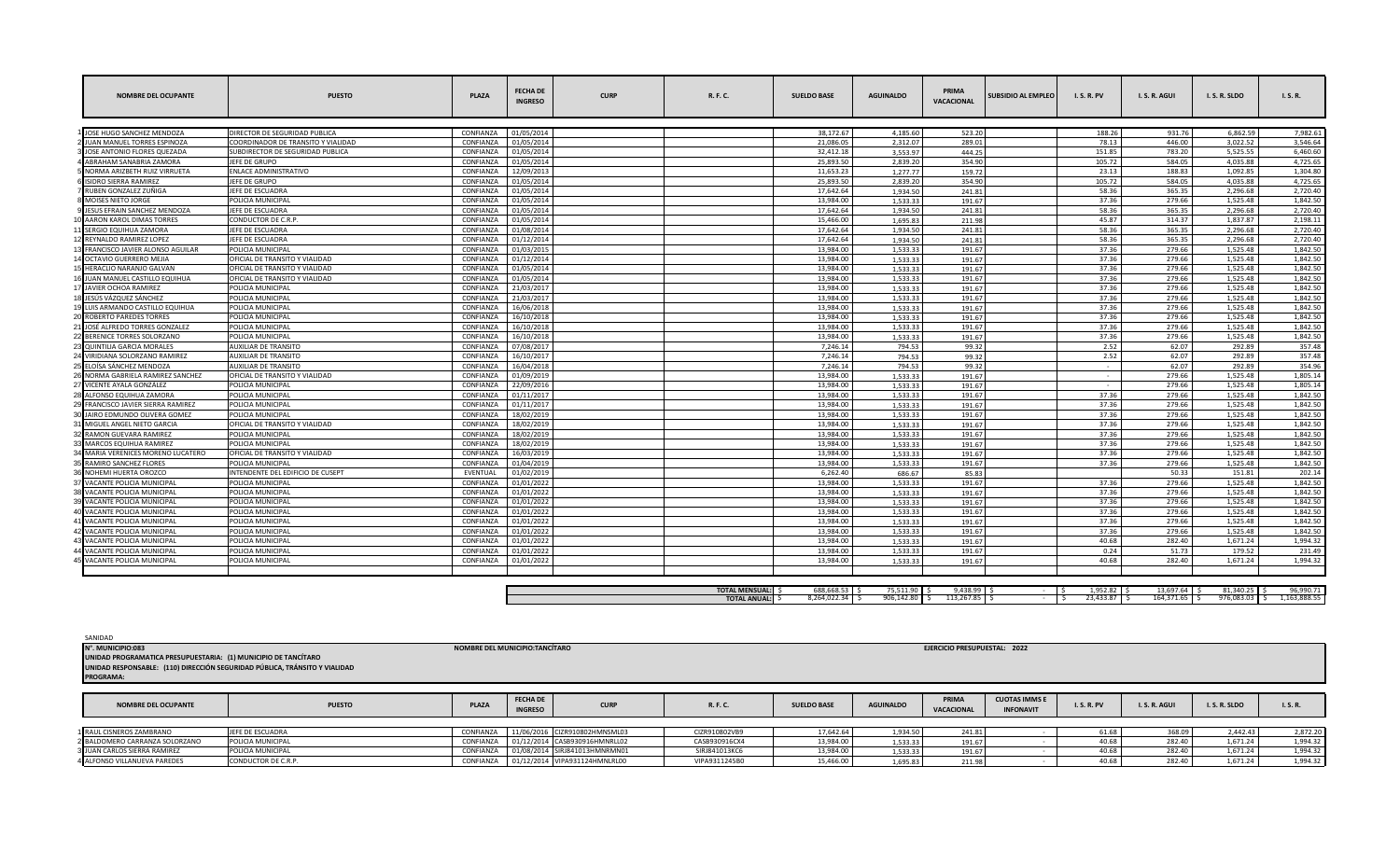## **UNIDAD RESPONSABLE: (112) DIF MUNICIPAL PROGRAMA: DIF DAR ATENCIÓN Y SERVICIO PROFESIONAL AL PÚBLICO GENERAL**

**UNIDAD PROGRAMATICA PRESUPUESTARIA: (1) MUNICIPIO DE TANCÍTARO N°. MUNICIPIO:083 EJERCICIO PRESUPUESTAL: 2022**

**NOMBRE DEL MUNICIPIO:TANCÍTARO** 

| <b>NOMBRE DEL OCUPANTE</b>      | <b>PUESTO</b>                                                | <b>PLAZA</b> | <b>FECHA DE</b><br><b>INGRESO</b> | <b>CURP</b>                   | R. F. C.              | <b>SUELDO BASE</b> | <b>AGUINALDO</b> | PRIMA<br><b>VACACIONAL</b> | <b>SUBSIDIO AL EMPLEO</b> | <b>I.S.R.PV</b> | I.S.R.AGUI | I.S.R.SLDO | I.S.R.    |
|---------------------------------|--------------------------------------------------------------|--------------|-----------------------------------|-------------------------------|-----------------------|--------------------|------------------|----------------------------|---------------------------|-----------------|------------|------------|-----------|
|                                 |                                                              |              |                                   |                               |                       |                    |                  |                            |                           |                 |            |            |           |
| JOSÉ IGNACIO MORALES SANCHEZ    | DIRECTOR DE SALUD. DESARROLLO SOCIAL Y ASUNTOS MIGRATORIOS E | CONFIANZA    | 02/09/2021                        | MOSI920802HMNRNG09            | MOSI9208029M0         | 15.437.12          | 1,692.67         | 211.58                     |                           |                 | 313.70     | 1,831.78   | 2,145.48  |
| ALEJANDRO CORTES ESQUIVEL       | TRABAJADOR DE LA BLOQUERA                                    | EVENTUAL     | 01/07/2014                        | COEA790325HMNRSL05            | COEA790325HQ3         | 6,916.91           | 758.43           | 94.80                      |                           |                 | 58.14      | 222.08     | 280.22    |
| <b>MARIO VEGA EQUIHUA</b>       | TRABAJADOR DE LA BLOQUERA                                    | EVENTUAL     | 16/04/2012                        | VEEM660114HMNGQR03            | VEEM6601142Z1         | 6.916.91           | 758.43           | 94.80                      |                           | 1.09            | 58.14      | 222.08     | 281.31    |
| FRANCISCO JAVIER CERANO NARANJO | TRABAJADOR DE LA BLOQUERA                                    | EVENTUAL     | 16/02/202                         | CENF000115HMNRRRA3            | CENF000115M36         | 6,916.91           | 758.43           | 94.80                      |                           | 1.09            | 58.14      | 222.08     | 281.31    |
| LUCILA TORRES EQUIHUA           | SECRETARIA DE LA DIRECION DE SALUD Y DESARROLLO SOCIAL       | EVENTUAL     |                                   | 01/11/2019 TOEL950723MMNRQC09 | TOEL950723446         | 7,543.15           | 827.10           | 103.39                     |                           |                 | 65.61      | 539.52     | 605.14    |
| ARNOLDO URIEL PICAZO EQUIHUA    | ASESOR DE LA DIRECCIÓN DE ASISTENCIA SOCIAL                  | EVENTUAL     |                                   | 01/01/2020 PIEA880706HPLCQR09 | <b>PIEA880706FCA</b>  | 9.433.42           | 1,034.37         | 129.30                     |                           |                 | 114.01     | 742.48     | 856.49    |
| MARIA ISABEL AGUIRRE ZAMORA     | SECRETARIA DE LA DIRECION DE ASUNTOS MIGRATORIOS E INDIGENAS | EVENTUAL     |                                   | 06/09/2020 AUZI020816MMNGMSA6 | AUZI020816MD2         | 7,543.15           | 827.10           | 103.39                     |                           |                 | 65.61      | 539.52     | 605.14    |
| VACANTE BLOQUERA                | TRABAJADOR DE LA BLOQUERA                                    | EVENTUAL     | 01/01/2022                        |                               |                       | 6,916.91           | 758.43           | 94.80                      |                           |                 | 58.14      | 222.08     | 280.22    |
|                                 |                                                              |              |                                   |                               |                       |                    |                  |                            |                           |                 |            |            |           |
|                                 |                                                              |              |                                   |                               |                       |                    |                  |                            |                           |                 |            |            |           |
|                                 |                                                              |              |                                   |                               | <b>TOTAL MENSUAL:</b> | 67.624.50          | $7.414.97$ \$    | 926.87                     |                           | 2.18            | 791.49     | 4.541.64   | 5,335.31  |
|                                 |                                                              |              |                                   |                               | <b>TOTAL ANUAL:</b>   | 811,493.95         | 88,979.60        | 11,122.45                  |                           | 26.14           | 9,497.90   | 54,499.63  | 64,023.67 |

| N°. MUNICIPIO:083                                              | <b>NOMBRE DEL MUNICIPIO:TANCÍTARO</b> | EJERCICIO PRESUPUESTAL: 2022 |  |
|----------------------------------------------------------------|---------------------------------------|------------------------------|--|
| UNIDAD PROGRAMATICA PRESUPUESTARIA: (1) MUNICIPIO DE TANCÍTARO |                                       |                              |  |
| UNIDAD RESPONSABLE: (111) DIRECCIÓN DE ASISTENCIA SOCIAL       |                                       |                              |  |
| <b>PROGRAMA:</b>                                               |                                       |                              |  |

| 01012020 | <b>INACAZOOOJIIVIIVIIVIJLOI</b> | ---------------       | 19, JUT. UU  | د د.د د د بد                         | <b>121.07</b>        | TU.UU     | 202.70     | 1,011.27   | <b>1, JJT.JL</b> |
|----------|---------------------------------|-----------------------|--------------|--------------------------------------|----------------------|-----------|------------|------------|------------------|
|          |                                 |                       |              |                                      |                      |           |            |            |                  |
|          |                                 |                       |              |                                      |                      |           |            |            |                  |
|          |                                 | <b>TOTAL MENSUAL:</b> | 542,323.84   | $\overline{\phantom{a}}$<br>55.00.35 | 7.433.47<br>/433.1 ، | 1,656.55  | 11,067.14  | 67,400.28  | 80.123.97        |
|          |                                 | <b>TOTAL ANUAL:</b>   | 6.507.886.08 | 713,584.00                           | 89.198.00            | 19.878.57 | 132,805.65 | 808,803.40 | 961.487.63       |

| <b>5 LORENA FLORES GONZALEZ</b>       | POLICIA MUNICIPAL                       | CONFIANZA        | 01/12/2014 FOGL730614MMNLNR06    | FOGL730614D2A | 13.984.00 | 1.533.33 | 191.67 | $\overline{\phantom{a}}$ | 40.68 | 282.40 | 1.671.24 | 1,994.32 |
|---------------------------------------|-----------------------------------------|------------------|----------------------------------|---------------|-----------|----------|--------|--------------------------|-------|--------|----------|----------|
| ALMA ANGELINA GONZALEZ LOPEZ          | POLICIA MUNICIPAL                       | CONFIANZA        | 01/08/2014 GOLA820407MMNNPL06    | GOLA820407PBA | 13.984.00 | 1,533.33 | 191.67 | $\sim$                   | 49.18 | 317.11 | 1.983.62 | 2,349.92 |
| EULALIO CHAVEZ RAMIREZ                | POLICIA MUNICIPAL                       | CONFIANZ/        | 01/12/2014<br>CARE871103HCMHML05 | CARE871103690 | 13.984.00 | 1.533.33 | 191.67 | $\sim$                   | 40.68 | 282.40 | 1.671.24 | 1,994.32 |
| SERGIO ALEJANDRO GONZALEZ TORRES      | CONDUCTOR DE C.R.P.                     | CONFIANZA        | 01/08/2014<br>GOTS921022HMNNRR01 | GOTS9210225S8 | 15.466.00 | 1.695.83 | 211.98 | $\sim$                   | 61.68 | 368.09 | 2.442.43 | 2.872.20 |
| JUAN MEZA AGUILAR                     | JEFE DE ESCUADRA                        | CONFIANZA        | 01/08/2014 MEAJ840624HMNZGN04    | MEAJ840624G94 | 17.642.64 | 1.934.50 | 241.81 | $\sim$                   | 40.68 | 282.40 | 1.671.24 | 1,994.32 |
| FFRAIN ESTRELLA CUEVAS                | POLICIA MUNICIPAL                       | CONFIANZ/        | 01/08/2014<br>EECE891219HMNSVF08 | EECE891219CPA | 13.984.00 | 1,533.33 | 191.67 | $\sim$                   | 40.68 | 282.40 | 1,671.24 | 1,994.32 |
| 1 JOSÉ PABLO MANZO MORALES            | JEFE DE ESCUADRA                        | CONFIANZ/        | 21/03/2017<br>MAMP820615HMNNRB05 | MAMP820615IK4 | 17.642.64 | 1.934.50 | 241.81 | $\sim$                   | 49.18 | 317.11 | 1.983.62 | 2,349.92 |
| 2 BENITO TORRES SOLORZANO             | POLICIA MUNICIPAL                       | <b>CONFIANZA</b> | 21/03/2017<br>TOSB961031HMNRLN00 | TOSB961031TC9 | 13.984.00 | 1.533.33 | 191.67 | $\sim$                   | 49.18 | 317.11 | 1,983.62 | 2,349.92 |
| 3 LUIS GERARDO PILLADO DIEGO          | JEFE DE ESCUADRA                        | CONFIANZA        | 01/09/2017 PIDL920623HJCLGS01    | PIDL920623B48 | 17.642.64 | 1.934.50 | 241.81 | $\sim$                   | 61.68 | 368.09 | 2.442.43 | 2,872.20 |
| 4 MARIA PALOMA VAZQUEZ PEREZ          | POLICIA MUNICIPAL                       | CONFIANZA        | 01/01/2018 VAPP841022MMNZRL01    | VAPP8410223U5 | 13.984.00 | 1.533.33 | 191.67 | $\sim$                   | 40.68 | 282.40 | 1.671.24 | 1,994.32 |
| 5 MARIA DE LOURDES SANCHEZ VERDUZCO   | POLICIA MUNICIPAL                       | CONFIANZ/        | 01/01/2018<br>SAVL921026MMNNRR04 | SAVL921026GGA | 13,984.00 | 1.533.33 | 191.67 | $\sim$                   | 61.68 | 368.09 | 2,442.43 | 2,872.20 |
| CARLOS TORRES SOLORZANO               | POLICIA MUNICIPAL                       | CONFIANZA        | 01/01/2018 TOSC800613HMNRLR00    | TOSC800613R39 | 13.984.00 | 1.533.33 | 191.67 | $\sim$                   | 40.68 | 282.40 | 1.671.24 | 1.994.32 |
| JUAN GILDO URTIZ                      | POLICIA MUNICIPAL                       | CONFIANZ/        | 01/01/2018<br>GIUJ950517HMNLRN02 | GIUJ9505172A1 | 13.984.00 | 1.533.33 | 191.67 | $\sim$                   | 40.68 | 282.40 | 1.671.24 | 1,994.32 |
| ALONSO QUINTERO SANCHEZ               | JEFE DE ESCUADRA DE TRANSITO Y VIALIDAD | CONFIANZ/        | 07/02/2018<br>QUSA821115HMNNNL09 | QUSA821115CC3 | 17.642.64 | 1.934.50 | 241.81 | $\sim$                   | 40.68 | 282.40 | 1.671.24 | 1,994.32 |
| 9 JOSE ANDRES MARTINEZ PAREDES        | POLICIA MUNICIPAL                       | CONFIANZA        | 16/01/2020 MAPA990401HMNRRN03    | MAPA990401LB9 | 13.984.00 | 1.533.33 | 191.67 | $\sim$                   | 40.68 | 282.40 | 1.671.24 | 1,994.32 |
| 0 NORBERTO SANCHEZ QUEZADA            | POLICIA MUNICIPAL                       | CONFIANZA        | 16/01/2020 SAQN870207HMNNZR02    | SAQN870207IG9 | 13.984.00 | 1.533.33 | 191.67 | $\sim$                   | 40.68 | 282.40 | 1.671.24 | 1,994.32 |
| <b>JOSE FRANCISCO SANCHEZ MENDOZA</b> | POLICIA MUNICIPAL                       | CONFIANZA        | 16/01/2020 SAMF940902HMNNNR07    | SAMF940902Q69 | 13.984.00 | 1.533.33 | 191.67 | $\sim$                   | 40.68 | 282.40 | 1.671.24 | 1,994.32 |
| 2 RIGOBERTO VILLASEÑOR PAREDES        | POLICIA MUNICIPAL                       | CONFIANZA        | 25/05/2020 VIPR880219HMNLRG00    | VIPR8802195C4 | 13.984.00 | 1.533.33 | 191.67 | $\sim$                   | 61.68 | 368.09 | 2.442.43 | 2.872.20 |
| <b>EMMANUEL SANCHEZ MORA</b>          | POLICIA MUNICIPAL                       | CONFIANZA        | 16/05/2020 SAME811225HMNNRM01    | SAME8112258G3 | 13.984.00 | 1.533.33 | 191.67 | $\sim$                   | 40.68 | 282.40 | 1,671.24 | 1,994.32 |
| OMAR TORRES LOPEZ                     | JEFE DE ESCUADRA                        | CONFIANZA        | 21/10/2020<br>TOLO851025HMNRPM02 | TOLO851025GH6 | 17.642.64 | 1.934.50 | 241.81 | $\sim$                   | 61.68 | 368.09 | 2.442.43 | 2,872.20 |
| MA DE LA LUZ QUEZADA VIRRUETA         | POLICIA MUNICIPAL                       | CONFIANZ/        | 21/10/2020<br>QUVL850918MMNZRZ04 | QUVL850918PZ1 | 13.984.00 | 1.533.33 | 191.67 | $\sim$                   | 40.68 | 282.40 | 1.671.24 | 1,994.32 |
| FILIBERTO SOLORZANO TORRES            | <b>IFFF DE ESCUADRA</b>                 | CONFIANZ/        | 01/03/2018 SOTF761010HMNLRL02    | SOTF761010M4A | 13.984.00 | 1.533.33 | 191.67 | $\sim$                   | 40.68 | 282.40 | 1.671.24 | 1,994.32 |
| JOSE ANTONIO SOLORZANO TORRES         | POLICIA MUNICIPAL                       | CONFIANZA        | 01/03/2018 SOTA740312HMNLRN08    | SOTA740312NG8 | 13.984.00 | 1.533.33 | 191.67 | $\sim$                   | 40.68 | 282.40 | 1,671.24 | 1,994.32 |
| JORGE LUIS MORALES FIGUEROA           | POLICIA MUNICIPAL                       | CONFIANZA        | 01/03/2018 MOFJ920327HMNRGR00    | MOFJ920327QV4 | 13.984.00 | 1.533.33 | 191.67 | $\sim$                   | 40.68 | 282.40 | 1,671.24 | 1,994.32 |
| <b>CARLOS CASTILLO VEGA</b>           | POLICIA MUNICIPAL                       | CONFIANZA        | 01/03/2018 CAVC801105HHGSGR08    | CAVC801105Q1A | 13.984.00 | 1.533.33 | 191.67 | $\sim$                   | 40.68 | 282.40 | 1.671.24 | 1.994.32 |
| VICTOR OSIEL BEJAR SANCHEZ            | POLICIA MUNICIPAL                       | CONFIANZA        | 01/03/2018 BESV940728HMNJNC02    | BESV9407281M5 | 13.984.00 | 1,533.33 | 191.67 |                          | 40.68 | 282.40 | 1.671.24 | 1,994.32 |
| ROBERTO SANCHEZ MENDOZA               | POLICIA MUNICIPAL                       | <b>CONFIANZA</b> | 01/03/2018 SAMR730905HMNNNB07    | SAMR730905BU1 | 13,984.00 | 1.533.33 | 191.67 | $\sim$                   | 40.68 | 282.40 | 1,671.24 | 1,994.32 |
| RIGOBERTO ZUÑIGA EQUIHUA              | POLICIA MUNICIPAL                       | CONFIANZA        | 16/04/2019 ZUER930822HMNXQG06    | ZUER9308228X3 | 13.984.00 | 1.533.33 | 191.67 | $\sim$                   | 40.68 | 282.40 | 1.671.24 | 1.994.32 |
| JOSE ALEJANDRO GARCIA PANTOJA         | POLICIA MUNICIPAL                       | CONFIANZA        | 16/08/2019 GAPA920126HMNRNL06    | GAPA920126QT9 | 13.984.00 | 1.533.33 | 191.67 | $\sim$                   | 40.68 | 282.40 | 1.671.24 | 1,994.32 |
| JERONIMO VIVEROS CUEVAS               | POLICIA MUNICIPAL                       | CONFIANZA        | 16/08/2019<br>VICJ970412HMNVVR02 | VICJ970412JV5 | 13.984.00 | 1.533.33 | 191.67 | $\sim$                   | 40.68 | 282.40 | 1.671.24 | 1,994.32 |
| LEONARDO ZUÑIGA EQUIHUA               | POLICIA MUNICIPAL                       | <b>CONFIANZA</b> | 16/08/2019<br>ZUEL970312HMNXQN03 | ZUEL970312G18 | 13.984.00 | 1.533.33 | 191.67 |                          | 40.68 | 282.40 | 1.671.24 | 1,994.32 |
| DIANA LAURA ESQUIVEL VEGA             | POLICIA MUNICIPAL                       | CONFIANZ/        | 16/08/2019<br>EUVD971006MMNSGN05 | EUVD971006PH4 | 13.984.00 | 1.533.33 | 191.67 | $\sim$                   | 40.68 | 282.40 | 1.671.24 | 1,994.32 |
| ALICIA IVETH RANGEL CASTILLEJO        | POLICIA MUNICIPAL                       | CONFIANZA        | 01/01/2020<br>RACA960831MMNNSL01 | RACA9608319C5 | 13.984.00 | 1.533.3  | 191.67 |                          | 40.68 | 282.40 | 1.671.24 | 1,994.32 |
|                                       |                                         |                  |                                  |               |           |          |        |                          |       |        |          |          |
|                                       |                                         |                  |                                  |               |           |          |        |                          |       |        |          |          |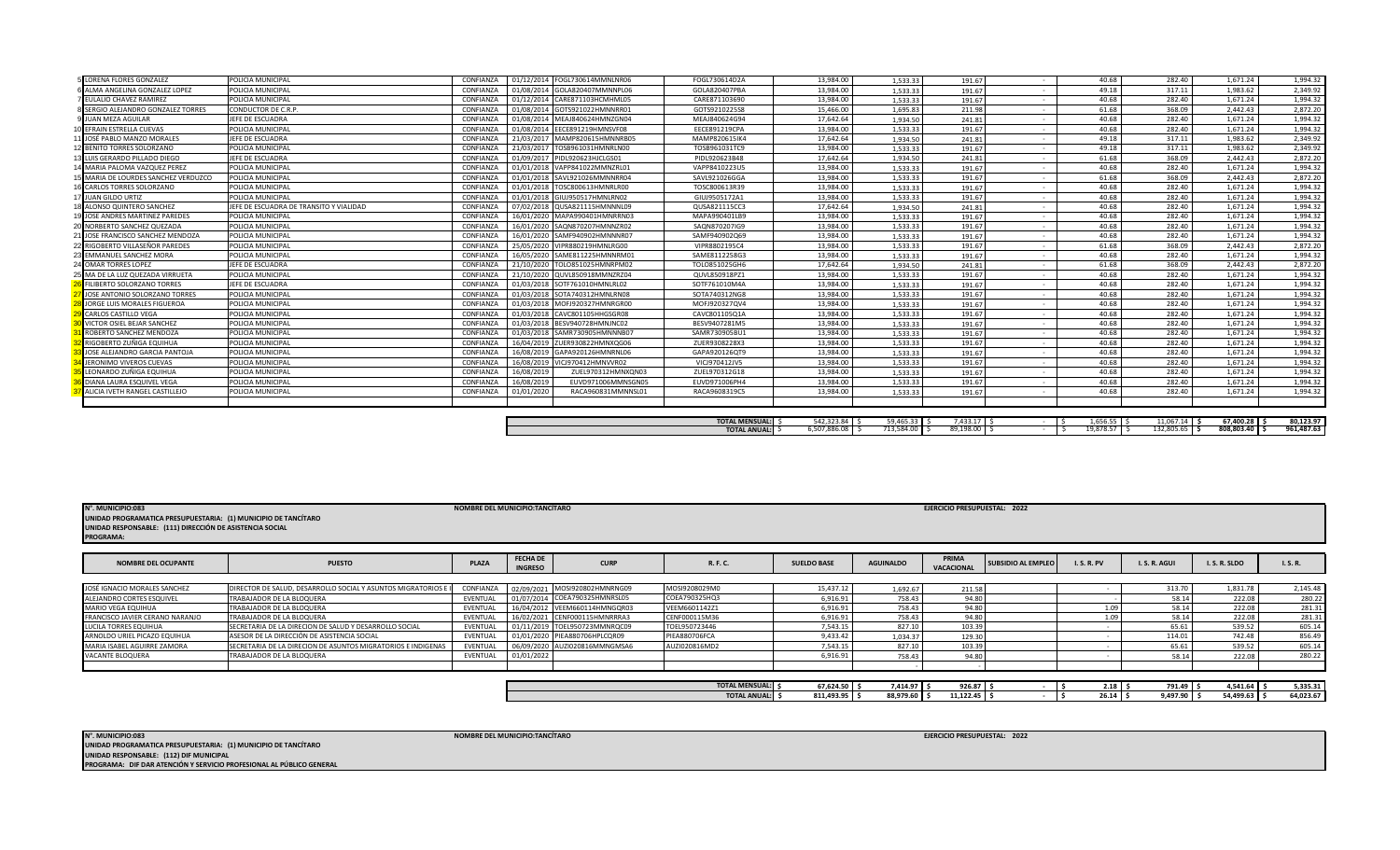| <b>NOMBRE DEL OCUPANTE</b>          | <b>PUESTO</b>                                                               | <b>PLAZA</b>    | <b>FECHA DE</b><br><b>INGRESO</b> | <b>CURP</b>                   | R. F. C.               | <b>SUELDO BASE</b> | <b>AGUINALDO</b> | PRIMA<br>VACACIONAL | <b>SUBSIDIO AL EMPLEO</b> | <b>I.S.R.PV</b> | I.S.R. AGUI   | I.S.R.SLDO    | I.S.R.     |
|-------------------------------------|-----------------------------------------------------------------------------|-----------------|-----------------------------------|-------------------------------|------------------------|--------------------|------------------|---------------------|---------------------------|-----------------|---------------|---------------|------------|
|                                     |                                                                             |                 |                                   |                               |                        |                    |                  |                     |                           |                 |               |               |            |
| AIMA CEIIA MADRIGAL LUCATERO        | ENCARGADA DEL SISTEMA DIE                                                   | CONFIANZA       | 01/09/2021                        | MAI A901021MMNDCL07           | MALA901021GL6          | 16.847.07          | 1.847.27         | 230.91              |                           | 100.99          | 346.72        | 2.128.98      | 2.576.69   |
| AURA BERENICE ZARATE ESPINOZA       | PROMOTORA DE EAEYD                                                          | EVENTUAL        |                                   | 01/05/2012 ZAEL840817MMNRSR00 | ZAEL8408175J9          | 9,273.82           | 1,016.87         | 127.11              |                           |                 | 103.14        | 725.34        | 828.48     |
| LAURA GABRIELA MEZA GONZALEZ        | MAESTRA DE LA LUDOTECA                                                      | EVENTUAL        |                                   | 03/10/2015 MEGL851112MMNZNR03 | MEGL851112MS9          | 6,916.91           | 758.43           | 94.80               |                           | 13.44           | 58.14         | 222.08        | 293.66     |
| MARIA DEL ROSARIO VAZQUEZ RODRIGUEZ | PSICOLOGO DEL DIF                                                           | EVENTUAL        |                                   | 16/11/2018 VARR900703MMNZDS09 | VARR900703FP8          | 8.784.08           | 963.17           | 120.40              |                           | 12.9            | 80.42         | 672.76        | 766.14     |
| MARIA ELENA BOTELLO JERONIMO        | INTENDENTE DE LA ESCUELITA ESPECIAL                                         | EVENTUAL        | 01/01/2019                        | BOJE730612MMNTRL09            | BOJE730612N39          | 4.088.80           | 448.33           | 56.04               | 147.68                    | 15.88           | 14.35         |               | 30.23      |
| ABEL AREVALO HURTADO                | MEDICO DE SMDIF VESPERTINO                                                  | EVENTUAL        | 05/11/2018                        | AEHA891012HMNRRB08            | AEHA8910123NA          | 10.923.63          | 1.197.77         | 149.72              |                           |                 | 166.87        | 968.62        | 1,135.48   |
| MARIA GUADALUPE MEDINA RUELAS       | <b>ENCARGADA DE PROYECTOS PRODUCTIVOS</b>                                   | EVENTUAL        |                                   | 01/02/2019 MERG951227MMNDLD04 | MERG9512277B1          | 7.543.15           | 827.10           | 103.39              |                           | 48.38           | 65.61         | 539.52        | 653.51     |
| ERIK ALEJADRO GONZALEZ SANCHEZ      | PROMOTOR DE DESAYUNOS ESCOLARES                                             | EVENTUAL        |                                   | 01/04/2019 GOSE961025HMNNNR03 | GOSE961025CX6          | 9.163.47           | 1.004.77         | 125.60              |                           | 11.34           | 95.63         | 713.50        | 820.46     |
| SANDY JUVANY SANCHEZ CASTILLO       | PSICOLOGO DE LA ESCUELA DE EDUCACION ESPECIAL                               | EVENTUAL        |                                   | 01/07/2019 SACS921222MMNNSN09 | SACS921222AD2          | 9.433.42           | 1.034.37         | 129.30              |                           | 26.29           | 114.01        | 742.48        | 882.78     |
| ALMA GUADALUPE VIRRUETA RODRIGUEZ   | MAESTRA EDUCACION ESPECIAL                                                  | EVENTUAL        | 26/08/2019                        | VIRA970726MMNRDL09            | VIRA970726BI9          | 9.163.47           | 1.004.77         | 125.60              |                           |                 | 95.63         | 713.50        | 809.12     |
| MARIA MAGDALENA CHAVEZ ALEJANDREZ   | MAESTRA DE TERAPIA DE LENGUAJE                                              | <b>FVFNTUAL</b> | 16/11/2019                        | CAAM941231MMNHLG08            | CAAM941231H14          | 6.575.22           | 720.97           | 90.12               |                           | 21.55           | 54.06         | 185.39        | 261.01     |
| MARIANA NEGRETE ESTRADA             | MAESTRA DE LA ESCUELA DE EDUCACION ESPECIAL                                 | EVENTUAL        | 01/02/2020                        | NEEM971008MMNGSR05            | NEEM971008CC1          | 9,163.47           | 1,004.77         | 125.60              |                           |                 | 95.63         | 713.50        | 809.12     |
| PAOLA JAZMIN LUCATERO ORTIZ         | SECRETARIA DEL SISTEMA MUNICIPAL DIF                                        | EVENTUAL        | 16/08/2020                        | UOP961127MMNCRL02             | LUOP9611272U2          | 7.543.15           | 827.10           | 103.39              |                           |                 | 65.61         | 539.52        | 605.14     |
| Eratzeny Rosario Pérez Ramírez      | MAESTRA DE LA ESCUELA DE EDUCACION ESPECIAL                                 | EVENTUAL        | 01/01/2021                        | PERE960124MMNRMR05            | PERE960124USA          | 9,163.47           | 1,004.77         | 125.60              |                           | 12.97           | 95.63         | 713.50        | 822.09     |
| BLANCA LUZ CALDERON VAZQUEZ         | PROMOTORA DE EAEYD TALLER CORTE Y CONFECCION                                | EVENTUAL        | 16/11/2020                        | CAVB540714MMNLZL02            | CAVB540714JQ1          | 3.894.24           | 427.00           | 53.38               | 159.97                    | 21.55           | 12.99         |               | 34.54      |
| MARIANA LIZETH TORRES MORA          | MEDICO DE SMDIF VESPERTINO                                                  | EVENTUAL        |                                   | 25/01/2021 TOMM931020MMNRRR02 | TOMM931020S70          | 9,273.82           | 1,016.87         | 127.11              |                           | 14.13           | 103.14        | 725.34        | 842.61     |
| LORENZO OMAR VIRRUETA GARCIA        | <b>DENTISTA</b>                                                             | EVENTUAL        | 23/04/2021                        | VIGL930814HMNRRR04            | VIGL930814L93          | 10.923.63          | 1.197.77         | 149.72              |                           | 12.97           | 166.87        | 968.62        | 1.148.45   |
| DULCE YAMICEL VIVEROS GUZMAN        | PROMOTORA DE AAFD                                                           | EVENTUAL        | 20/05/2021                        | VIGD990526MMNVZL00            | VIGD99052668A          | 7.043.38           | 772.30           | 96.54               |                           |                 | 59.65         | 235.66        | 295.31     |
| PATRICIA VIVEROS BUCIO              | CENTRO DE SALUD                                                             | EVENTUAL        | 16/08/2021                        | VIBP001227MMNVCTA9            | VIBP0012277S6          | 9.746.85           | 1.068.73         | 133.59              |                           |                 | 135.15        | 782.81        | 917.96     |
| IRMA ADRIANA BUCIO QUINTERO         | AUXILIAR DE JURIDICO                                                        | EVENTUAL        | 07/04/2021                        | BUQI001105MJCCNRA8            | 3UQI001105149          | 9.433.42           | 1.034.37         | 129.30              |                           | 13.44           | 114.01        | 742.48        | 869.93     |
| DANIELA YUNUEN TORRES GÓNZALEZ      | TRABAIADOR SOCIAL                                                           | EVENTUAL        | 16/10/2021                        | TOGD980916MMNRNN02            | TOGD980916TT1          | 9.433.42           | 1.034.37         | 129.30              |                           | 12.97           | 114.01        | 742.48        | 869.46     |
| CARLOS ADRIAN VALDES CAUDILLO       | RESPONSABLE DEL SISTEMA MUNICIPAL PARA NIÑOS, NIÑAS Y<br><b>ADOLECENTES</b> | CONFIANZA       |                                   | 03/11/2021 VACC651204HMNLDR04 |                        | 14,514.48          | 1,591.50         | 198.94              |                           |                 | 292.09        | 1,637.30      | 1,929.39   |
| SANTANA ALVAREZ BRAVO               | ASESOR ADSCRITO A LA SECRETARÍA                                             | EVENTUAL        |                                   | 01/09/2021 AABS881019HVZLRN08 | AABS881019363          | 16.847.07          | 1.847.27         | 230.91              |                           | 13.44           | 346.72        | 2,128.98      | 2,489.15   |
| MA. CELIA SÁNCHEZ SORIANO           | SECRETARIA DE LA DIRECCIÓN DE ASISTENCIA SOCIAL                             | EVENTUAL        |                                   | 02/07/2012 SASC720605MMNNRL01 | SASC720605CI1          | 7.543.15           | 827.10           | 103.39              |                           |                 | 65.61         | 539.52        |            |
| HUGO ALBERTO ESTRELLA ARANA         | QUIMICO EN EL CENTRO DE SALUD TANCITARO                                     | EVENTUAL        |                                   | 25/05/2020 EEAH870223HMNSRG00 | EEAH8702234P2          | 6.262.40           | 686.67           | 85.83               |                           |                 | 50.33         | 151.81        |            |
| LUZ ADILENE PAREDES NARANJO         | ENFEREMERA DEL CENTRO DE SALUD TANCITARO                                    | EVENTUAL        | 23/05/2020                        | PANL930401MMNRRZ29            | PANL930401VC3          | 6.262.40           | 686.67           | 85.83               |                           |                 | 50.33         | 151.81        |            |
| Monserrat Mora Esquivel             | Encargada Administrativa de Farmacia Turno Vespertino                       | EVENTUAL        | 01/01/2022                        |                               |                        | 5.035.46           | 552.13           | 69.02               | 31.06                     | 12.97           | 21.00         |               | 33.96      |
| Miriam Guadalupe Castro Irianda     | Maestra de la Ludoteca Turno Matutino                                       | EVENTUAL        | 16/12/2021                        |                               |                        | 6,916.91           | 758.43           | 94.80               |                           |                 | 58.14         | 222.08        | 280.22     |
|                                     |                                                                             |                 |                                   |                               |                        |                    |                  |                     |                           |                 |               |               |            |
|                                     |                                                                             |                 |                                   |                               | <b>TOTAL MENSUAL:</b>  | 247.713.79         | 27.161.60        | $3.395.20$ \$       | $338.71$ \$               | $365.27$ \$     | $3.041.46$ \$ | 18.607.59     | 21.004.90  |
|                                     |                                                                             |                 |                                   |                               | <b>TOTAL ANUAL:</b> \$ | 2,972,565.50 \$    | 325.939.20 S     | 40.742.40 S         | $4.064.54$ \$             | $4.383.25$ \$   | 36.497.55 \$  | 223,291.07 \$ | 252.058.86 |

| N°. MUNICIPIO:083<br>UNIDAD PROGRAMATICA PRESUPUESTARIA: (1) MUNICIPIO DE TANCÍTARO | UNIDAD RESPONSABLE: (113) DIRECCIÓN DE LA MUJER, JUVENTUD Y GRUPOS VULNERABLES<br>PROGRAMA: DESARROLLO INTEGRAL PARA MUJERES, JOVENES Y GRUPOS VULNERABLES |                                  | NOMBRE DEL MUNICIPIO:TANCÍTARO         |                    |                                              |                                   |                               | EJERCICIO PRESUPUESTAL: 2022 |                           |                              |                               |                              |                       |
|-------------------------------------------------------------------------------------|------------------------------------------------------------------------------------------------------------------------------------------------------------|----------------------------------|----------------------------------------|--------------------|----------------------------------------------|-----------------------------------|-------------------------------|------------------------------|---------------------------|------------------------------|-------------------------------|------------------------------|-----------------------|
| <b>NOMBRE DEL OCUPANTE</b>                                                          | <b>PUESTO</b>                                                                                                                                              | <b>PLAZA</b>                     | <b>FECHA DE</b><br><b>INGRESO</b>      | <b>CURP</b>        | R. F. C.                                     | <b>SUELDO BASE</b>                | <b>AGUINALDO</b>              | PRIMA<br>VACACIONAL          | <b>SUBSIDIO AL EMPLEO</b> | <b>I.S.R.PV</b>              | I.S.R. AGUI                   | I.S.R.SLDO                   | I. S. R.              |
| ESTELA RODIGUEZ SOBERANO                                                            | DIRECTORA DE LA MUJER, DERECHOS HUMANOS, GRUPOS EN<br>SITUACION DE VULNERABILIDAD, IGUALDAD, INTEGRACION Y<br>DIVERSIDAD SOCIAL.                           | CONFIANZA                        | 01/09/2021                             | ROSE810425MMNDBS09 | ROSE810425JS3                                | 15,437.12                         | 1,692.67                      | 211.58                       |                           | 45.70                        | 313.70                        | 1,831.78                     | 2,191.18              |
| ROSA ELIA ESTRELLA CORDOBA                                                          | ASESOR DEL SISTEMA MUNICIPAL PARA LAS NIÑAS, NIÑOS Y ADOLESENT                                                                                             | EVENTUAL                         | 16/08/2016                             | EECR840514MMNSRS01 | EECR840514SF0                                | 15,437.12                         | 1,692.67                      | 211.58                       |                           | 45.70                        | 313.70                        | 1,831.78                     | 2,191.18              |
| CLAUDIA YANETH GUERRA HERNANDEZ<br>VACANTE<br>VACANTE                               | <b>Auxiliar Operativo</b><br>Secretaria de la Dirección de la mujer, derechos humanos, grupos en situa<br>Asesor Jurídico                                  | EVENTUAL<br>EVENTUAL<br>EVENTUAL | 04/06/2012<br>01/01/2022<br>01/01/2022 | GUHC850205MMNRRL06 | GUHC8502055R9                                | 6,916.91<br>7,543.15<br>11,207.87 | 758.43<br>827.10<br>1,228.93  | 94.80<br>103.39<br>153.62    |                           | 6.26<br>20.98                | 58.14<br>65.61<br>177.84      | 222.08<br>539.52<br>1,014.09 | 611.39<br>1,212.91    |
|                                                                                     |                                                                                                                                                            |                                  |                                        |                    | <b>TOTAL MENSUAL:</b><br><b>TOTAL ANUAL:</b> | 56,542.18 \$<br>678,506.11 \$     | $6,199.80$ \$<br>74,397.60 \$ | 774.98<br>9,299.70           |                           | $119.73$ \$<br>$1,436.81$ \$ | $928.98$ \$<br>$11,147.81$ \$ | 5,439.26 \$<br>65,271.06 \$  | 6,206.66<br>74,479.95 |

**NOMBRE DEL MUNICIPIO:TANCÍTARO UNIDAD PROGRAMATICA PRESUPUESTARIA: (1) MUNICIPIO DE TANCÍTARO N°. MUNICIPIO:083 EJERCICIO PRESUPUESTAL: 2022 UNIDAD RESPONSABLE: (114) DIRECCIÓN DE PROTECCIÓN CIVIL PROGRAMA:**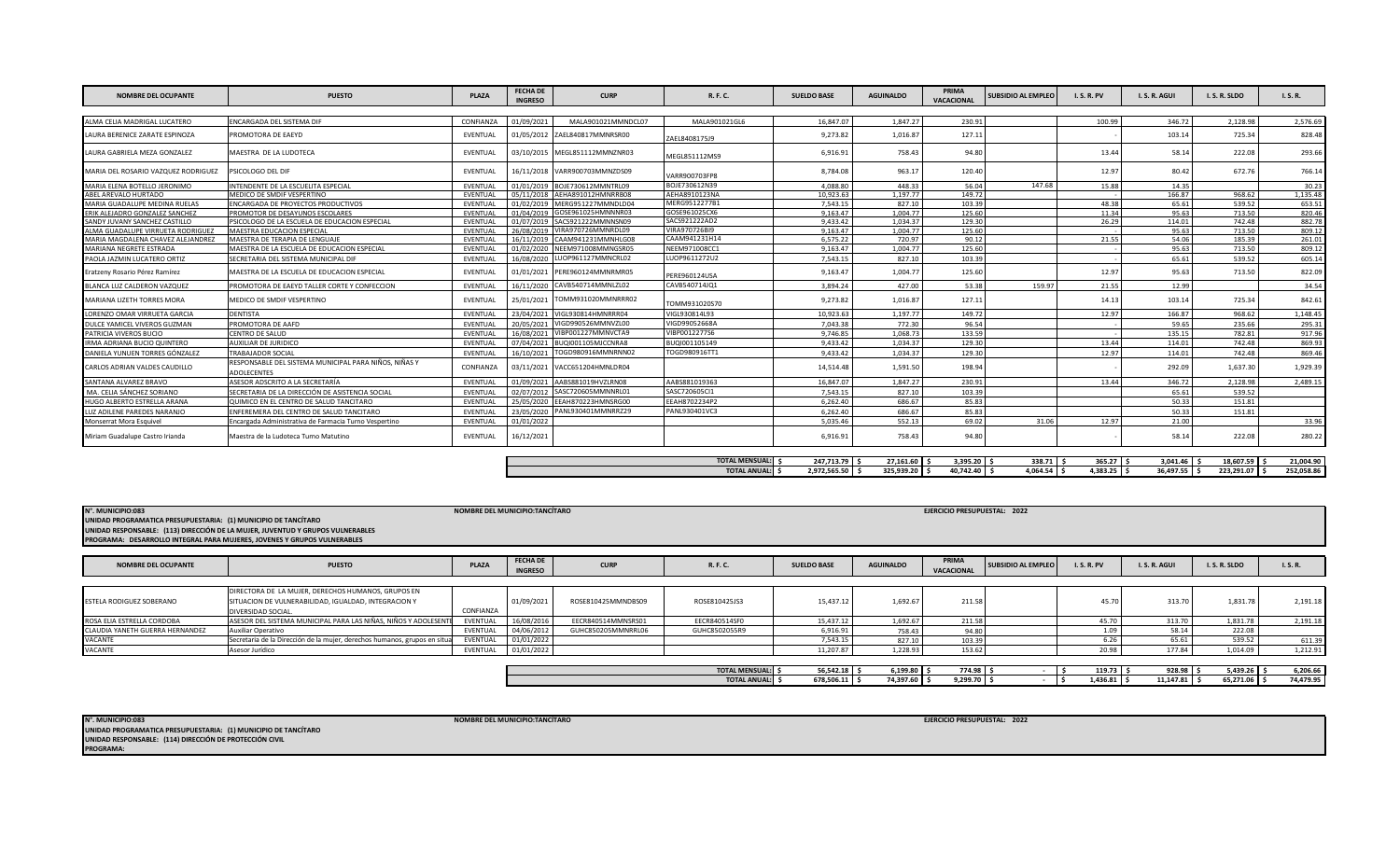| <b>NOMBRE DEL OCUPANTE</b>       | <b>PUESTO</b>                               | <b>PLAZA</b> | <b>FECHA DE</b><br><b>INGRESO</b> | <b>CURP</b>                   | R. F. C.              | <b>SUELDO BASE</b> | <b>AGUINALDO</b> | PRIMA<br><b>VACACIONAL</b> | <b>SUBSIDIO AL EMPLEO</b> | <b>I.S.R.PV</b> | I.S.R.AGUI    | I.S.R.SLDO    | I. S. R.   |
|----------------------------------|---------------------------------------------|--------------|-----------------------------------|-------------------------------|-----------------------|--------------------|------------------|----------------------------|---------------------------|-----------------|---------------|---------------|------------|
|                                  |                                             |              |                                   |                               |                       |                    |                  |                            |                           |                 |               |               |            |
| <b>EVARISTO PULIDO GOMEZ</b>     | DIRECTOR DE PROTECCIÓN CIVIL                | CONFIANZA    |                                   | 02/09/2021 PUGE831223HVZLMV02 | PUGE831223A14         | 15,437.12          | 1,692.67         | 211.58                     |                           | 45.70           | 3.764.36      | 1,831.78      | 5,641.84   |
| JOSE ARTURO SOLORZANO LOPEZ      | OPERADOR/PARAMEDICO                         | EVENTUAL     |                                   | 18/05/2007 SOLA710520HMNLPR00 | SOLA710520JCA         | 10,256.96          | 1.124.67         | 140.58                     |                           | 16.09           | 1,729.18      | 863.36        | 2,608.63   |
| ARTURO ASCENCION ZAMORA SÁNCHEZ  | COMANDANTE Y PARAMEDICO DE PROTECCIÓN CIVIL | EVENTUAL     |                                   | 01/02/2008 ZASA900305HMNMNR00 | ZASA900305F57         | 10,942.78          | 1,199.87         | 149.98                     |                           | 19.04           | 2,011.25      | 971.64        | 3,001.93   |
| ROSAURA MENDOZA GOVEA            | PARAMEDICO DE PROTECCIÓN CIVIL              | EVENTUAL     |                                   | 01/03/2012 MEGR910227MMNNVS08 | MEGR910227T13         | 9,243.73           | 1,013.57         | 126.70                     | $\overline{\phantom{a}}$  | 11.23           | 1,213.08      | 722.11        | 1,946.43   |
| <b>CESAR PULIDO TORRES</b>       | PARAMEDICO DE PROTECCIÓN CIVIL              | EVENTUAL     |                                   | 16/03/2014 PUTC940224HMNLRS07 | PUTC940224GEA         | 9,243.73           | 1,013.57         | 126.70                     |                           | 11.23           | 1,213.08      | 722.11        | 1,946.43   |
| LUIS ENRIQUE MENDOZA QUIROZ      | OPERADOR/PARAMEDICO                         | EVENTUAL     |                                   | 16/06/2016 MEQL970908HMNNRS09 | MEQL9709089H9         | 10,256.96          | 1,124.67         | 140.58                     |                           | 16.09           | 1,729.18      | 863.36        | 2,608.63   |
| SOFÍA EQUÍHUA RAMÍREZ            | PARAMEDICO DE PROTECCIÓN CIVIL              | EVENTUAL     |                                   | 16/07/2016 EURS911102MMNQMF02 | EURS91110228K5        | 9,243.73           | 1,013.57         | 126.70                     |                           | 11.23           | 1,213.08      | 722.11        | 1,946.43   |
| MAURA YANET RIVERA PEREZ         | <b>ENFERMERA GENERAL</b>                    | EVENTUAL     |                                   | 01/10/2019 RIPM970522MMNVRR00 | RIPM970522KL2         | 9,243.73           | 1,013.57         | 126.70                     |                           | 11.23           | 1,213.08      | 722.11        | 1,946.43   |
| SANTIAGO OTONIEL EQUIHUA SANCHEZ | PARAMEDICO DE PROTECCIÓN CIVIL              | EVENTUAL     |                                   | 01/10/2019 EUSS960915HMNQNN00 | EUSS960915I56         | 9,243.73           | 1,013.57         | 126.70                     |                           | 11.23           | 1,213.08      | 722.11        | 1,946.43   |
| MARIA DEL ROCIO GUERRERO ZAMORA  | PARAMEDICO DE PROTECCIÓN CIVIL              | EVENTUAL     |                                   | 03/03/2020 GUZR970930MMNRMC01 | GUZR970930UPA         | 9,243.73           | 1,013.57         | 126.70                     |                           | 11.23           | 1,213.08      | 722.11        | 1,946.43   |
| JESSICA EDITH LOPEZ SOLORZANO    | PARAMEDICO DE PROTECCIÓN CIVIL              | EVENTUAL     |                                   | 17/03/2021 LOSJ951119MMNPLS04 | LOSJ9511198G7         | 9,243.73           | 1,013.57         | 126.70                     |                           | 11.23           | 1,213.08      | 722.11        | 1,946.43   |
| ANA YURITZIA ESTRADA URBINA      | SECRETARIA DE PROTECCION CIVL               | EVENTUAL     |                                   | 16/04/2012 EAUA870830MMNSRN07 | <b>EAUA870830SIA</b>  | 7,543.15           | 827.10           | 103.39                     |                           | 6.26            | 787.34        | 539.52        | 1,333.12   |
| JUAN DANIEL NARANJO GUTIERREZ    | COMANDANTE Y PARAMEDICO DE PROTECCIÓN CIVIL | EVENTUAL     |                                   | 16/09/2021 NAGJ961109HMNRTN00 | NAGJ961109PTA         | 10,942.78          | 1,199.87         | 149.98                     |                           | 19.04           | 2,011.25      | 971.64        | 3,001.93   |
| HUGO ENRIQUE ROSAS HERNANDEZ     | OPERADOR/PARAMEDICO                         | EVENTUAL     |                                   | 19/10/2021 ROHH900323HMNSRG05 | ROHH900323MV4         | 10,256.96          | 1.124.67         | 140.58                     |                           | 16.09           | 1,729.18      | 863.36        | 2,608.63   |
| MARCO ANTONIO SANCHEZ GARNICA    | ELEMENTO DE APOYO                           | EVENTUAL     |                                   | 16/11/2021 SAGM911121HMNNRR02 |                       | 3,979.97           | 436.40           | 54.55                      | 154.56                    |                 | 163.08        |               | 163.08     |
| VACANTE                          | PARAMEDICO DE PROTECCIÓN CIVIL              | EVENTUAL     | 01/01/2022                        |                               |                       | 9,243.73           | 1,013.57         | 126.70                     |                           |                 | 1.213.08      | 722.11        | 1,935.20   |
| VACANTE                          | PARAMEDICO DE PROTECCIÓN CIVIL              | EVENTUAL     | 01/01/2022                        |                               |                       | 9,243.73           | 1,013.57         | 126.70                     |                           |                 | 1,213.08      | 722.11        | 1,935.20   |
| VACANTE                          | PARAMEDICO DE PROTECCIÓN CIVIL              | EVENTUAL     | 01/01/2022                        |                               |                       | 10,256.96          | 1,124.67         | 140.58                     |                           |                 | 1,729.18      | 863.36        | 2,592.54   |
|                                  |                                             |              |                                   |                               |                       |                    |                  |                            |                           |                 |               |               |            |
|                                  |                                             |              |                                   |                               |                       |                    |                  |                            |                           |                 |               |               |            |
|                                  |                                             |              |                                   |                               | <b>TOTAL MENSUAL:</b> | 173,067.20 \$      | 18,976.67        | 2.372.08                   | $154.56$ \$               | $216.90$ \$     | 26,571.78     | 14,267.02 \$  | 41,055.71  |
|                                  |                                             |              |                                   |                               | <b>TOTAL ANUAL:</b>   | 2,076,806.40 \$    | 227,720.00       | 28,465.00                  | 1,854.66 \$               | $2,602.81$ \$   | 318,861.42 \$ | 171,204.26 \$ | 492,668.48 |

| N°. MUNICIPIO:083<br>UNIDAD PROGRAMATICA PRESUPUESTARIA: (1) MUNICIPIO DE TANCÍTARO<br>UNIDAD RESPONSABLE: (115) DIRECCIÓN DE SERVICIOS PÚBLICOS MUNICIPALES<br>PROGRAMA: Coordinacion y comunicación Para un Mejor Servicio a la Ciudadania |                                                                           | NOMBRE DEL MUNICIPIO:TANCÍTARO |                                   |                               |                       |                    |                  | EJERCICIO PRESUPUESTAL: 2022 |                           |                 |            |            |           |
|----------------------------------------------------------------------------------------------------------------------------------------------------------------------------------------------------------------------------------------------|---------------------------------------------------------------------------|--------------------------------|-----------------------------------|-------------------------------|-----------------------|--------------------|------------------|------------------------------|---------------------------|-----------------|------------|------------|-----------|
| <b>NOMBRE DEL OCUPANTE</b>                                                                                                                                                                                                                   | <b>PUESTO</b>                                                             | PLAZA                          | <b>FECHA DE</b><br><b>INGRESO</b> | <b>CURP</b>                   | R. F. C.              | <b>SUELDO BASE</b> | <b>AGUINALDO</b> | PRIMA<br>VACACIONAL          | <b>SUBSIDIO AL EMPLEO</b> | <b>I.S.R.PV</b> | I.S.R.AGUI | I.S.R.SLDO | I.S.R.    |
|                                                                                                                                                                                                                                              |                                                                           |                                |                                   |                               |                       |                    |                  |                              |                           |                 |            |            |           |
| ANGEL OSVALDO GARCIA MORALES                                                                                                                                                                                                                 | DIRECTOR DE SERVICIOS PÚBLICOS MUNICIPALES                                | CONFIANZA                      |                                   | 02/09/2021 GAMA800103HMNRRN19 | GAMA800103U80         | 15,437.12          | 1,692.67         | 211.58                       |                           | 53.88           | 338.88     | 2,179.53   | 2,572.28  |
| BLANCA ALEJANDRA RAMIREZ GARCIA                                                                                                                                                                                                              | SECRETARIA DE LA SUBDIRECCIÓN DE SERVICIOS PUBLICOS<br><b>MUNICIPALES</b> | EVENTUAL                       |                                   | 01/05/2012 RAGB881001MMNMRL05 | RAGB8810018R4         | 7,543.15           | 827.10           | 103.39                       |                           |                 | 67.01      | 567.23     | 634.24    |
| CESAR ALBERTO JACOBO ORTIZ                                                                                                                                                                                                                   | RESPONSABLE DE SERVICIOS PÚBLICOS MUNICIPALES                             | CONFIANZA                      | 03/11/2021                        | JAOC010211HMNCRSA7            | JAOC0102118Q0         | 9,433.42           | 1,034.37         | 129.30                       | 163.92                    | 14.13           | 133.64     | 810.82     | 958.59    |
|                                                                                                                                                                                                                                              |                                                                           |                                |                                   |                               |                       |                    |                  |                              |                           |                 |            |            |           |
|                                                                                                                                                                                                                                              |                                                                           |                                |                                   |                               | <b>TOTAL MENSUAL:</b> | 32,413.70          | $3,554.13$ \$    | 444.27                       | $163.92$ \$               | 68.01           | 539.53     | 3,557.58   | 4,165.12  |
|                                                                                                                                                                                                                                              |                                                                           |                                |                                   |                               | <b>TOTAL ANUAL:</b>   | 388,964.35         | 42,649.60 \$     | 5,331.20                     | $1,967.09$ \$             | 816.08          | 6,474.33   | 42,690.99  | 49,981.41 |

| N°. MUNICIPIO:083<br>UNIDAD PROGRAMATICA PRESUPUESTARIA: (1) MUNICIPIO DE TANCÍTARO<br>UNIDAD RESPONSABLE: (115) DIRECCIÓN DE SERVICIOS PÚBLICOS MUNICIPALES<br><b>PROGRAMA:</b> |                               | NOMBRE DEL MUNICIPIO:TANCÍTARO |                                   |                               |               |                    |                  | EJERCICIO PRESUPUESTAL: 2022 |                    |                 |            |            |               |
|----------------------------------------------------------------------------------------------------------------------------------------------------------------------------------|-------------------------------|--------------------------------|-----------------------------------|-------------------------------|---------------|--------------------|------------------|------------------------------|--------------------|-----------------|------------|------------|---------------|
| <b>NOMBRE DEL OCUPANTE</b>                                                                                                                                                       | <b>PUESTO</b>                 | PLAZA                          | <b>FECHA DE</b><br><b>INGRESO</b> | <b>CURP</b>                   | R. F. C.      | <b>SUELDO BASE</b> | <b>AGUINALDO</b> | PRIMA<br><b>VACACIONAL</b>   | SUBSIDIO AL EMPLEO | <b>I.S.R.PV</b> | I.S.R.AGUI | I.S.R.SLDO | <b>I.S.R.</b> |
|                                                                                                                                                                                  |                               |                                |                                   |                               |               |                    |                  |                              |                    |                 |            |            |               |
| JUVENAL ESQUIVEL RAMIREZ                                                                                                                                                         | RECOLECTOR DE BASURA          | <b>BASE</b>                    |                                   | 01/04/2002 EURJ580914HMNSMV02 | EURJ580914N47 | 7.391.76           | 810.50           | 101.31                       |                    |                 | 63.81      | 523.27     | 587.08        |
| RAMON ESQUIVEL RAMIREZ                                                                                                                                                           | CHOFER DE CAMION DE BASURA    | <b>BASE</b>                    |                                   | 01/01/1999 EURR560125HMNSMM02 | EURR560125LZ2 | 8,552.74           | 937.80           | 117.23                       |                    | 9.21            | 77.66      | 647.92     | 734.79        |
| <b>GRACIELA PARDO QUEZADA</b>                                                                                                                                                    | TRABAJADOR DE ASEO PUBLICO    | EVENTUAL                       |                                   | 01/06/2012 PAQG670305MMNRZR01 | PAQG670305KMA | 4.236.24           | 464.50           | 58.06                        | 138.37             |                 | 15.39      |            | 15.39         |
| SILVIA TORRES GUERRERO                                                                                                                                                           | INTENDENTE EDIFICIO MUNICIPAL | <b>BASE</b>                    |                                   | 16/02/2008 TOGS770601MMNRRL07 | TOGS770601TI0 | 4,236.24           | 464.50           | 58.06                        | 138.37             |                 | 15.39      |            | 15.39         |
| MA. GUADALUPE CORTES LEGORRETA                                                                                                                                                   | INTENDENTE EDIFICIO MUNICIPAL | EVENTUAL                       |                                   | 02/04/2012 COLG780211MMNRGD09 | COLG7802114T0 | 4,236.24           | 464.50           | 58.06                        | 138.37             |                 | 15.39      |            | 15.39         |
| LUCIANO SANCHEZ RAMIREZ                                                                                                                                                          | CHOFER DE CAMION DE BASURA    | <b>BASE</b>                    |                                   | 14/05/2008 SARL850417HMNNMC04 | SARL850417454 | 8.552.74           | 937.80           | 117.23                       |                    | 9.21            | 77.66      | 647.92     | 734.79        |
| JHONY NARANJO GONZALEZ                                                                                                                                                           | <b>CHOFER DE CAMION</b>       | <b>BASE</b>                    | 04/06/2009                        | NAGJ920323HMNRNH02            | NAGJ9203237W3 | 8.552.74           | 937.80           | 117.23                       |                    | 9.21            | 77.66      | 647.92     | 734.79        |
| ROSA DELIA VAZQUEZ VAZQUEZ                                                                                                                                                       | INTENDENTE EDIFICIO MUNICIPAL | EVENTUAL                       | 14/05/2012                        | VAVR791026MMNZZS02            | VAVR791026K55 | 4,236.24           | 464.50           | 58.06                        | 138.37             |                 | 15.39      |            | 15.39         |
| JOSE ALVAREZ ZUÑIGA                                                                                                                                                              | RECOLECTORES DE BASURA        | EVENTUAL                       |                                   | 16/07/2012 AAZJ801014HMNLXS03 | AAZJ801014BX8 | 7,391.76           | 810.50           | 101.31                       |                    |                 | 63.81      | 523.27     | 587.08        |
| MA. GUADALUPE LOURDES LEMUS EQUIHU/                                                                                                                                              | INTENDENTE EDIFICIO MUNICIPAL | EVENTUAL                       | 03/08/2012                        | LEEG840626MMNMQD27            | LEEG840626FU9 | 4.236.24           | 464.50           | 58.06                        | 138.37             |                 | 15.39      |            | 15.39         |
| <b>TERESA TORRES HUERTA</b>                                                                                                                                                      | TRABAJADOR DE ASEO PUBLICO    | EVENTUAL                       | 25/07/2012                        | TOHT780116MMNRRR02            | TOHT780116US6 | 4,236.24           | 464.50           | 58.06                        | 138.37             |                 | 15.39      |            | 15.39         |
| SUSANA NARANJO GALVAN                                                                                                                                                            | INTENDENTE EDIFICIO MUNICIPAL | <b>EVENTUAL</b>                |                                   | 25/09/2012 NAGS900716MMNRLS09 | NAGS900716GH3 | 4,236.24           | 464.50           | 58.06                        | 138.37             |                 | 15.39      |            | 15.39         |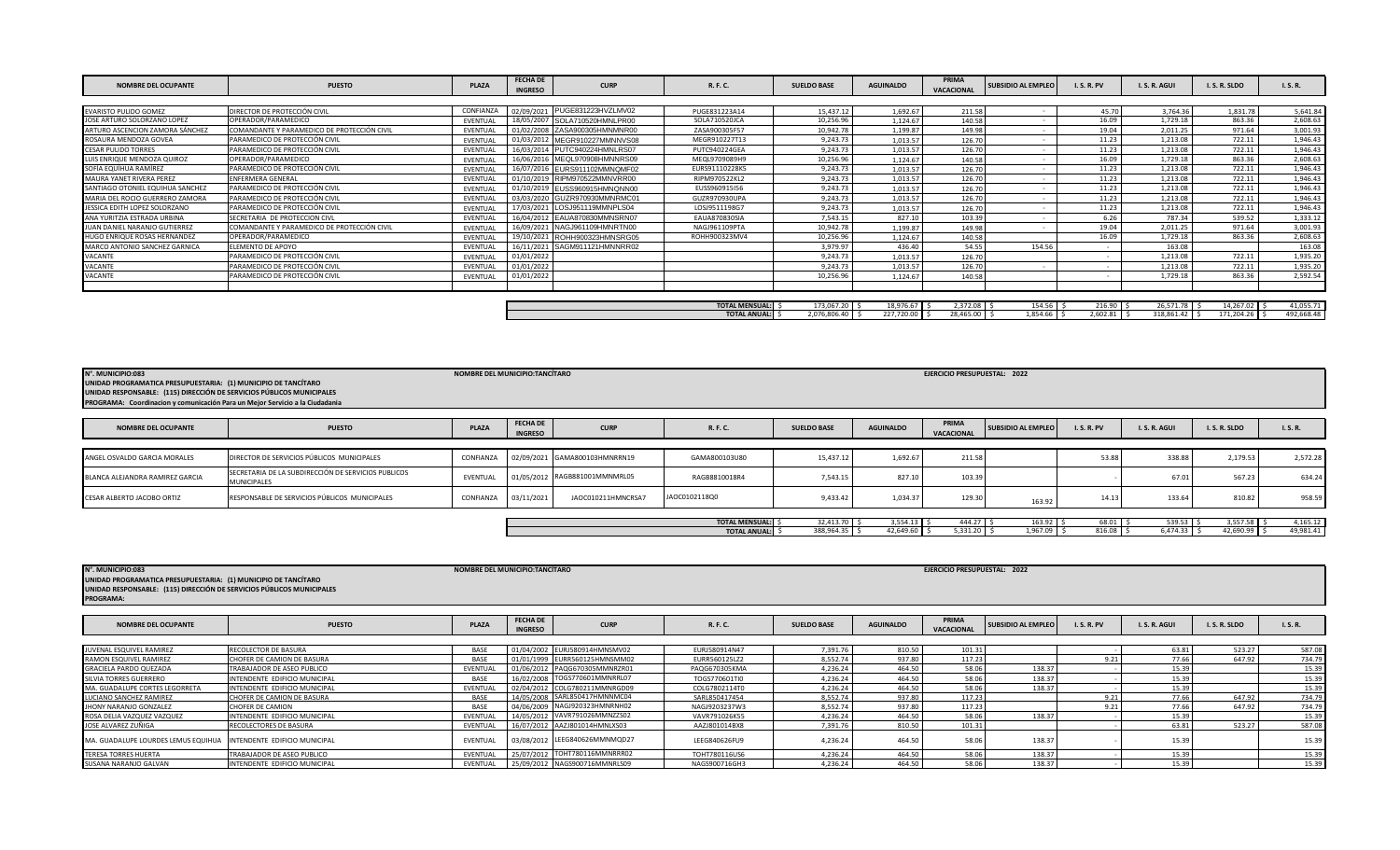| ANA YOLANDA NEGRETE ZAMBRANO                        | INTENDENTE EDIFICIO MUNICIPAL                           | EVENTUAL             | 01/03/2013               | NEZA871206MMNGMN06                       | NEZA8712067J6            | 4,236.24             | 464.50           | 58.06           | 138.37       |                     | 15.39          |               | 15.39           |
|-----------------------------------------------------|---------------------------------------------------------|----------------------|--------------------------|------------------------------------------|--------------------------|----------------------|------------------|-----------------|--------------|---------------------|----------------|---------------|-----------------|
| <b>GLORIA BOTELLO RICO</b>                          | TRABAJADOR DE ASEO PUBLICO                              | EVENTUAL             | 04/07/2013               | BORG591102MMNTCL02                       | BORG591102AJ5            | 4.236.24             | 464.50           | 58.06           | 138.37       |                     | 15.39          |               |                 |
| MA DEL ROSARIO MAGAÑA ROSALES                       | TRABAJADOR DE ASEO PUBLICO                              | EVENTUAL             | 16/09/2015               | MARR780908MMNGSS02                       | MARR7809081K4            | 4,236.24             | 464.50           | 58.06           | 138.37       |                     | 15.39          |               | 15.39           |
| LUIS FERNANDO VALERIO BOTELLO                       | RECOLECTORES DE BASURA                                  | EVENTUAL             | 18/04/2016               | VABL820508HMNLTS08                       | /ABL820508S23            | 7,391.76             | 810.50           | 101.31          | 151.97       |                     | 63.81          | 523.27        | 587.08          |
| JORGE ALBERTO TORRES CUBILLO                        | MECANICO DE MOTOR DE GASOLINA                           | EVENTUAL             | 16/04/2012               | TOCJ780408HMNRBR04                       | TOCJ780408R16            | 12,617.52            | 1,383.50         | 172.94          |              |                     | 215.65         | 1,263.37      | 1,479.02        |
| ARMANDO ESQUIVEL GUERRERO                           | MECANICO                                                | EVENTUAL             | 25/09/2012               | EUGA770312HMNSRR06                       | EUGA770312A96            | 9,840.18             | 1,078.97         | 134.87          | 151.97       |                     | 136.79         | 797.55        | 934.33          |
| <b>JOAQUIN SANCHEZ LOPEZ</b>                        | RECOLECTOR DE BASURA Y CHOFER DE PIPA                   | <b>EVENTUAL</b>      | 23/06/2014               | SALJ571013HMNNPQ09                       | SALJ571013R49            | 8,552.74             | 937.80           | 117.23          |              | 9.21                | 77.66          | 647.92        | 734.79          |
| MA SOCORRO CALDERON CASTILLO                        | INTENDENTE DEL AUDITORIO MUNICIPAL                      | EVENTUAL             | 05/09/2017               | CACS690531MMNLSC07                       | ACS690531N71             | 4,236.24             | 464.50           | 58.06           | 138.37       |                     | 15.39          |               | 15.39           |
| SEVERIANO ROMAN ALVAREZ                             | RECOLECTOR DE BASURA                                    | EVENTUAL             | 01/03/2018               | ROAS721108HPLMLV03                       | ROAS7211086R3            | 7,391.76             | 810.50           | 101.31          |              |                     | 63.81          | 523.27        | 587.08          |
| MIGUEL GARCIA TORRES                                | RECOLECTOR DE BASURA                                    | EVENTUAL             | 21/08/2018               | GATM810305HMNRRG01                       | GATM810305JN1            | 7,391.76             | 810.50           | 101.31          |              |                     | 63.81          | 523.27        | 587.08          |
| JUAN NARANJO GALVAN                                 | RECOLECTOR DE BASURA                                    | EVENTUAL             | 19/09/2018               | NAGJ801022HMNRLN02                       | VAGJ8010227A1            | 7,391.76             | 810.50           | 101.31          |              |                     | 63.81          | 523.27        | 587.08          |
| MARIA BERENICE CALDERON PARDO                       | TRABAJADOR DE ASEO PUBLICO                              | EVENTUAL             | 16/06/2019               | CAPB980804MMNLRR00                       | CAPB980804DC2            | 4,236.24             | 464.50           | 58.06           | 138.37       |                     | 15.39          |               | 15.39           |
| ELIDA CERANO MEJIA                                  | TRABAJADOR DE ASEO PUBLICO                              | EVENTUAL             | 02/07/2019               | CEME740315MMNRJL09                       | CEME7403159R8            | 4,236.24             | 464.50           | 58.06           | 138.37       |                     | 15.39          |               | 15.39           |
| MARIANO VEGA SEPULVEDA                              | RECOLECTOR DE BASURA                                    | EVENTUAL             | 16/07/2019               | VESM871105HMNGPR05                       | VESM8711059V0            | 7,391.76             | 810.50           | 101.31          |              |                     | 63.81          | 523.27        | 587.08          |
| PORFIRIO YRIANDA REYNAGA                            | CHOFER DE CAMION DE BASURA                              | EVENTUAL             | 01/08/2019               | YIRP710822HMNRYR07                       | YIRP710822786            | 8,552.74             | 937.80           | 117.23          |              |                     | 77.66          | 647.92        | 725.58          |
| DIEGO ALBERTO TORRES CASTILLO                       | AUXILIAR DE MECANICO                                    | EVENTUAL             | 01/10/2019               | TOCD000907HMNRSGA4                       | FOCD000907QH6            | 6,615.95             | 725.43           | 90.68           |              |                     | 54.55          | 189.77        | 244.32          |
| <b>DELFINA CAPILLA RIOS</b>                         | ASEO PLAZA APO DEL ROSARIO                              | EVENTUAL             | 16/04/2012               | CARD700130MMNPSL05                       | CARD7001305R0            | 4.236.24             | 464.50           | 58.06           | 138.37       |                     | 15.39          |               | 15.39           |
| JESÚS WENCES DIEGO                                  | ENCARGADO DE LA BLOQUERA Y VELADOR DEL TALLER MECANICO  | EVENTUAL             | 16/04/2012               | WEDJ690711HMNNGS04                       | WEDJ690711K18            | 11,273.23            | 1,236.10         | 154.51          |              |                     | 180.36         | 1,025.65      | 1,206.01        |
| ESTELA SANCHEZ SANCHEZ                              | TRABAJADOR DE ASEO PUBLICO                              | EVENTUAL             | 20/01/2020               | SASE831227MMNNNS04                       | SASE8312275N7            | 4.236.24             | 464.50           | 58.06           | 138.37       |                     | 15.39          |               | 15.39           |
| <b>BRUNO IRIANDA SANCHEZ</b>                        | RECOLECTOR DE BASURA                                    | EVENTUAL             | 01/03/2020               | IISB980920HMNRNR08                       | IISB980920L98            | 7,391.76             | 810.50           | 101.31          |              |                     | 63.81          | 523.27        | 587.08          |
| <b>OMAR ZARATE GARNICA</b><br>ANTONIA HUERTA VARGAS | RECOLECTOR DE BASURA<br>ENCARGADO DE BASURERO MUNICIPAL | EVENTUAL<br>EVENTUAL | 04/08/2020               | ZAGO010222HMNRRMA2<br>HUVA650102MMNRRN08 | ZAGO01022211A            | 7.391.76<br>4.236.24 | 810.50           | 101.31          |              | $\sim$              | 63.81<br>15.39 | 523.27        | 587.08<br>15.39 |
|                                                     |                                                         |                      | 16/09/2020               |                                          | HUVA650102HR5            |                      | 464.50           | 58.06           | 138.37       | $\sim$              | 15.39          |               |                 |
| ADELA MAGAÑA CORTEZ<br>JOAQUIN SANCHEZ RAMIREZ      | MANTENIMIENTO DE SERVICIOS MUNICIPALES                  | EVENTUAL<br>EVENTUAL | 16/09/2020<br>01/11/2020 | MACA740311MMNGRD01<br>SARJ860916HMNNMQ00 | MACA740311F68            | 4,236.24<br>8,552.74 | 464.50<br>937.80 | 58.06<br>117.23 | 138.37       | 9.21                | 77.66          | 647.92        | 15.39<br>734.79 |
|                                                     | <b>CHOFER DE CAMION</b>                                 |                      |                          |                                          | SARJ860916DUA            |                      |                  |                 |              |                     |                |               |                 |
| MIRYAM CELINA BARRIOS CERVANTES                     | TRABAJADOR DE ASEO PUBLICO                              | EVENTUAL             | 16/10/2020               | BACM880907MJCRRY04                       | BACM880907MR2            | 4,236.24             | 464.50           | 58.06           | 138.37       |                     | 15.39          |               | 15.39           |
| <b>HIPOLITO MATA FARIAS</b>                         | VELADOR DE LA UNIDAD DEPORTIVA MONICA EQUIHUA           | VENTUAL              |                          | 16/02/2021 MAFH600417HMNTRP00            | MAFH600417AB9            | 7,391.76             | 810.50           | 101.31          | 157.05       |                     | 63.81          | 523.27        | 587.08          |
| MARTHA ALICIA SANCHEZ ESQUIVEL                      | RECOLECTOR DE BASURA EN LAS CALLES                      | EVENTUAL             | 16/05/2021               | SAEM621220MMNNSR07                       | SAEM621220T82            | 5,044.88             | 553.17           | 69.15           | 157.05       |                     | 21.06          | 30.47         | 9.40            |
| JORGE CARRANZA MONTERO                              | RECOLECTOR DE BASURA                                    | <b>EVENTUAL</b>      | 22/07/2021               | CAMJ980416HMNRNR05                       | CAMJ980416988            | 7,391.76             | 810.50           | 101.31          |              |                     | 63.81          | 523.27        | 587.08          |
| LEONARDO VIVEROS PANTOJA                            | Encargado Operativo de Cabañitas                        | EVENTUAL             | 01/12/2015               | VIPL641001HMNVNN01                       | VIPL641001DT7            | 8,129.57             | 891.40           | 111.43          | 157.05       |                     | 72.61          | 602.49        | 675.09          |
|                                                     |                                                         |                      |                          |                                          |                          |                      |                  |                 |              |                     |                |               |                 |
|                                                     |                                                         |                      |                          |                                          | <b>TOTAL MENSUAL:</b> \$ | $262.399.42$ S       | 28.771.87 S      | $3.596.48$ S    | 3.265.74     | $46.05$ S           | 2.125.82       | 13.491.85     | 15.648.32       |
|                                                     |                                                         |                      |                          |                                          | <b>TOTAL ANUAL:</b> \$   | 3,148,793.09 \$      | 345,262.40 \$    | 43,157.80 \$    | 39,188.91 \$ | $552.57$ $\sqrt{5}$ | 25,509.82 \$   | 161,902.17 \$ | 187,779.89      |

| N°. MUNICIPIO:083<br>UNIDAD PROGRAMATICA PRESUPUESTARIA: (1) MUNICIPIO DE TANCÍTARO<br>UNIDAD RESPONSABLE: (115) DIRECCIÓN DE SERVICIOS PÚBLICOS MUNICIPALES<br><b>PROGRAMA:</b> |                               | <b>NOMBRE DEL MUNICIPIO:TANCÍTARO</b> |                                   |                               |                                              |                            |                          | EJERCICIO PRESUPUESTAL: 2022 |                           |                      |                              |                            |                       |
|----------------------------------------------------------------------------------------------------------------------------------------------------------------------------------|-------------------------------|---------------------------------------|-----------------------------------|-------------------------------|----------------------------------------------|----------------------------|--------------------------|------------------------------|---------------------------|----------------------|------------------------------|----------------------------|-----------------------|
| <b>NOMBRE DEL OCUPANTE</b>                                                                                                                                                       | <b>PUESTO</b>                 | <b>PLAZA</b>                          | <b>FECHA DE</b><br><b>INGRESO</b> | <b>CURP</b>                   | R. F. C.                                     | <b>SUELDO BASE</b>         | <b>AGUINALDO</b>         | PRIMA<br>VACACIONAL          | <b>SUBSIDIO AL EMPLEO</b> | <b>I.S.R.PV</b>      | I.S.R.AGUI                   | I.S.R.SLDO                 | I. S. R.              |
| MIGUEL ESTRELLA MURILLO                                                                                                                                                          | ENC. DE ALUMBRADO PUBLICO     | EVENTUAL                              |                                   | 02/07/2012 EEMM691003HMNSRG05 | EEMM6910032H4                                | 10,514.14                  | 1,152.87                 | 144.11                       |                           | 19.58                | 168.74                       | 990.62                     | 1,178.94              |
| JUAN CARLOS CAPILLA RAMIREZ                                                                                                                                                      | AUXILIAR DE ALUMBRADO PÚBLICO | EVENTUAL                              |                                   | 16/04/2012 CARJ860512HMNPMN03 | CARJ86051298A                                | 9,433.42                   | 1,034.37                 | 129.30                       |                           | 13.15                | 127.72                       | 775.02                     | 915.89                |
|                                                                                                                                                                                  |                               |                                       |                                   |                               | <b>TOTAL MENSUAL:</b><br><b>TOTAL ANUAL:</b> | 19,947.57<br>239,370.82 \$ | 2,187.23<br>26,246.80 \$ | 273.40<br>3,280.85           |                           | 32.73<br>$392.78$ \$ | $296.47$ \$<br>$3,557.59$ \$ | 1,765.63<br>$21,187.59$ \$ | 2,094.83<br>25,137.96 |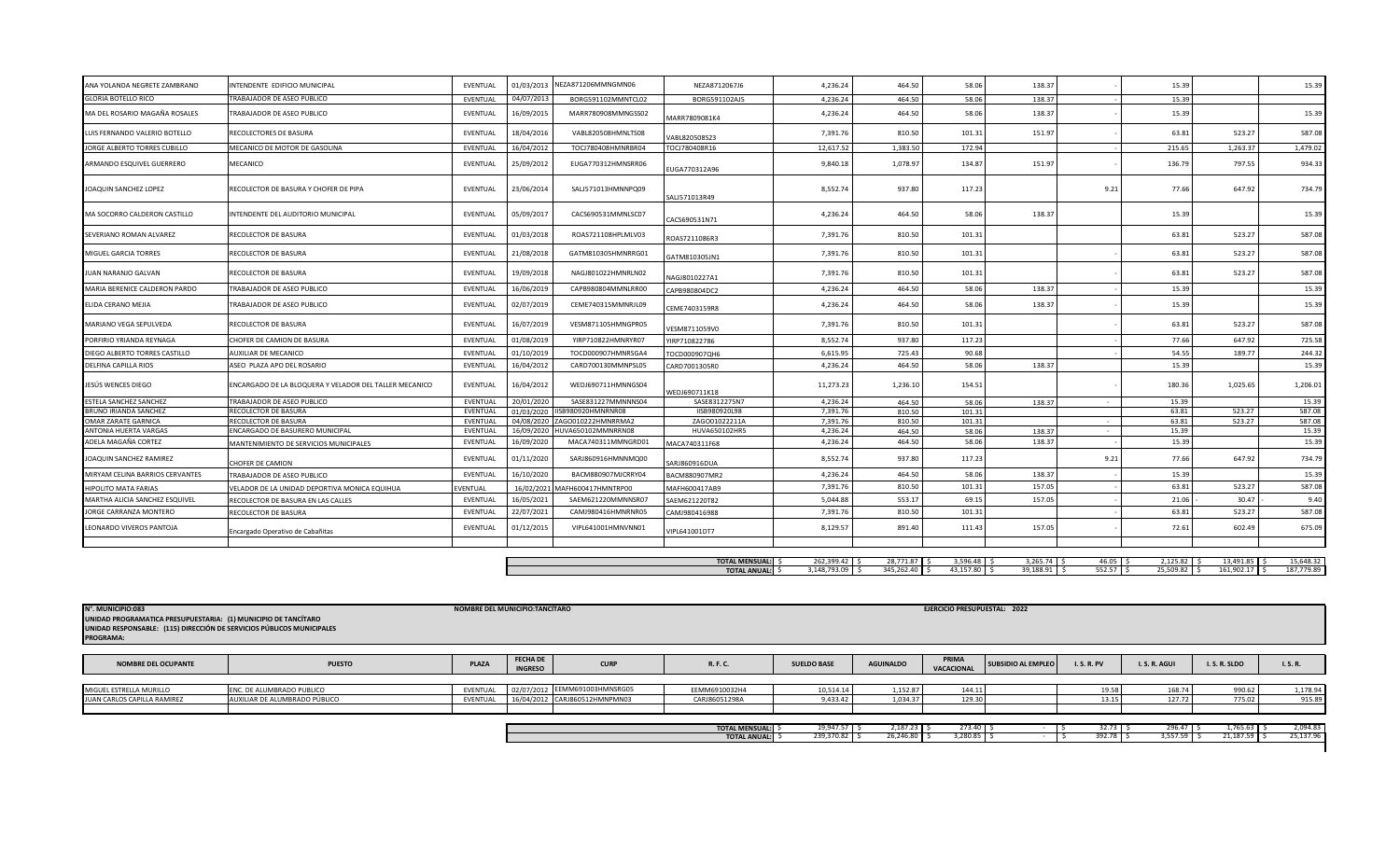| <b>NOMBRE DEL OCUPANTE</b>                                                                                                                    | <b>PUESTO</b>                                  | <b>PLAZA</b> | <b>FECHA DE</b><br><b>INGRESO</b> | <b>CURP</b>                   | R. F. C.                                 | <b>SUELDO BASE</b>             | <b>AGUINALDO</b>                | PRIMA<br><b>VACACIONAL</b>   | <b>SUBSIDIO AL EMPLEO</b> | <b>I.S.R.PV</b>      | I.S.R. AGUI                  | I.S.R.SLDO                   | I.S.R.              |
|-----------------------------------------------------------------------------------------------------------------------------------------------|------------------------------------------------|--------------|-----------------------------------|-------------------------------|------------------------------------------|--------------------------------|---------------------------------|------------------------------|---------------------------|----------------------|------------------------------|------------------------------|---------------------|
|                                                                                                                                               |                                                |              |                                   |                               |                                          |                                |                                 |                              |                           |                      |                              |                              |                     |
| <b>ENRIQUE MENDEZ LOPEZ</b>                                                                                                                   | <b>ENCARGADO DE PANTEON</b>                    | EVENTUAL     | 16/04/2012                        | MELE730906HMNNPN04            | MELE7309069A8                            | 9,433.42                       | 1,034.37                        | 129.30                       |                           | 11.54                | 121.15                       | 715.88                       | 848.58              |
|                                                                                                                                               |                                                |              |                                   |                               |                                          |                                |                                 |                              |                           |                      |                              |                              |                     |
|                                                                                                                                               |                                                |              |                                   |                               |                                          |                                |                                 |                              |                           |                      |                              |                              |                     |
|                                                                                                                                               |                                                |              |                                   |                               | TOTAL MENSUAL: \$<br><b>TOTAL ANUAL:</b> | $9,433.42$ \$<br>113,201.09 \$ | $1,034.37$ \$<br>$12,412.40$ \$ | $129.30$ \$<br>$1,551.55$ \$ | $\overline{\phantom{a}}$  | $11.54$ \$<br>138.52 | $121.15$ \$<br>$1,453.84$ \$ | $715.88$ \$<br>$8,590.55$ \$ | 848.58<br>10,182.91 |
|                                                                                                                                               |                                                |              |                                   |                               |                                          |                                |                                 |                              |                           |                      |                              |                              |                     |
|                                                                                                                                               |                                                |              |                                   |                               |                                          |                                |                                 |                              |                           |                      |                              |                              |                     |
|                                                                                                                                               |                                                |              |                                   |                               |                                          |                                |                                 |                              |                           |                      |                              |                              |                     |
| UNIDAD PROGRAMATICA PRESUPUESTARIA: (1) MUNICIPIO DE TANCÍTARO<br>UNIDAD RESPONSABLE: (116) DIRECCIÓN DE DESARROLLO RURAL<br><b>PROGRAMA:</b> |                                                |              |                                   |                               |                                          |                                |                                 |                              |                           |                      |                              |                              |                     |
| <b>NOMBRE DEL OCUPANTE</b>                                                                                                                    | <b>PUESTO</b>                                  | <b>PLAZA</b> | <b>FECHA DE</b><br><b>INGRESO</b> | <b>CURP</b>                   | R. F. C.                                 | <b>SUELDO BASE</b>             | <b>AGUINALDO</b>                | PRIMA<br>VACACIONAL          | <b>SUBSIDIO AL EMPLEO</b> | <b>I.S.R.PV</b>      | I.S.R.AGUI                   | I.S.R.SLDO                   | I.S.R.              |
|                                                                                                                                               |                                                |              |                                   |                               |                                          |                                |                                 |                              |                           |                      |                              |                              |                     |
| JOSÉ MIGUEL PAREDES TORRES                                                                                                                    | DIRECTOR DE DESARROLLO RURAL                   | CONFIANZA    |                                   | 01/09/2021 PATM841005HMNRRG03 | PATM841005DX8                            | 15,437.12                      | 1,692.67                        | 211.58                       |                           | 45.70                | 313.70                       | 1,831.78                     | 2,191.18            |
| JOSEFINA TORRES HUERTA                                                                                                                        | SECRETARIA DE LA DIRECCION DE DESARROLLO RURAL | CONFIANZA    |                                   | 20/01/2020 TOHJ800905MMNRRS05 | TOHJ8009059B3                            | 7,543.15                       | 827.1                           | 103.39                       |                           | 6.26                 | 65.61                        | 539.52                       | 611.39              |
| NICOLAS MARTINEZ GOMEZ                                                                                                                        | AUXILIAR DESARROLLO RURAL                      | EVENTUAL     | 16/12/2015                        | MAGN851028HCSRMC04            | MAGN8510288V6                            | 9,433.42                       | 1.034.37                        | 129.30                       |                           | 11.78                | 114.01                       | 742.48                       | 868.27              |

| UNIDAD PROGRAMATICA PRESUPUESTARIA: (1) MUNICIPIO DE TANCITARO<br>UNIDAD RESPONSABLE: (115) DIRECCIÓN DE SERVICIOS PÚBLICOS MUNICIPALES<br><b>PROGRAMA:</b> |                               |              |                                                  |                                             |                                 |                            |                          |                           |                 |                                 |                         |                    |
|-------------------------------------------------------------------------------------------------------------------------------------------------------------|-------------------------------|--------------|--------------------------------------------------|---------------------------------------------|---------------------------------|----------------------------|--------------------------|---------------------------|-----------------|---------------------------------|-------------------------|--------------------|
| <b>NOMBRE DEL OCUPANTE</b>                                                                                                                                  | <b>PUESTO</b>                 | <b>PLAZA</b> | <b>FECHA DE</b><br><b>CURP</b><br><b>INGRESO</b> | R. F. C.                                    | <b>SUELDO BASE</b>              | <b>AGUINALDO</b>           | PRIMA<br>VACACIONAL      | <b>SUBSIDIO AL EMPLEO</b> | <b>I.S.R.PV</b> | I.S.R.AGUI                      | I.S.R.SLDO              | I. S. R.           |
| ALEJANDRO SANABRIA SANCHEZ                                                                                                                                  | ENCARGADO DE RASTRO MUNICIPAL | EVENTUAL     | 01/05/2020 SASA890130HMNNNL06                    | SASA890130FU0                               | 6.917.06                        | 758.45                     | 94.81                    |                           |                 | 59.54                           | 249.81                  | 309.35             |
|                                                                                                                                                             |                               |              |                                                  | <b>TOTAL MENSUAL: \$</b><br>TOTAL ANUAL: \$ | $6,917.06$ \$<br>$83,004.77$ \$ | 758.45 \$<br>$9,101.40$ \$ | $94.81$ \ \$<br>1,137.68 |                           |                 | $59.54$ $\frac{1}{5}$<br>714.46 | $249.81$ \$<br>2,997.69 | 309.35<br>3,712.14 |

| <b>NOMBRE DEL OCUPANTE</b> | <b>PUESTO</b>                          | <b>PLAZA</b> | <b>FECHA DE</b><br><b>INGRESO</b> | <b>CURP</b>                   | R. F. C.              | <b>SUELDO BASE</b> | <b>AGUINALDO</b> | PRIMA<br>VACACIONAL | <b>SUBSIDIO AL EMPLEO</b> | <b>I.S.R.PV</b> | I.S.R.AGUI | I.S.R.SLDO | I. S. R.  |
|----------------------------|----------------------------------------|--------------|-----------------------------------|-------------------------------|-----------------------|--------------------|------------------|---------------------|---------------------------|-----------------|------------|------------|-----------|
|                            |                                        |              |                                   |                               |                       |                    |                  |                     |                           |                 |            |            |           |
| MOISES AGUILAR CARRANZA    | JARDINERO DE LA PLAZA                  | BASE         |                                   | 01/01/1999 AUCM461006HMNGRS04 | AUCM4610066U7         | 6.917.22           | 758.47           | 94.81               |                           |                 | 45.60      | 83.84      | 129.44    |
| NORBERTO PACHECO MESA      | MANTENIMIENTO DE SERVICIOS MUNICIPALES | <b>RASE</b>  |                                   | 01/03/2008 PAMN341206HMNCSR05 | PAMN341206CC8         | 3,426.99           | 375.77           | 46.97               | 210.41                    |                 | 10.53      |            | 10.53     |
| ANTONIO GUERRA ESTRELLA    | PARQUES Y JARDINES                     | EVENTUAL     |                                   | 16/04/2012 GUEA491120HMNRSN02 | GUEA4911208M1         | 6.917.22           | 758.47           | 94.81               |                           |                 | 56.54      | 222.86     | 279.41    |
| SERGIO LAZARO OCHOA        | PARQUES Y JARDINES                     | EVENTUAL     |                                   | 17/02/2015 LAOS880511HMNZCR07 | LAOS880511CC6         | 6.917.22           | 758.47           | 94.81               |                           |                 | 59.54      | 249.82     | 309.36    |
| ADAN AGUIRRE SEPULVEDA     | PARQUES Y JARDINES                     | <b>BASE</b>  |                                   | 01/01/2005 AUSA531016HMNGPD03 | AUSA531016HW1         | 7.972.70           | 874.20           | 109.28              |                           | 8.26            | 72.13      | 613.35     | 693.74    |
| BENJAMIN GUERRERO AGUILAR  | PARQUES Y JARDINES                     | EVENTUAL     | 16/04/2012                        | GUAB640905HMNRGN09            | GUAB640905LK4         | 6.917.2            | 758.47           | 94.81               |                           |                 | 59.54      | 249.82     | 309.36    |
| LUIS SOLORZANO SOLORZANO   | PARQUES Y JARDINES                     | EVENTUAL     |                                   | 01/05/2014 SOSL530621HMNLLS06 | SOSL530621TD0         | 6.917.2            | 758.47           | 94.81               | 157.05                    |                 | 13.81      |            | 13.81     |
| VACANTE                    | PARQUES Y JARDINES                     | EVENTUAL     | 01/01/2022                        |                               |                       | 6.917.22           | 758.47           | 94.81               |                           |                 | 59.54      | 249.82     | 309.36    |
| VACANTE                    | PARQUES Y JARDINES                     | EVENTUAL     | 01/01/2022                        |                               |                       | 6.917.22           | 758.47           | 94.81               |                           |                 | 59.54      | 249.82     | 309.36    |
| VACANTE                    | PARQUES Y JARDINES                     | EVENTUAL     | 01/01/2022                        |                               |                       | 6.917.2            | 758.47           | 94.81               |                           |                 | 59.54      | 249.82     | 309.36    |
|                            |                                        |              |                                   |                               |                       |                    |                  |                     |                           |                 |            |            |           |
|                            |                                        |              |                                   |                               | <b>TOTAL MENSUAL:</b> | 66,737.42          | 7,317.70 S       | 914.71              | 367.46                    | 8.26            | 496.32     | 2.169.17   | 2,673.75  |
|                            |                                        |              |                                   |                               | <b>TOTAL ANUAL:</b>   | 800,849.09 S       | 87,812.40 \$     | 10,976.5            | 4,409.49                  | 99.07           | 5,955.87   | 26,030.0   | 32,084.96 |

**NOMBRE DEL MUNICIPIO:TANCÍTARO N°. MUNICIPIO:083 EJERCICIO PRESUPUESTAL: 2022 UNIDAD PROGRAMATICA PRESUPUESTARIA: (1) MUNICIPIO DE TANCÍTARO UNIDAD RESPONSABLE: (115) DIRECCIÓN DE SERVICIOS PÚBLICOS MUNICIPALES PROGRAMA:** 

**UNIDAD PROGRAMATICA PRESUPUESTARIA: (1) MUNICIPIO DE TANCÍTARO UNIDAD RESPONSABLE: (115) DIRECCIÓN DE SERVICIOS PÚBLICOS MUNICIPALES**

**PROGRAMA:** 

**NOMBRE DEL MUNICIPIO:TANCÍTARO N°. MUNICIPIO:083 EJERCICIO PRESUPUESTAL: 2022**

**NOMBRE DEL MUNICIPIO:TANCÍTARO N°. MUNICIPIO:083 EJERCICIO PRESUPUESTAL: 2022**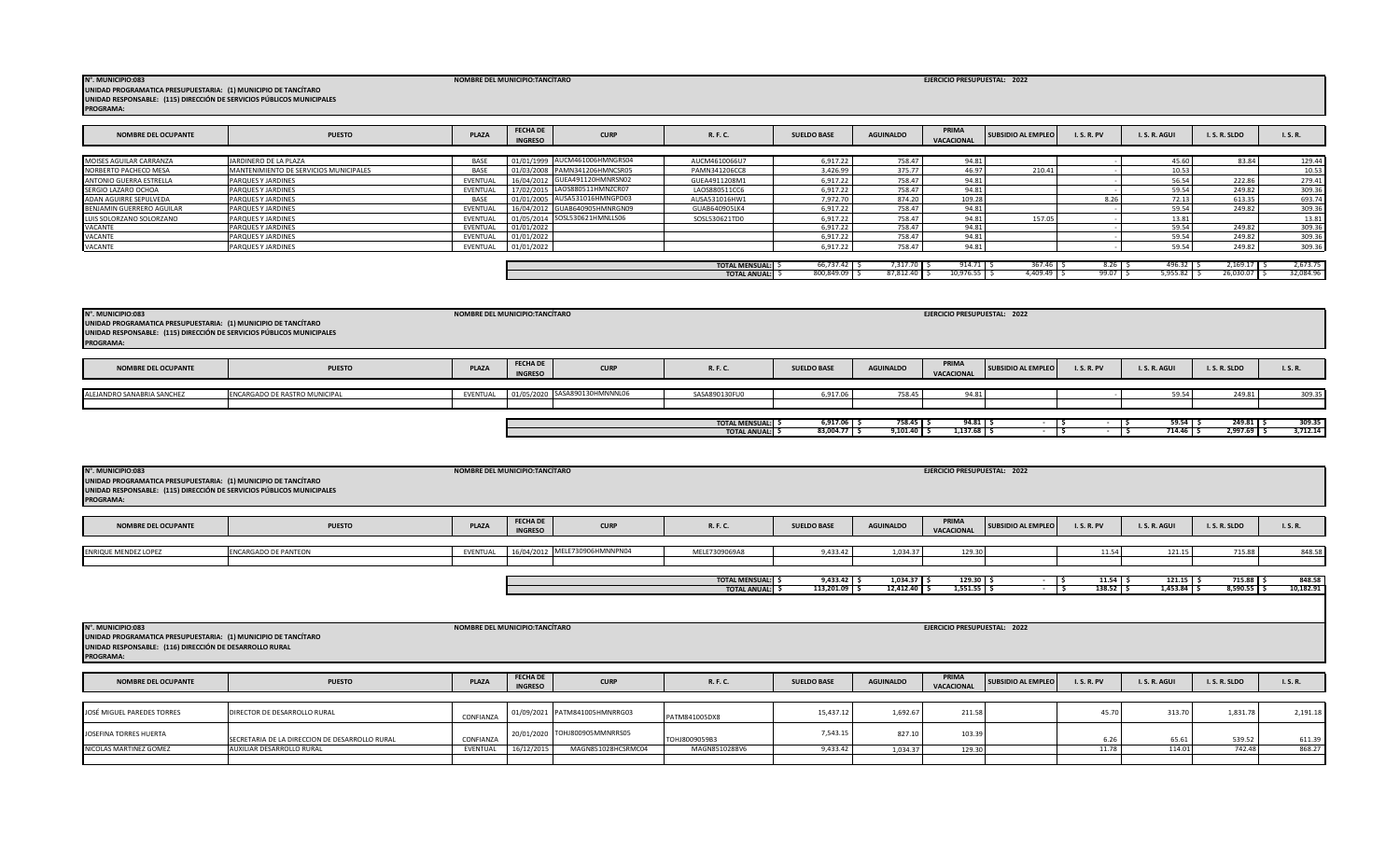| <b>TOTAL MENSUAL:</b> | 32.413.70  | 3.554.13  | 444.27     |  | $- - -$<br>63.74        | 493.32   | 3.113.78  | 3.670.85  |
|-----------------------|------------|-----------|------------|--|-------------------------|----------|-----------|-----------|
| TOTAL ANUAL:          | 388.964.35 | 42.649.60 | 5.331.20 I |  | <b>764 QA</b><br>704.94 | 5.919.80 | 37.365.42 | 44,050.15 |
|                       |            |           |            |  |                         |          |           |           |

| N°. MUNICIPIO:083<br>UNIDAD PROGRAMATICA PRESUPUESTARIA: (1) MUNICIPIO DE TANCÍTARO<br>UNIDAD RESPONSABLE: (117) DIRECCIÓN DE INDUSTRIA Y COMERCIO<br><b>PROGRAMA:</b> |                                             | NOMBRE DEL MUNICIPIO:TANCÍTARO |                                   |                               |                        |                    |                  | EJERCICIO PRESUPUESTAL: 2022 |                           |                 |               |                |           |
|------------------------------------------------------------------------------------------------------------------------------------------------------------------------|---------------------------------------------|--------------------------------|-----------------------------------|-------------------------------|------------------------|--------------------|------------------|------------------------------|---------------------------|-----------------|---------------|----------------|-----------|
| <b>NOMBRE DEL OCUPANTE</b>                                                                                                                                             | <b>PUESTO</b>                               | PLAZA                          | <b>FECHA DE</b><br><b>INGRESO</b> | <b>CURP</b>                   | R. F. C.               | <b>SUELDO BASE</b> | <b>AGUINALDO</b> | PRIMA<br>VACACIONAL          | <b>SUBSIDIO AL EMPLEO</b> | <b>I.S.R.PV</b> | I.S.R.AGUI    | I.S.R.SLDO     | I. S. R.  |
| FRANCISCO ZUÑIGA ZAMORA                                                                                                                                                | DIRECTOR DE DESARROLLO ECONOMICO Y COMERCIO | CONFIANZA                      | 01/09/2021                        | ZUZF901017HMNXMR03            | ZUZF901017BY7          | 15,437.12          | 1,692.67         | 211.58                       |                           | 45.70           | 313.70        | 1,831.78       | 2,191.18  |
| EDUARDO VILLASEÑOR PAREDES                                                                                                                                             | AUXILIAR DESARROLLO ECONOMICO Y COMERCIO    | EVENTUAL                       | 01/06/2020                        | VIPE930109HMNLRD01            | VIPE930109536          | 9,433.42           | 1,034.37         | 129.3                        |                           | 11.78           | 114.01        | 742.48         | 868.27    |
| MARIA PATRICIA RAMIREZ SOTO                                                                                                                                            | SECRETARIA DESARROLLO ECONOMICO Y COMERCIO  | EVENTUAL                       |                                   | 21/07/2020 RASP950920MMNMTT04 | RASP950920QL4          | 7,543.15           | 827.10           | 103.39                       |                           |                 | 65.61         | 539.52         | 605.14    |
|                                                                                                                                                                        |                                             |                                |                                   |                               |                        |                    |                  |                              |                           |                 |               |                |           |
|                                                                                                                                                                        |                                             |                                |                                   |                               | <b>TOTAL MENSUAL:</b>  | $32,413.70$ \$     | $3,554.13$ \$    | $444.27$ \$                  |                           | $57.49$ S       | $493.32$ \$   | $3,113.78$ \$  | 3,664.59  |
|                                                                                                                                                                        |                                             |                                |                                   |                               | <b>TOTAL ANUAL:</b> \$ | 388,964.35 \$      | 42,649.60 \$     | $5,331.20$ \$                |                           | $689.84$ \$     | $5,919.80$ \$ | $37,365.42$ \$ | 43,975.06 |

| N°. MUNICIPIO:083                                                      |                                          | NOMBRE DEL MUNICIPIO:TANCÍTARO |                                   |                    |               |                    |                  | EJERCICIO PRESUPUESTAL: 2022 |                           |                 |               |            |          |
|------------------------------------------------------------------------|------------------------------------------|--------------------------------|-----------------------------------|--------------------|---------------|--------------------|------------------|------------------------------|---------------------------|-----------------|---------------|------------|----------|
| UNIDAD PROGRAMATICA PRESUPUESTARIA: (1) MUNICIPIO DE TANCÍTARO         |                                          |                                |                                   |                    |               |                    |                  |                              |                           |                 |               |            |          |
| UNIDAD RESPONSABLE: (118) DIRECCIÓN DE EDUCACIÓN, CULTURA Y DEPORTE    |                                          |                                |                                   |                    |               |                    |                  |                              |                           |                 |               |            |          |
| PROGRAMA: POR UN MEJOR DESARROLLO Y CRECIMIENTO DE LOS NIÑOS Y JOVENES |                                          |                                |                                   |                    |               |                    |                  |                              |                           |                 |               |            |          |
|                                                                        |                                          |                                |                                   |                    |               |                    |                  |                              |                           |                 |               |            |          |
| <b>NOMBRE DEL OCUPANTE</b>                                             | <b>PUESTO</b>                            | <b>PLAZA</b>                   | <b>FECHA DE</b><br><b>INGRESO</b> | <b>CURP</b>        | R. F. C.      | <b>SUELDO BASE</b> | <b>AGUINALDO</b> | PRIMA<br>VACACIONAL          | <b>SUBSIDIO AL EMPLEO</b> | <b>I.S.R.PV</b> | I. S. R. AGUI | I.S.R.SLDO | I.S.R.   |
|                                                                        |                                          |                                |                                   |                    |               |                    |                  |                              |                           |                 |               |            |          |
| MAURA CRISTINA ZAMORA ANDRADE                                          | DIRECTOR DE EDUCACION, CULTURA Y TURISMO | CONFIANZA                      | 01/09/2021                        | ZAAM940213MMNMNR01 | ZAAM940213LD6 | 15,437.12          | 1.692.67         | 211.58                       |                           | 45.70           | 313.70        | 1,831.78   | 2,191.18 |
| PERLA YESENIA OLALDE VIRRUETA                                          | BIBLIOTECARIA MUNICIPAL                  | EVENTUAL                       |                                   |                    | OAVP9408225N1 | 7,543.15           | 827.10           | 103.39                       |                           |                 | 65.61         | 539.52     | 605.14   |

|                               |                                                    |           |            |                               | <b>TOTAL ANUAL:</b>      | 902,639.23    | 98,973.60   | 12,371.70     | $1,629.84$ \$ | $13,345.00$ \$ | 84,876.34 | 99,851.18 |
|-------------------------------|----------------------------------------------------|-----------|------------|-------------------------------|--------------------------|---------------|-------------|---------------|---------------|----------------|-----------|-----------|
|                               |                                                    |           |            |                               | <b>TOTAL MENSUAL:</b> \$ | $75,219.94$ > | 8,247.80 \$ | $1,030.98$ \$ | $135.82$ S    | $1,112.08$ \$  | 7,073.03  | 8.320.93  |
|                               |                                                    |           |            |                               |                          |               |             |               |               |                |           |           |
| JORGE LUIS LOPEZ PAREDES      | AUXILIAR DEPORTES                                  | EVENTUAL  | 16/10/2018 | LOPJ991217HMNPRR02            | LOPJ991217868            | 9,433.42      | 1,034.37    | 129.3         | 11.78         | 114.01         | 742.48    | 868.27    |
| MIGUEL ANGEL GONZALEZ MORA    | AUXILIAR OPERATIVO DE EDUCACION. CULTURA Y DEPORTE | EVENTUAL  | 01/10/201  | GOMM861117HMNNRG06            | GOMM861117JM6            | 9,433.42      | 1.034.37    | 129.30        | 11.78         | 114.01         | 742.48    | 868.27    |
| ZAYRA VALERIA VIVEROS GARCÍA  | DIRECTOR DE JUVENTUD Y DEPORTE                     | CONFIANZA |            | 01/09/2021 VIGZ950717MMNVRY06 | VIGZ950717BX9            | 15,437.12     | 1,692.67    | 211.58        | 45.70         |                | 1,831.78  | 2,191.18  |
| ANA GABRIELA BUCIO ÁVALOS     | <b>CORDINADOR DE TURISMO</b>                       | EVENTUAL  |            | 16/10/2021 BUAA990927MMNCVN05 | BUAA9909274D4            | 9.433.42      | 1.034.37    | 129.3         | 11.78         | 114.01         | 742.48    | 868.27    |
| ANIA LIZET LEMUS EQUIHUA      | SECRETARIA EDUCACION, CULTURA Y DEPORTE            | EVENTUAL  |            | 02/07/2012 LEEA890318MMNMQN01 | LEEA890318AJ6            | 8,502.27      | 932.27      | 116.53        | 9.Ub          | 77.05          | 642.5     | 728.62    |
| PERLA YESENIA OLALDE VIRRUETA | <b>BIBLIOTECARIA MUNICIPAL</b>                     | EVENTUAL  |            | 16/02/2017 OAVP940822MMNLRR05 | OAVP9408225N1            | 7,543.15      | 827.10      | 103.39        |               | 65.61          | 539.5     | 605.14    |

| N°. MUNICIPIO:083<br>UNIDAD PROGRAMATICA PRESUPUESTARIA: (1) MUNICIPIO DE TANCÍTARO<br>UNIDAD RESPONSABLE: (119) DIRECCIÓN DE INFORMÁTICA<br>PROGRAMA: TIC'S EFICIENTES Y EFICASES |                                                                                                                                     | NOMBRE DEL MUNICIPIO:TANCÍTARO |                                   |                               |               |                    |                  | EJERCICIO PRESUPUESTAL: 2022 |                           |                 |            |            |               |
|------------------------------------------------------------------------------------------------------------------------------------------------------------------------------------|-------------------------------------------------------------------------------------------------------------------------------------|--------------------------------|-----------------------------------|-------------------------------|---------------|--------------------|------------------|------------------------------|---------------------------|-----------------|------------|------------|---------------|
| <b>NOMBRE DEL OCUPANTE</b>                                                                                                                                                         | <b>PUESTO</b>                                                                                                                       | PLAZA                          | <b>FECHA DE</b><br><b>INGRESO</b> | <b>CURP</b>                   | R. F. C.      | <b>SUELDO BASE</b> | <b>AGUINALDO</b> | PRIMA<br>VACACIONAL          | <b>SUBSIDIO AL EMPLEO</b> | <b>I.S.R.PV</b> | I.S.R.AGUI | I.S.R.SLDO | <b>I.S.R.</b> |
| NATALIA GWENDOLYN JACOBO VILLEGAS                                                                                                                                                  | DIRECTOR DE ACCESO A LA INFORMACIÓN PUBLICA, TRANSPARENCIA,<br>PROTECCION DE DATOS PERSONALES, CIENCIA, TECNOLOGIA E<br>INNOVACIÓN. | CONFIANZA                      |                                   | 01/09/2021 JAVN931202MMNCLT02 | JAVN931202NT0 | 17,496.11          | 1,918.43         | 239.80                       |                           | 57.52           | 361.92     | 2,265.79   | 2,685.24      |

| NATALIA GWENDOLYN JACOBO VILLEGAS | PROTECCION DE DATOS PERSONALES, CIENCIA, TECNOLOGIA E<br>INNOVACIÓN. | CONFIANZA |            | 01/09/2021 JAVN931202MMNCLT02 | JAVN931202NT0 | 17,496.11 | 1.918.43 | 239.80 | 57.52 | 361.92 | 2,265.79 | 2,685.24 |
|-----------------------------------|----------------------------------------------------------------------|-----------|------------|-------------------------------|---------------|-----------|----------|--------|-------|--------|----------|----------|
| <b>ELVIRA VARGAS ZARATE</b>       | SECRETARIA DEL MODULO DE INFORMACION                                 | EVENTUAL  |            | 01/05/2012 VAZE680311MMNRRL13 | VAZE680311A66 | 7,543.15  | 827.10   | 103.39 |       | 65.61  | 539.52   | 605.14   |
| ALICIA ORTIZ MORA                 | SECRETARIA DEL MODULO DE INFORMACION                                 | EVENTUAL  |            | 16/08/2012 OIMA790303MMNRRL04 | OIMA790303AI8 | 7,543.15  | 827.10   | 103.39 |       | 65.61  | 539.52   |          |
| ADRIANA ESQUIVEL GUTIERREZ        | SECRETARIA RENTAS TANCITARO                                          | EVENTUAL  |            | 16/04/2020 EUGA870705MMNSTD08 | EUGA870705EX3 | 7.543.15  | 827.10   | 103.39 |       | 65.61  | 539.52   |          |
| JOSE HUGO OCHOA LEMUS             | COORDINADOR DE INFORMATICA                                           | CONFIANZA |            | 01/09/2021 OOLH870222HMNCMG07 | OOLH870222756 | 11,908.59 | 1.305.77 | 163.22 | 24.36 | 193.84 | 1.138.00 | 1,356.20 |
| LUIS ENRIQUE MENDOZA TORRES       | COORDINADOR DE INNOVACIÓN                                            | EVENTUAL  |            | 22/09/2021 METL950715HMNNRS06 | METL950715L68 | 11,908.59 | 1.305.77 | 163.22 | 24.36 | 193.84 | 1,138.00 | 1,356.20 |
| INGRID ZITLALI EQUIHUA RAMIREZ    | SECRETARIA RADIO CULTURAL TANCITARO                                  | EVENTUAL  | 01/03/2019 | EURI001116MMNQMNA6            | EURI001116DL1 | 7,543.15  | 827.10   | 103.39 |       | 65.61  | 539.52   |          |
|                                   |                                                                      |           |            |                               |               |           |          |        |       |        |          |          |

| <b>TOTAL MENSUAL:</b> | 71,485.90  | ,838.37   | $770$ s.<br>- 212.0 |  | .<br>412.4° | 1,012. | 6,699.9             | 002.78 |
|-----------------------|------------|-----------|---------------------|--|-------------|--------|---------------------|--------|
| <b>TOTAL ANUAL:</b>   | 857,830.85 | 94,060.40 | .<br>11./ <i>./</i> |  | .349.89     | 12.149 | 5.00000<br>، 398.80 |        |
|                       |            |           |                     |  |             |        |                     |        |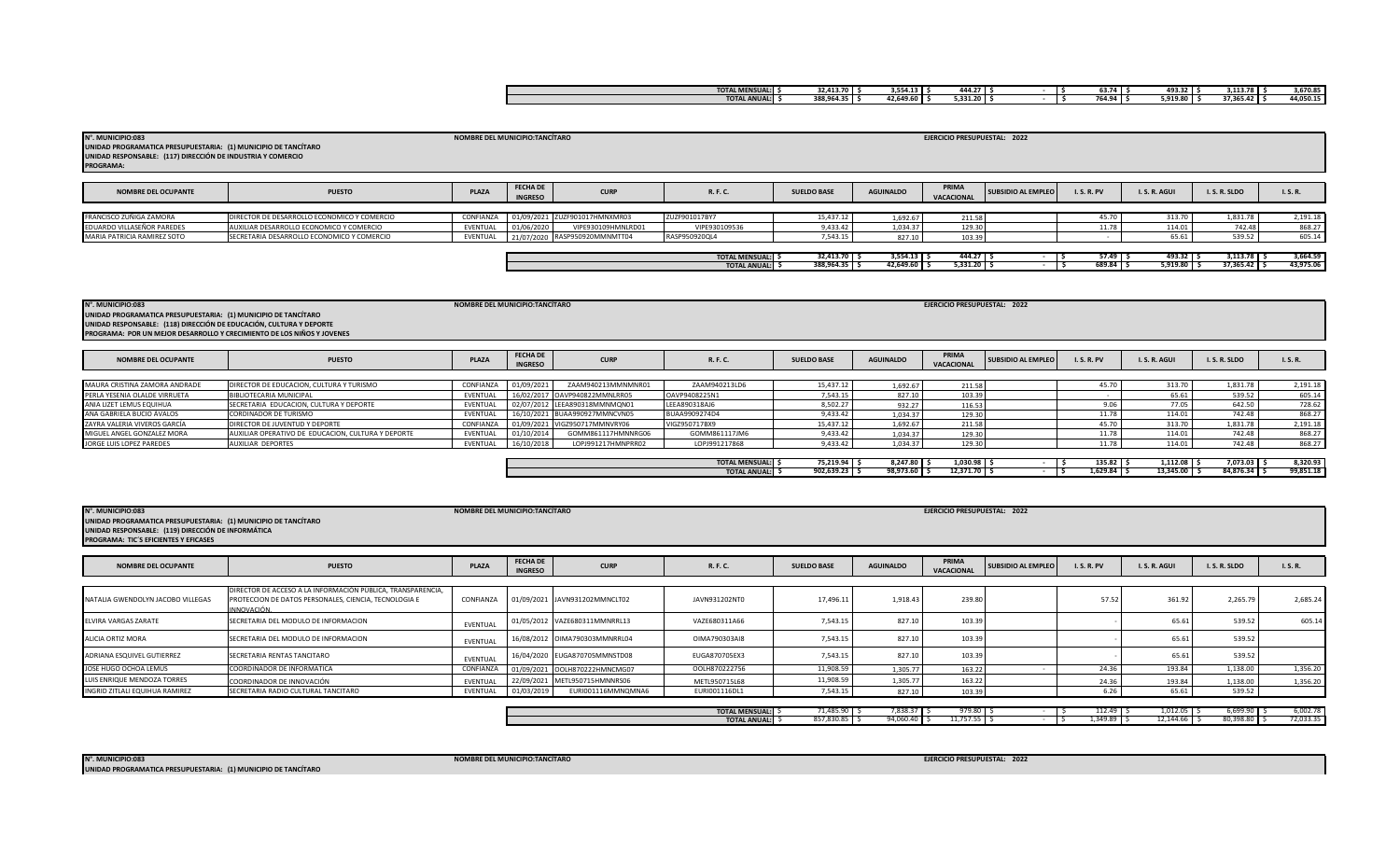| N°. MUNICIPIO:083<br>UNIDAD PROGRAMATICA PRESUPUESTARIA: (1) MUNICIPIO DE TANCÍTARO<br>UNIDAD RESPONSABLE: (123) DIRECCIÓN DE ARCHIVO MUNICIPAL<br>PROGRAMA: Rescate del acervo Historico |                         |              | NOMBRE DEL MUNICIPIO:TANCÍTARO    |                    |               |                    |                  | EJERCICIO PRESUPUESTAL: 2022 |                    |                 |            |            |          |
|-------------------------------------------------------------------------------------------------------------------------------------------------------------------------------------------|-------------------------|--------------|-----------------------------------|--------------------|---------------|--------------------|------------------|------------------------------|--------------------|-----------------|------------|------------|----------|
| <b>NOMBRE DEL OCUPANTE</b>                                                                                                                                                                | <b>PUESTO</b>           | <b>PLAZA</b> | <b>FECHA DE</b><br><b>INGRESO</b> | <b>CURP</b>        | R. F. C.      | <b>SUELDO BASE</b> | <b>AGUINALDO</b> | PRIMA<br>VACACIONAL          | SUBSIDIO AL EMPLEO | <b>I.S.R.PV</b> | I.S.R.AGUI | I.S.R.SLDO | I.S.R.   |
| MARIA AZUCENA MENDOZA ZAVALA                                                                                                                                                              | SUBDIRECTORA DE ARCHIVO |              | CONFIANZA 02/09/2018              | MEZA880714MMNNVZ02 | MEZA880714CU7 | 15,437.12          | 1.692.67         | 211.58                       |                    | 45.70           | 313.70     | 1,831.78   | 2,191.18 |

| <b>NOMBRE DEL OCUPANTE</b> | <b>PUESTO</b>                                                        | <b>PLAZA</b>     | <b>FECHA DE</b><br><b>CURP</b><br><b>INGRESO</b> | R. F. C.            | <b>SUELDO BASE</b> | <b>AGUINALDO</b> | PRIMA<br><b>VACACIONAL</b> | <b>SUBSIDIO AL EMPLEO</b> | <b>I.S.R.PV</b> | I.S.R.AGUI | I. S. R. SLDO  | I.S.R.    |
|----------------------------|----------------------------------------------------------------------|------------------|--------------------------------------------------|---------------------|--------------------|------------------|----------------------------|---------------------------|-----------------|------------|----------------|-----------|
| MARIELA ZUÑIGA MORA        | SUBDIRECTOR DE ASUNTOS JURIDICOS                                     | <b>CONFIANZA</b> | 01/09/2021 ZUMM921015MMNXRR00                    | ZUMM921015AH1       | 15,437.12          | 1,692.67         | 211.58                     |                           | 45.70           | 313.70     | 1,831.78       | 2,191.18  |
|                            | MARIA DE LOS ANGELES ANGUIANO ECHEVARI SECRETARIA MINISTERIO PUBLICO | EVENTUAL         | 16/03/2020 AUEA901010MMNNCN01                    | AUEA901010SC8       | 7,543.15           | 827.10           | 103.39                     |                           |                 | 65.61      | 539.52         | 605.14    |
| VACANTE                    | Secretaria de Asuntos Jurídicos                                      | EVENTUAL         | 01/01/2022                                       |                     | 7,543.15           | 827.10           | 103.39                     |                           |                 | 65.61      | 539.52         | 605.14    |
|                            |                                                                      |                  |                                                  | TOTAL MENSUAL: \$   | 30,523.42          | $3,346.87$ \$    | 418.36                     |                           | 45.70           | 444.92     | $2,910.83$ \$  | 3,401.45  |
|                            |                                                                      |                  |                                                  | <b>TOTAL ANUAL:</b> | 366,281.09         | $40,162.40$ \$   | 5,020.30                   |                           | 548.43          | 5,339.04   | $34,929.95$ \$ | 40,817.43 |

| N°. MUNICIPIO:083<br>NOMBRE DEL MUNICIPIO:TANCÍTARO<br>UNIDAD PROGRAMATICA PRESUPUESTARIA: (1) MUNICIPIO DE TANCÍTARO<br>UNIDAD RESPONSABLE: (121) DEPARTAMENTO JURÍDICO |                            |          |            |                    |                       |            |                 | EJERCICIO PRESUPUESTAL: 2022 |  |             |               |           |
|--------------------------------------------------------------------------------------------------------------------------------------------------------------------------|----------------------------|----------|------------|--------------------|-----------------------|------------|-----------------|------------------------------|--|-------------|---------------|-----------|
|                                                                                                                                                                          |                            |          |            |                    |                       |            |                 |                              |  |             |               |           |
|                                                                                                                                                                          |                            |          |            |                    | <b>TOTAL ANUAL:</b>   | 927,620.74 | $101,712.80$ \$ | $12,714.10$ :                |  | 7,848.64 \$ | 33,883.57 \$  | 38,369.10 |
|                                                                                                                                                                          |                            |          |            |                    | <b>TOTAL MENSUAL:</b> | 77,301.73  | $8,476.07$ \$   | $1,059.51$ \$                |  | $654.05$ \$ | $2,823.63$ \$ | 3,197.42  |
| VACANTE                                                                                                                                                                  | BRIGADISTA CONTRA INCENDIO | EVENTUAL | 01/01/2022 |                    |                       | 6,917.22   | 758.47          | 94.81                        |  | 58.14       | 222.11        | 280.26    |
| <b>VACANTE</b>                                                                                                                                                           | BRIGADISTA CONTRA INCENDIO | EVENTUAL | 01/01/2022 |                    |                       | 6,917.22   | 758.47          | 94.81                        |  | 58.14       | 222.11        | 280.26    |
| MARTIN RAFAEL ZAMORA SANCHEZ                                                                                                                                             | BRIGADISTA CONTRA INCENDIO | EVENTUAL | 16/07/2021 | ZASM921111HMNMNR00 |                       | 6,917.22   | 758.47          | 94.81                        |  | 58.14       | 222.11        |           |
| JOSE LUIS GARCIA CORTEZ                                                                                                                                                  | BRIGADISTA CONTRA INCENDIO | EVENTUAL | 16/06/2021 | GACL960111HMNRRS04 | ZASM921111JE0         | 6,917.22   | 758.47          | 94.81                        |  | 58.14       | 222.11        | 280.26    |
| ENRIQUE ROBLES ANDRADE                                                                                                                                                   | BRIGADISTA CONTRA INCENDIO | EVENTUAL | 01/06/2021 | ROAE780125HMNBNN09 | GACL960111UR5         | 6,917.22   | 758.47          | 94.81                        |  | 58.14       | 222.11        | 280.26    |
| DANIEL DIEGO ANDRADE                                                                                                                                                     | BRIGADISTA CONTRA INCENDIO | EVENTUAL | 05/02/2021 | DIAD810704HMNGNN08 | ROAE780125RM5         | 6,917.22   | 758.47          | 94.81                        |  | 58.14       | 222.11        | 280.26    |

| <b>NOMBRE DEL OCUPANTE</b>        | <b>PUESTO</b>                            | <b>PLAZA</b> | <b>FECHA DE</b><br><b>INGRESO</b> | <b>CURP</b>        | R. F. C.      | <b>SUELDO BASE</b> | <b>AGUINALDO</b> | PRIMA<br><b>VACACIONAL</b> | <b>SUBSIDIO AL EMPLEO</b> | <b>I.S.R.PV</b> | I.S.R.AGUI | I.S.R.SLDO | I.S.R. |
|-----------------------------------|------------------------------------------|--------------|-----------------------------------|--------------------|---------------|--------------------|------------------|----------------------------|---------------------------|-----------------|------------|------------|--------|
|                                   |                                          |              |                                   |                    |               |                    |                  |                            |                           |                 |            |            |        |
| BACILIO VÁZQUEZ FERNANDEZ         | <b>INSPECTOR DE SANEAMIENTO FORESTAL</b> | EVENTUAL     | 01/01/2018                        | VAFB570313HMNZRC02 | EARJ7508141Q5 | 8,129.57           | 891.40           | 111.43                     |                           |                 | 72.61      | 602.49     | 675.09 |
| JENER FRANCISCO ESTRADA RODRIGUEZ | BRIGADISTA CONTRA INCENDIO               | EVENTUAL     | 28/01/2019                        | EARJ750814HMNSDN12 | TOOM540403JH8 | 6.917.22           | 758.47           | 94.81                      |                           |                 | 58.14      | 222.11     | 280.26 |
| <b>MARTIN TORRES ORTIZ</b>        | BRIGADISTA CONTRA INCENDIO               | EVENTUAL     | 16/04/2012                        | TOOM540403HMNRRR08 | VICE9007043A6 | 6.917.22           | 758.47           | 94.81                      |                           |                 | 58.14      | 222.11     | 280.26 |
| ELIGIO VIVEROS CUEVAS             | BRIGADISTA CONTRA INCENDIO               | EVENTUAL     | 01/06/2020                        | VICE900704HMNVVL08 | AAPE861110PF2 | 6,917.22           | 758.47           | 94.81                      |                           |                 | 58.14      | 222.11     | 280.26 |
| ESTEBAN ANDRADE PANTOJA           | BRIGADISTA CONTRA INCENDIO               | EVENTUAL     | 16/07/2020                        | AAPE861110HMNNNS09 | DIAD810704JB5 | 6,917.22           | 758.47           | 94.81                      |                           |                 | 58.14      | 222.11     | 280.26 |
| DANIEL DIEGO ANDRADE              | BRIGADISTA CONTRA INCENDIO               | EVENTUAL     | 05/02/2021                        | DIAD810704HMNGNN08 | ROAE780125RM5 | 6.917.22           | 758.47           | 94.81                      |                           |                 | 58.14      | 222.11     | 280.26 |
| ENRIQUE ROBLES ANDRADE            | BRIGADISTA CONTRA INCENDIO               | EVENTUAL     | 01/06/2021                        | ROAE780125HMNBNN09 | GACL960111UR5 | 6.917.22           | 758.47           | 94.81                      |                           |                 | 58.14      | 222.11     | 280.26 |
| JOSE LUIS GARCIA CORTEZ           | BRIGADISTA CONTRA INCENDIO               | EVENTUAL     | 16/06/2021                        | GACL960111HMNRRS04 | ZASM921111JE0 | 6,917.22           | 758.47           | 94.81                      |                           |                 | 58.14      | 222.11     | 280.26 |
| MARTIN RAFAEL ZAMORA SANCHEZ      | BRIGADISTA CONTRA INCENDIO               | EVENTUAL     | 16/07/2021                        | ZASM921111HMNMNR00 |               | 6.917.22           | 758.47           | 94.81                      |                           |                 | 58.14      | 222.11     |        |
| VACANTE                           | BRIGADISTA CONTRA INCENDIO               | EVENTUAL     | 01/01/2022                        |                    |               | 6.917.22           | 758.47           | 94.81                      |                           |                 | 58.14      | 222.11     | 280.26 |
| VACANTE                           | BRIGADISTA CONTRA INCENDIO               | EVENTUAL     | 01/01/2022                        |                    |               | 6.917.22           | 758.47           | 94.81                      |                           |                 | 58.14      | 222.11     | 280.26 |

| .                                               |                                                                |
|-------------------------------------------------|----------------------------------------------------------------|
|                                                 | UNIDAD PROGRAMATICA PRESUPUESTARIA: (1) MUNICIPIO DE TANCÍTARO |
| UNIDAD RESPONSABLE: (120) DIRECCIÓN DE ECOLOGÍA |                                                                |
| <b>PROGRAMA:</b>                                |                                                                |

**P** 

| <b>NOMBRE DEL OCUPANTE</b>       | <b>PUESTO</b>                                                 | PLAZA    | <b>FECHA DE</b><br><b>INGRESO</b> | <b>CURP</b>                             | <b>R. F. C.</b>       | <b>SUELDO BASE</b> | <b>AGUINALDO</b> | PRIMA<br>VACACIONAL | <b>SUBSIDIO AL EMPLEO</b> | <b>I.S.R.PV</b> | I.S.R.AGUI | I.S.R.SLDO | <b>I.S.R.</b> |
|----------------------------------|---------------------------------------------------------------|----------|-----------------------------------|-----------------------------------------|-----------------------|--------------------|------------------|---------------------|---------------------------|-----------------|------------|------------|---------------|
|                                  |                                                               |          |                                   |                                         |                       |                    |                  |                     |                           |                 |            |            |               |
| MIGUEL FLORENCIO EQUIHUA AGUIRRE | Director de Medio Ambiente y Desarrollo Sustentable           |          |                                   | CONFIANZA 02/09/2018 EUAM871006HMNQGG07 | EUAM871006GH8         | 15.437.12          | 1,692.67         | 211.58              |                           |                 | 316.44     | 1,977.55   | 2,339.68      |
| JUAN MANUEL ESTRADA RODRIGUEZ    | Auxiliar Operativo de Medio Ambiente y Desarrollo Sustentable | EVENTUAL |                                   | 01/06/2020 EARJ760826HMNSDN03           | EARJ760826Q47         | 9,433.42           | 1.034.37         | 129.30              |                           | 14.13           | 133.64     | 810.82     | 958.59        |
| FLOR QUINTILIA ZAMORA SANCHEZ    | Secretaria de Medio Ambiente y Desarrollo Sustentable         | EVENTUAL | 01/08/2019                        | ZASF901108MMNMNL09                      | ZASF901108GW1         | 7543.15            | 827.10           | 103.39              |                           |                 |            | 567.23     | 634.24        |
|                                  |                                                               |          |                                   |                                         |                       |                    |                  |                     |                           |                 |            |            |               |
|                                  |                                                               |          |                                   |                                         |                       |                    |                  |                     |                           |                 |            |            |               |
|                                  |                                                               |          |                                   |                                         | <b>TOTAL MENSUAL:</b> | 32.413.70          | $3.554.13$ \$    | 444.27              |                           | 59.83           | 517.09     | 3,355.60   | 3,932.52      |
|                                  |                                                               |          |                                   |                                         | <b>TOTAL ANUAL:</b>   | 388,964.35         | 42.649.60        | 5,331.20            |                           | 717.97          | 6,205.02   | 40,267.23  | 47,190.23     |

**NOMBRE DEL MUNICIPIO:TANCÍTARO N°. MUNICIPIO:083 EJERCICIO PRESUPUESTAL: 2022**

**UNIDAD RESPONSABLE: (120) DIRECCIÓN DE ECOLOGÍA PROGRAMA: Area Natural Protegida de Flora y Fauna Pico de Tancitaro**